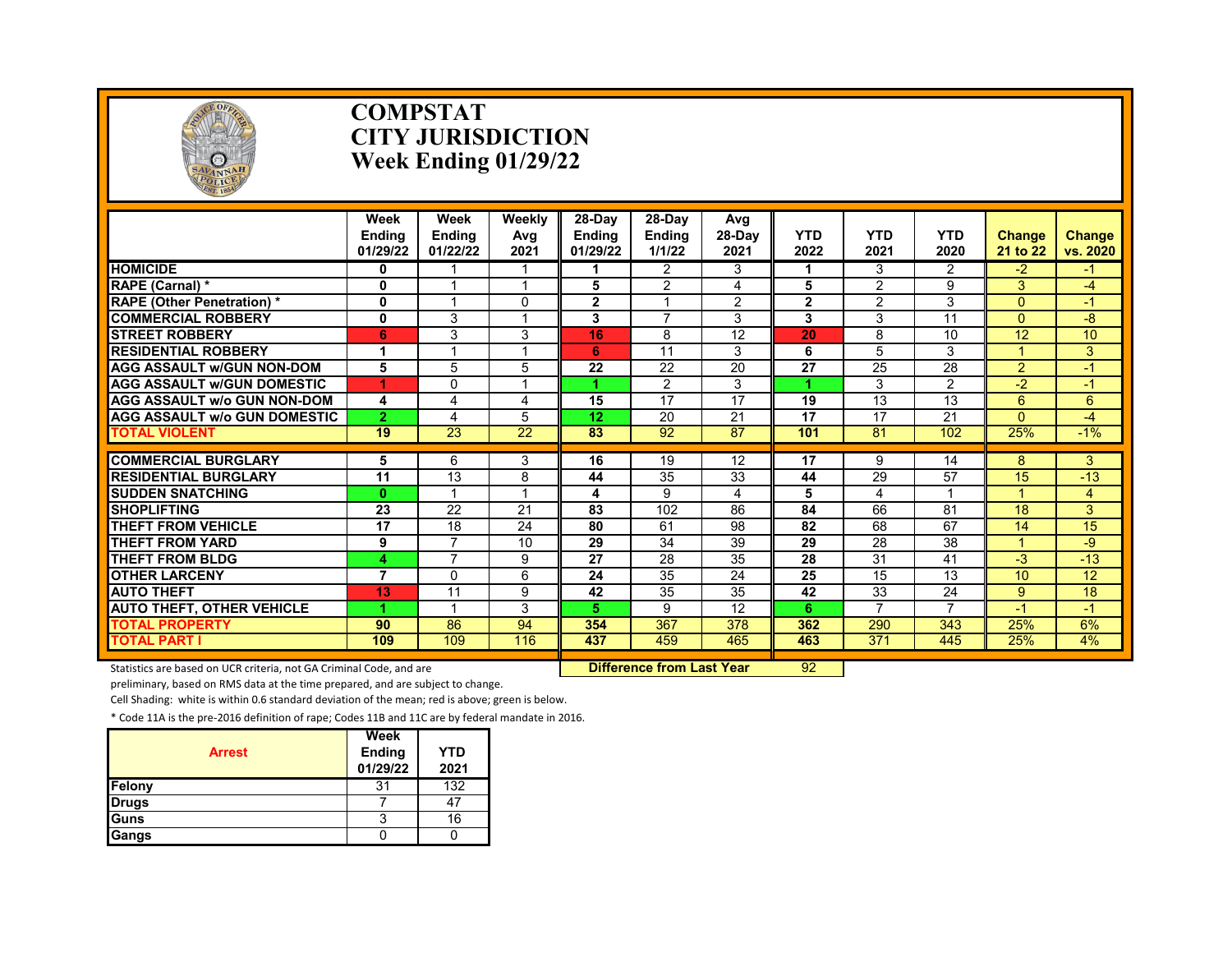

#### **COMPSTAT PRECINCT COMMANDER: NORTH PRECINCT CAPT. SHAMONICA BADIE Week Ending 01/29/22**



|                                     | Week            | Week                    | <b>Weekly</b>  | 28-Day          | 28-Dav          | Avg                     |                |                         |                          |                |                 |
|-------------------------------------|-----------------|-------------------------|----------------|-----------------|-----------------|-------------------------|----------------|-------------------------|--------------------------|----------------|-----------------|
|                                     | <b>Endina</b>   | <b>Ending</b>           | Avg            | <b>Endina</b>   | <b>Ending</b>   | $28-Dav$                | <b>YTD</b>     | <b>YTD</b>              | <b>YTD</b>               | <b>Change</b>  | <b>Change</b>   |
|                                     | 01/29/22        | 01/22/22                | 2021           | 01/29/22        | 1/1/22          | 2021                    | 2022           | 2021                    | 2021                     | 21 to 22       | vs. 2020        |
| <b>HOMICIDE</b>                     | 0               | 0                       | 0              | 0               | $\mathbf{0}$    |                         | 0              |                         | 0                        | -1             | $\overline{0}$  |
| RAPE (Carnal) *                     | $\mathbf{0}$    |                         | $\Omega$       |                 | $\Omega$        |                         |                |                         | 4                        | $\Omega$       | $-3$            |
| <b>RAPE (Other Penetration)*</b>    | $\mathbf{0}$    |                         | $\Omega$       | 4               | 0               | 1                       | 1              | $\Omega$                | $\Omega$                 |                | 4               |
| <b>COMMERCIAL ROBBERY</b>           | $\mathbf{0}$    | $\Omega$                | $\Omega$       | $\mathbf{0}$    | 2               | 1                       | $\mathbf{0}$   | $\Omega$                | $\Omega$                 | $\Omega$       | $\Omega$        |
| <b>STREET ROBBERY</b>               | $\overline{2}$  | 2                       |                | 6               | $\Omega$        | 5                       | 7              |                         | 3                        | 6              | 4               |
| <b>RESIDENTIAL ROBBERY</b>          | 0               | $\Omega$                | $\Omega$       |                 | 9               | $\overline{\mathbf{A}}$ |                | $\overline{\mathbf{A}}$ |                          | $\Omega$       | $\Omega$        |
| <b>AGG ASSAULT W/GUN NON-DOM</b>    | $\overline{2}$  | $\overline{2}$          |                | 9               | 4               | 5                       | 9              | 4                       | 7                        | 5              | $\overline{2}$  |
| <b>AGG ASSAULT W/GUN DOMESTIC</b>   | $\bf{0}$        | $\Omega$                | $\Omega$       | 0               | $\Omega$        | 1                       | $\bf{0}$       | 2                       | $\Omega$                 | $-2$           | $\Omega$        |
| <b>AGG ASSAULT w/o GUN NON-DOM</b>  | $\mathbf{2}$    | $\overline{\mathbf{A}}$ |                | 5               | $\overline{7}$  | 6                       | $\overline{7}$ | 5                       | 5                        | $\overline{2}$ | $\overline{2}$  |
| <b>AGG ASSAULT W/o GUN DOMESTIC</b> | $\bf{0}$        | $\mathbf{0}$            |                | O.              | 4               | 4                       | $\overline{2}$ | 5                       | $\overline{\phantom{a}}$ | $-3$           | $-5$            |
| <b>TOTAL VIOLENT</b>                | 6               | 7                       | 6              | $\overline{23}$ | $\overline{26}$ | $\overline{23}$         | 28             | $\overline{20}$         | $\overline{27}$          | 40%            | 4%              |
| <b>COMMERCIAL BURGLARY</b>          | 3               | 0                       |                | 3               | 6               | 3                       | 3              | 4                       | 5                        | -1             | $-2$            |
| <b>RESIDENTIAL BURGLARY</b>         | $\mathbf{2}$    | 3                       | $\overline{2}$ | 11              | 10              | $\overline{7}$          | 11             | 6                       |                          | 5              | 4               |
| <b>SUDDEN SNATCHING</b>             | $\bf{0}$        | $\mathbf{0}$            |                | A.              |                 | $\overline{2}$          | $\overline{2}$ | $\overline{2}$          |                          | $\Omega$       | 4               |
| <b>SHOPLIFTING</b>                  | 4               | 2                       | 3              | 9               | 6               | 11                      | 8              | 6                       | 6                        | 2              | $\overline{2}$  |
| THEFT FROM VEHICLE                  | 4               | 6                       | 8              | 25              | 11              | 31                      | 25             | 17                      | 15                       | 8              | 10 <sup>1</sup> |
| <b>THEFT FROM YARD</b>              | $\mathbf{2}$    | 2                       | 3              | 10              | 8               | 11                      | 10             | 11                      | 6                        | $-1$           | $\overline{4}$  |
| <b>THEFT FROM BLDG</b>              | $\overline{2}$  | 2                       | 3              | 7               | 5               | 10                      | $\overline{7}$ | 10                      | 8                        | $-3$           | $-1$            |
| <b>OTHER LARCENY</b>                | $\overline{2}$  | $\Omega$                |                | 4               | 10              | 5                       | 4              | 2                       | 1                        | 2              | 3               |
| <b>AUTO THEFT</b>                   | $\mathbf{2}$    | 2                       | $\overline{2}$ | 8               | 3               | 10                      | 8              | 9                       | 4                        | $-1$           | $\overline{4}$  |
| <b>AUTO THEFT, OTHER VEHICLE</b>    | $\bf{0}$        | $\Omega$                |                | O.              | 3               | 3                       | $\mathbf{0}$   | 3                       | 2                        | $-3$           | $-2$            |
| <b>TOTAL PROPERTY</b>               | 21              | 17                      | 23             | 78              | 63              | 93                      | 78             | $\overline{70}$         | 55                       | 11%            | 42%             |
| <b>TOTAL PART I</b>                 | $\overline{27}$ | $\overline{24}$         | 29             | 101             | 89              | 116                     | 106            | 90                      | 82                       | 18%            | 29%             |

Statistics are based on UCR criteria, not GA Criminal Code, and are **Difference from Last Year** 16

preliminary, based on RMS data at the time prepared, and are subject to change.

Cell Shading: white is within 0.6 standard deviation of the mean; red is above; green is below.

| <b>Arrests</b> | Week<br><b>Ending</b><br>01/29/22 | <b>YTD</b><br>2021 |
|----------------|-----------------------------------|--------------------|
| Felony         |                                   | 16                 |
| <b>Drugs</b>   |                                   |                    |
| <b>I</b> Guns  |                                   |                    |
| Gangs          |                                   |                    |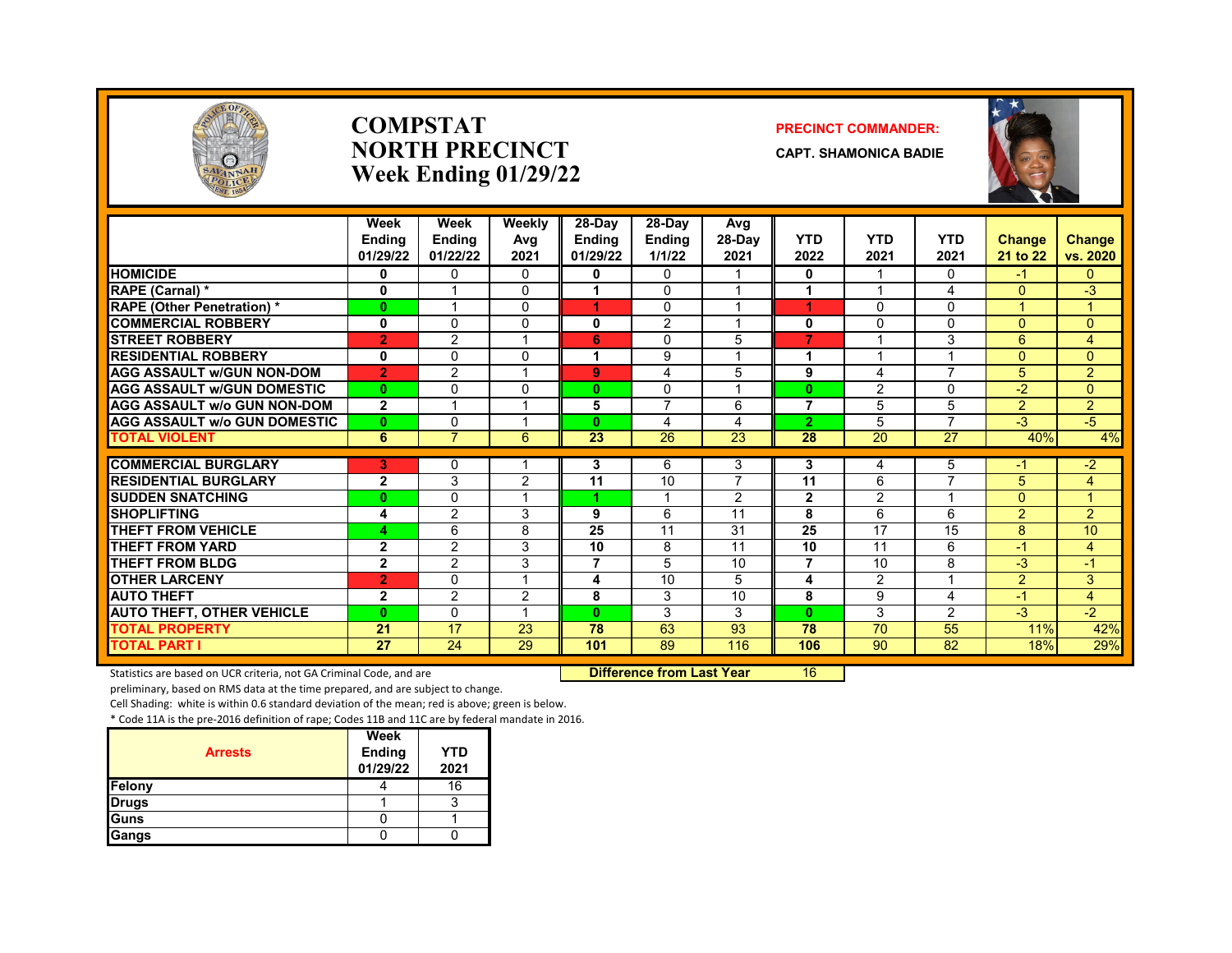

#### **COMPSTAT PRECINCT COMMANDER: CENTRAL PRECINCT** CAPT. TONYA REID **Week Ending 01/29/22**





|                                     | 01/29/22       | 01/22/22       | 2021           | 01/29/22        | 1/1/22 | 2021           | 2022                     | 2021     | 2020           | 21 to 22       | vs. 2020       |
|-------------------------------------|----------------|----------------|----------------|-----------------|--------|----------------|--------------------------|----------|----------------|----------------|----------------|
| <b>HOMICIDE</b>                     | 0              | 0              | $\Omega$       | 0               |        |                | 0                        |          | $\overline{2}$ | -1             | $-2$           |
| <b>RAPE (Carnal) *</b>              | 0              | $\Omega$       | $\Omega$       |                 |        |                |                          | $\Omega$ | 3              |                | $-2$           |
| <b>RAPE (Other Penetration) *</b>   | 0              | $\Omega$       | $\Omega$       |                 |        | $\Omega$       |                          | 0        |                |                | $\mathbf{0}$   |
| <b>COMMERCIAL ROBBERY</b>           | 0              | 0              | $\Omega$       | 0               |        |                | 0                        |          | 2              | $-1$           | $-2$           |
| <b>STREET ROBBERY</b>               |                |                |                | 3               | 4      | 3              | 5                        | 4        |                |                | $\overline{4}$ |
| <b>RESIDENTIAL ROBBERY</b>          |                |                | $\Omega$       | 5               |        | 0              | 5                        | $\Omega$ | 0              | 5              | 5              |
| <b>AGG ASSAULT w/GUN NON-DOM</b>    | $\mathbf{0}$   |                | $\overline{2}$ | 3.              | 7      | 7              | 5                        | 10       | 9              | -5             | $-4$           |
| <b>AGG ASSAULT W/GUN DOMESTIC</b>   |                | $\Omega$       | 0              |                 | 0      |                |                          | 0        |                |                | $\mathbf{0}$   |
| <b>AGG ASSAULT w/o GUN NON-DOM</b>  | $\overline{2}$ | $\overline{2}$ |                | 6               | 3      | 4              | $\overline{\phantom{a}}$ | 2        | 2              | 5              | 5              |
| <b>AGG ASSAULT w/o GUN DOMESTIC</b> | $\mathbf{0}$   | $\overline{2}$ |                | 5.              |        | 5              | 5                        | 2        | 6              | 3              | $-1$           |
| <b>TOTAL VIOLENT</b>                | 5              |                | $6^{\circ}$    | 25              | 20     | 24             | 30                       | 20       | 27             | 50%            | 11%            |
| <b>COMMERCIAL BURGLARY</b>          | $\mathbf{2}$   | 5              |                | 9               | 4      | 4              | 9                        | 4        | 4              | 5.             | $5^{\circ}$    |
| <b>RESIDENTIAL BURGLARY</b>         | 6              | 4              | 3              | 16              | 8      | 10             | 16                       | 8        | 23             | 8              | $-7$           |
| <b>SUDDEN SNATCHING</b>             | $\mathbf{0}$   | $\Omega$       | $\Omega$       | $\bf{0}$        |        |                | $\mathbf{0}$             |          | 0              | $-1$           | $\mathbf{0}$   |
| <b>SHOPLIFTING</b>                  | 4              | 4              | 3              | 12              | 12     | 13             | 13                       | 12       | 12             |                |                |
| <b>THEFT FROM VEHICLE</b>           |                | $\overline{2}$ | 5              | 10 <sub>1</sub> | 17     | 21             | 11                       | 18       | 15             | $-7$           | $-4$           |
| <b>THEFT FROM YARD</b>              | 4              | 2              | 3              | 11              | 14     | 11             | 11                       | 5        | 18             | 6              | $-7$           |
| <b>THEFT FROM BLDG</b>              |                |                | $\overline{2}$ | 5               | 6      | 7              | 5                        | 6        | 7              | $-1$           | $-2$           |
| <b>OTHER LARCENY</b>                |                | $\Omega$       | 2              | 3.              | 4      | $\overline{7}$ | 4                        | 4        | 4              | $\mathbf{0}$   | $\mathbf{0}$   |
| <b>AUTO THEFT</b>                   | 4              | 3              | 2              | 12              | 9      | 9              | 12                       | 8        | 14             | 4              | $-2$           |
| <b>AUTO THEFT, OTHER VEHICLE</b>    | $\bf{0}$       | $\Omega$       |                | $\overline{2}$  |        | 3              | $\overline{2}$           |          | $\overline{2}$ | $\overline{A}$ | $\Omega$       |
| <b>TOTAL PROPERTY</b>               | 23             | 21             | 22             | 80              | 76     | 87             | 83                       | 67       | 99             | 24%            | $-16%$         |
| <b>TOTAL PART I</b>                 | 28             | 28             | 28             | 105             | 96     | 111            | 113                      | 87       | 126            | 30%            | $-10%$         |

Statistics are based on UCR criteria, not GA Criminal Code, and are **Difference from Last Year** 26

preliminary, based on RMS data at the time prepared, and are subject to change.

Cell Shading: white is within 0.6 standard deviation of the mean; red is above; green is below.

| <b>Arrests</b> | Week<br><b>Ending</b><br>01/29/22 | YTD<br>2021 |
|----------------|-----------------------------------|-------------|
| Felony         | 14                                | 45          |
| <b>Drugs</b>   |                                   |             |
| Guns           |                                   |             |
| Gangs          |                                   |             |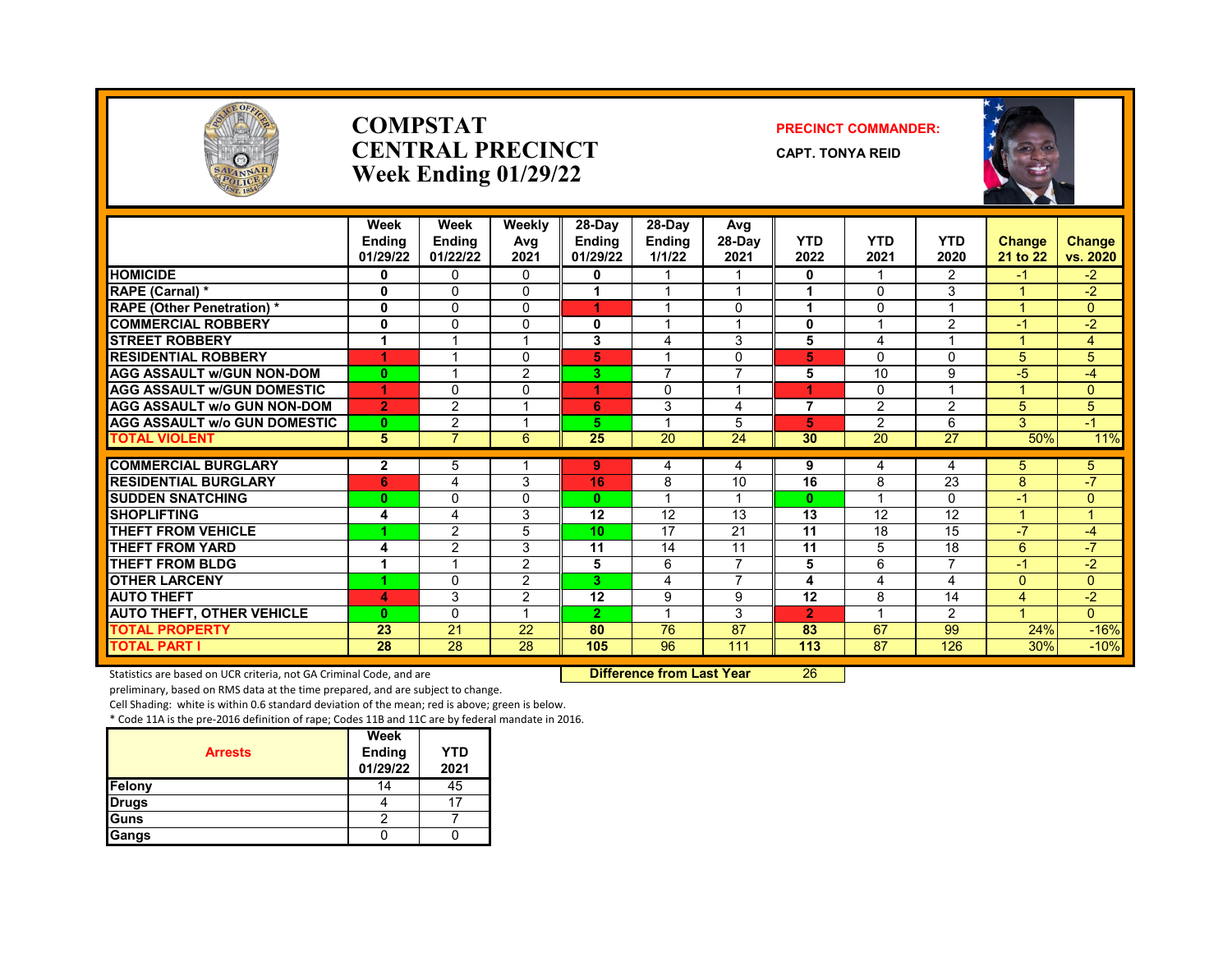

#### **COMPSTAT PRECINCT COMMANDER: SOUTH PRECINCT** CAPT. DAVID GAY **Week Ending 01/29/22**



|                                     | Week<br><b>Endina</b><br>01/29/22 | Week<br><b>Ending</b><br>01/22/22 | Weekly<br>Avg<br>2021 | $28-Dav$<br><b>Ending</b><br>01/29/22 | $28-Dav$<br><b>Ending</b><br>1/1/22 | Avg<br>$28-Dav$<br>2021  | <b>YTD</b><br>2022 | <b>YTD</b><br>2021      | <b>YTD</b><br>2020 | <b>Change</b><br>21 to 22 | <b>Change</b><br>vs. 2020 |
|-------------------------------------|-----------------------------------|-----------------------------------|-----------------------|---------------------------------------|-------------------------------------|--------------------------|--------------------|-------------------------|--------------------|---------------------------|---------------------------|
| <b>HOMICIDE</b>                     | 0                                 | $\Omega$                          | $\Omega$              | 0                                     | $\mathbf{0}$                        | -1                       | $\bf{0}$           | $\Omega$                | $\Omega$           | $\Omega$                  | $\mathbf{0}$              |
| RAPE (Carnal) *                     | 0                                 | $\Omega$                          | 0                     | $\mathbf{2}$                          |                                     |                          | 2                  | $\Omega$                | $\overline{2}$     | $\overline{2}$            | $\Omega$                  |
| <b>RAPE (Other Penetration) *</b>   | $\bf{0}$                          | $\mathbf{0}$                      | 0                     | $\bf{0}$                              | $\Omega$                            | 0                        | $\mathbf{0}$       |                         | $\overline{2}$     | $-1$                      | $-2$                      |
| <b>COMMERCIAL ROBBERY</b>           | $\mathbf{0}$                      | $\Omega$                          | $\Omega$              | 0                                     | $\overline{2}$                      | 1                        | $\mathbf{0}$       |                         | 6                  | $-1$                      | $-6$                      |
| <b>STREET ROBBERY</b>               | 3                                 | $\Omega$                          | 0                     | 5                                     | 2                                   | 2                        | 6                  | 2                       | 4                  | 4                         | $\overline{2}$            |
| <b>RESIDENTIAL ROBBERY</b>          | $\bf{0}$                          | $\Omega$                          | 0                     | $\bf{0}$                              |                                     |                          | 0                  | $\overline{2}$          | 2                  | $-2$                      | $-2$                      |
| <b>AGG ASSAULT w/GUN NON-DOM</b>    | 1                                 |                                   |                       | 3                                     | 2                                   | 3                        | 3                  | 5                       | 6                  | $-2$                      | $-3$                      |
| <b>AGG ASSAULT W/GUN DOMESTIC</b>   | $\bf{0}$                          | $\Omega$                          | $\Omega$              | $\bf{0}$                              | $\Omega$                            | 1                        | $\mathbf{0}$       | $\Omega$                | $\Omega$           | $\Omega$                  | $\Omega$                  |
| <b>AGG ASSAULT w/o GUN NON-DOM</b>  | $\bf{0}$                          | $\mathbf{0}$                      |                       | 3                                     | 4                                   | 3                        | 4                  | 2                       | 1                  | $\overline{2}$            | 3                         |
| <b>AGG ASSAULT W/o GUN DOMESTIC</b> | $\mathbf{0}$                      |                                   | 2                     | 3.                                    | 8                                   | 6                        | 5                  | $\overline{7}$          | $\overline{2}$     | $-2$                      | 3 <sup>°</sup>            |
| <b>TOTAL VIOLENT</b>                | 4                                 | $\overline{2}$                    | 5                     | 16                                    | $\overline{20}$                     | $\overline{20}$          | $\overline{20}$    | $\overline{20}$         | $\overline{25}$    | 0%                        | $-20%$                    |
| <b>COMMERCIAL BURGLARY</b>          | 0                                 | $\mathbf{0}$                      |                       | 1                                     | 3                                   | 3                        | 2                  | 0                       |                    | $\overline{2}$            |                           |
| <b>RESIDENTIAL BURGLARY</b>         | 1                                 | 2                                 |                       | 4                                     | 4                                   | 5                        | 4                  | 5                       | $\overline{13}$    | $-1$                      | -9                        |
| <b>SUDDEN SNATCHING</b>             | $\bf{0}$                          |                                   | 0                     | $\overline{2}$                        | 5                                   | $\overline{\mathbf{A}}$  | $\overline{2}$     |                         | $\Omega$           |                           | $\overline{2}$            |
| <b>SHOPLIFTING</b>                  | 9                                 | 10                                | 9                     | 41                                    | 49                                  | 37                       | 41                 | 38                      | 32                 | 3                         | 9 <sup>°</sup>            |
| <b>THEFT FROM VEHICLE</b>           | 8                                 | 3                                 | 6                     | 30                                    | 20                                  | 23                       | 31                 | 25                      | 14                 | 6                         | 17                        |
| <b>THEFT FROM YARD</b>              | 1                                 | $\mathbf{0}$                      | 2                     | $\mathbf{2}$                          | 6                                   | 9                        | $\overline{2}$     | 5                       | 4                  | $-3$                      | $-2$                      |
| THEFT FROM BLDG                     | $\bf{0}$                          | 2                                 | $\overline{2}$        | 6                                     | 9                                   | 9                        | 6                  | 9                       | 10                 | $-3$                      | $-4$                      |
| <b>OTHER LARCENY</b>                | $\bf{0}$                          | $\mathbf{0}$                      | $\overline{2}$        | 8                                     | 15                                  | $\overline{\phantom{a}}$ | 8                  | 5                       | 3                  | 3                         | 5                         |
| <b>AUTO THEFT</b>                   | 4                                 | 3                                 | $\overline{2}$        | 10                                    | $\overline{7}$                      | 8                        | 10                 | 8                       | $\overline{2}$     | $\overline{2}$            | 8                         |
| <b>AUTO THEFT, OTHER VEHICLE</b>    | $\bf{0}$                          | $\Omega$                          |                       | $\mathbf{0}$                          | 4                                   | $\overline{2}$           | 1                  | $\overline{\mathbf{A}}$ | $\Omega$           | $\Omega$                  | $\mathbf{1}$              |
| <b>TOTAL PROPERTY</b>               | 23                                | 21                                | 26                    | 104                                   | 122                                 | 104                      | 107                | 97                      | 79                 | 10%                       | 35%                       |
| <b>TOTAL PART I</b>                 | 27                                | $\overline{23}$                   | 31                    | 120                                   | 142                                 | 123                      | 127                | 117                     | 104                | 9%                        | 22%                       |

Statistics are based on UCR criteria, not GA Criminal Code, and are **Difference from Last Year** 10

preliminary, based on RMS data at the time prepared, and are subject to change.

Cell Shading: white is within 0.6 standard deviation of the mean; red is above; green is below. \* Code 11A is the pre-2016 definition of rape; Codes 11B and 11C are by federal mandate in 2016.

| <b>Arrests</b> | Week<br><b>Ending</b><br>01/29/22 | YTD<br>2021 |
|----------------|-----------------------------------|-------------|
| Felony         | 3                                 | 38          |
| <b>Drugs</b>   |                                   | 18          |
| <b>Guns</b>    |                                   |             |
| Gangs          |                                   |             |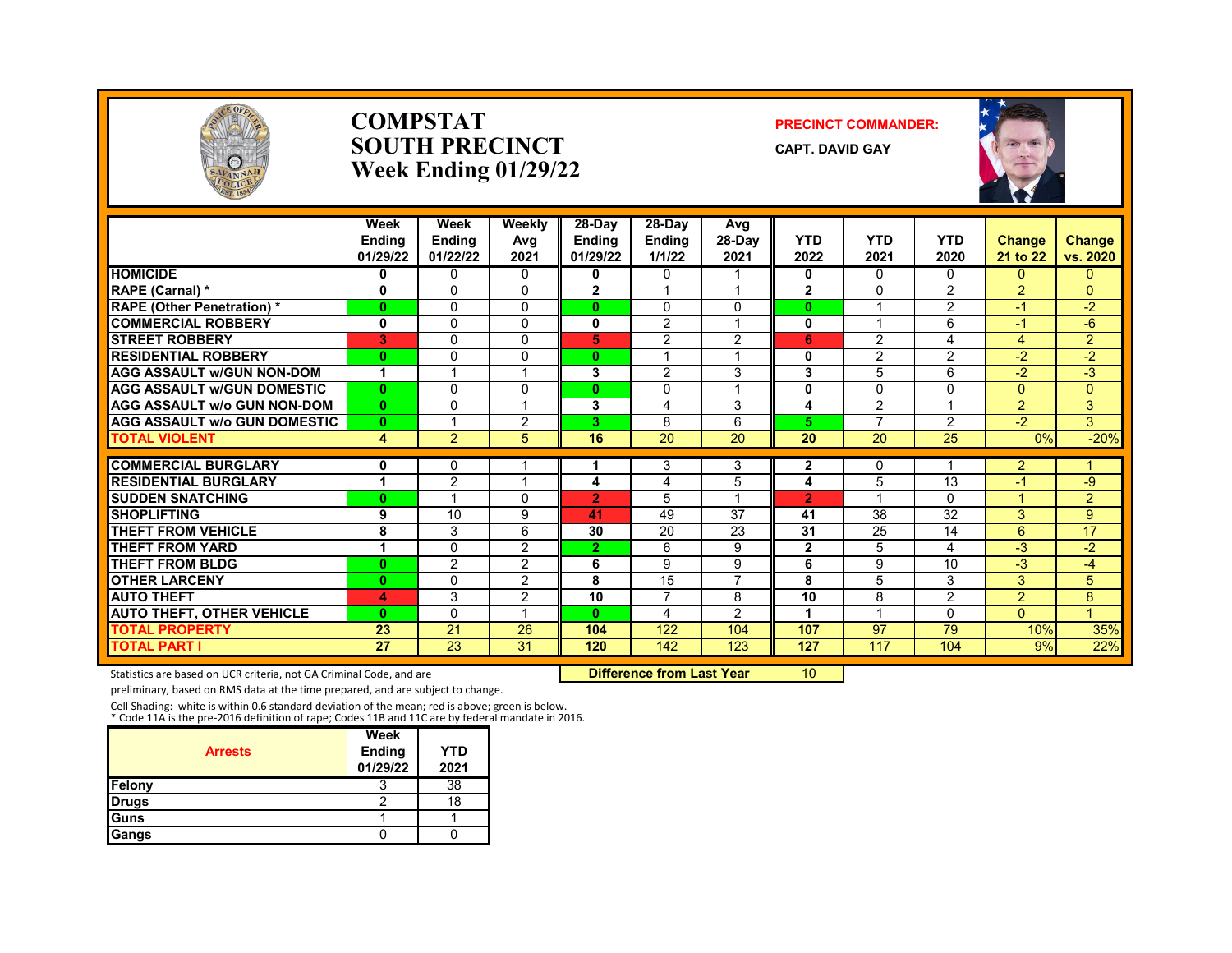

#### **COMPSTAT PRECINCT COMMANDER: EAST PRECINCT CAPT.** SHINITA YOUNG **Week Ending 01/29/22**



|                                     | Week<br><b>Endina</b><br>01/29/22 | Week<br><b>Ending</b><br>01/22/22 | Weekly<br>Avg<br>2021 | 28-Day<br><b>Endina</b><br>01/29/22 | 28-Day<br><b>Endina</b><br>1/1/22 | Avg<br>28-Day<br>2021   | <b>YTD</b><br>2022 | <b>YTD</b><br>2021 | <b>YTD</b><br>2020 | <b>Change</b><br>21 to 22 | <b>Change</b><br>vs. 2020 |
|-------------------------------------|-----------------------------------|-----------------------------------|-----------------------|-------------------------------------|-----------------------------------|-------------------------|--------------------|--------------------|--------------------|---------------------------|---------------------------|
| <b>HOMICIDE</b>                     | 0                                 |                                   | $\mathbf{0}$          |                                     |                                   |                         |                    |                    | $\Omega$           | $\overline{0}$            |                           |
| RAPE (Carnal) *                     | $\bf{0}$                          | $\Omega$                          | $\Omega$              |                                     | 0                                 | $\overline{\mathbf{A}}$ | 4                  |                    | 0                  | $\Omega$                  | $\overline{A}$            |
| <b>RAPE (Other Penetration) *</b>   | $\mathbf{0}$                      | $\Omega$                          | $\Omega$              | 0                                   | 0                                 | 0                       | 0                  |                    | $\Omega$           | $-1$                      | $\Omega$                  |
| <b>COMMERCIAL ROBBERY</b>           | $\mathbf 0$                       | 3                                 | $\Omega$              | 3                                   | $\overline{2}$                    | $\overline{\mathbf{A}}$ | 3                  |                    | 3                  | $\overline{2}$            | $\Omega$                  |
| <b>STREET ROBBERY</b>               | $\bf{0}$                          | $\Omega$                          |                       | $\mathbf{2}$                        | $\overline{2}$                    | $\overline{2}$          | $\overline{2}$     |                    | $\overline{2}$     |                           | $\Omega$                  |
| <b>RESIDENTIAL ROBBERY</b>          | 0                                 | $\Omega$                          | $\Omega$              | 0                                   | 0                                 | 1                       | 0                  | 2                  | 0                  | $-2$                      | $\Omega$                  |
| <b>AGG ASSAULT w/GUN NON-DOM</b>    | $\overline{2}$                    |                                   |                       | 7                                   | 9                                 | 5                       | 10                 | 6                  | 6                  | 4                         | 4                         |
| <b>AGG ASSAULT w/GUN DOMESTIC</b>   | $\mathbf{0}$                      | $\mathbf 0$                       | $\Omega$              | 0                                   | $\overline{2}$                    | $\overline{\mathbf{A}}$ | $\bf{0}$           |                    | 4                  | -1                        | -1                        |
| <b>AGG ASSAULT w/o GUN NON-DOM</b>  | $\mathbf{0}$                      |                                   | 1                     | 4.                                  | 3                                 | 4                       | 1                  | 4                  | 5                  | $-3$                      | $-4$                      |
| <b>AGG ASSAULT w/o GUN DOMESTIC</b> | $\overline{2}$                    |                                   |                       | 4                                   | $\overline{7}$                    | 5                       | 5                  | 3                  | 6                  | $\overline{2}$            | $-1$                      |
| <b>TOTAL VIOLENT</b>                | 4                                 | $\overline{7}$                    | 5                     | 19                                  | 26                                | 20                      | 23                 | 21                 | $\overline{23}$    | 10%                       | 0%                        |
| <b>COMMERCIAL BURGLARY</b>          | 0                                 |                                   | $\Omega$              | 3                                   | 6                                 | $\overline{2}$          | 3                  |                    | 4                  | $\overline{2}$            | -1                        |
| <b>RESIDENTIAL BURGLARY</b>         | $\mathbf{2}$                      | 4                                 | 3                     | $\overline{13}$                     | $\overline{13}$                   | 11                      | $\overline{13}$    | 10                 | 14                 | 3                         | $\blacktriangleleft$      |
| <b>SUDDEN SNATCHING</b>             | $\bf{0}$                          | $\Omega$                          | $\Omega$              |                                     | $\overline{2}$                    | 1                       |                    | $\Omega$           | 0                  |                           |                           |
| <b>SHOPLIFTING</b>                  | 6                                 | 6                                 | 6                     | 21                                  | 35                                | 25                      | 22                 | 10                 | 31                 | 12                        | -9                        |
| THEFT FROM VEHICLE                  | 4                                 | 7                                 | 6                     | 15                                  | 13                                | 23                      | 15                 | 8                  | 23                 | 7                         | -8                        |
| <b>THEFT FROM YARD</b>              | $\overline{2}$                    | 3                                 | 2                     | 6                                   | 6                                 | 8                       | 6                  | $\overline{7}$     | $\overline{10}$    | $-1$                      | $-4$                      |
| <b>THEFT FROM BLDG</b>              | 1                                 | 2                                 | 2                     | 9                                   | 8                                 | 8                       | 10                 | 6                  | 16                 | $\overline{4}$            | $-6$                      |
| <b>OTHER LARCENY</b>                | 4                                 | $\Omega$                          |                       | 9                                   | 6                                 | 5                       | 9                  | 4                  | 5                  | 5                         | $\overline{4}$            |
| <b>AUTO THEFT</b>                   | 3                                 | 3                                 | 2                     | 12                                  | 16                                | 9                       | 12                 | 8                  | 4                  | 4                         | 8                         |
| <b>AUTO THEFT, OTHER VEHICLE</b>    | 4                                 |                                   | и                     | 3                                   | $\overline{A}$                    | 3                       | 3                  | $\overline{2}$     | 3                  |                           | $\mathbf{0}$              |
| <b>TOTAL PROPERTY</b>               | 23                                | 27                                | 24                    | 92                                  | 106                               | 94                      | 94                 | 56                 | 110                | 68%                       | $-15%$                    |
| <b>TOTAL PART I</b>                 | 27                                | $\overline{34}$                   | 29                    | 111                                 | 132                               | 115                     | 117                | $\overline{77}$    | 133                | 52%                       | $-12%$                    |

Statistics are based on UCR criteria, not GA Criminal Code, and are **Difference from Last Year** 40

preliminary, based on RMS data at the time prepared, and are subject to change.

Cell Shading: white is within 0.6 standard deviation of the mean; red is above; green is below.

| <b>Arrests</b> | Week<br><b>Ending</b><br>01/29/22 | <b>YTD</b><br>2021 |
|----------------|-----------------------------------|--------------------|
| Felony         | π                                 | 33                 |
| <b>Drugs</b>   |                                   |                    |
| <b>Guns</b>    |                                   |                    |
| Gangs          |                                   |                    |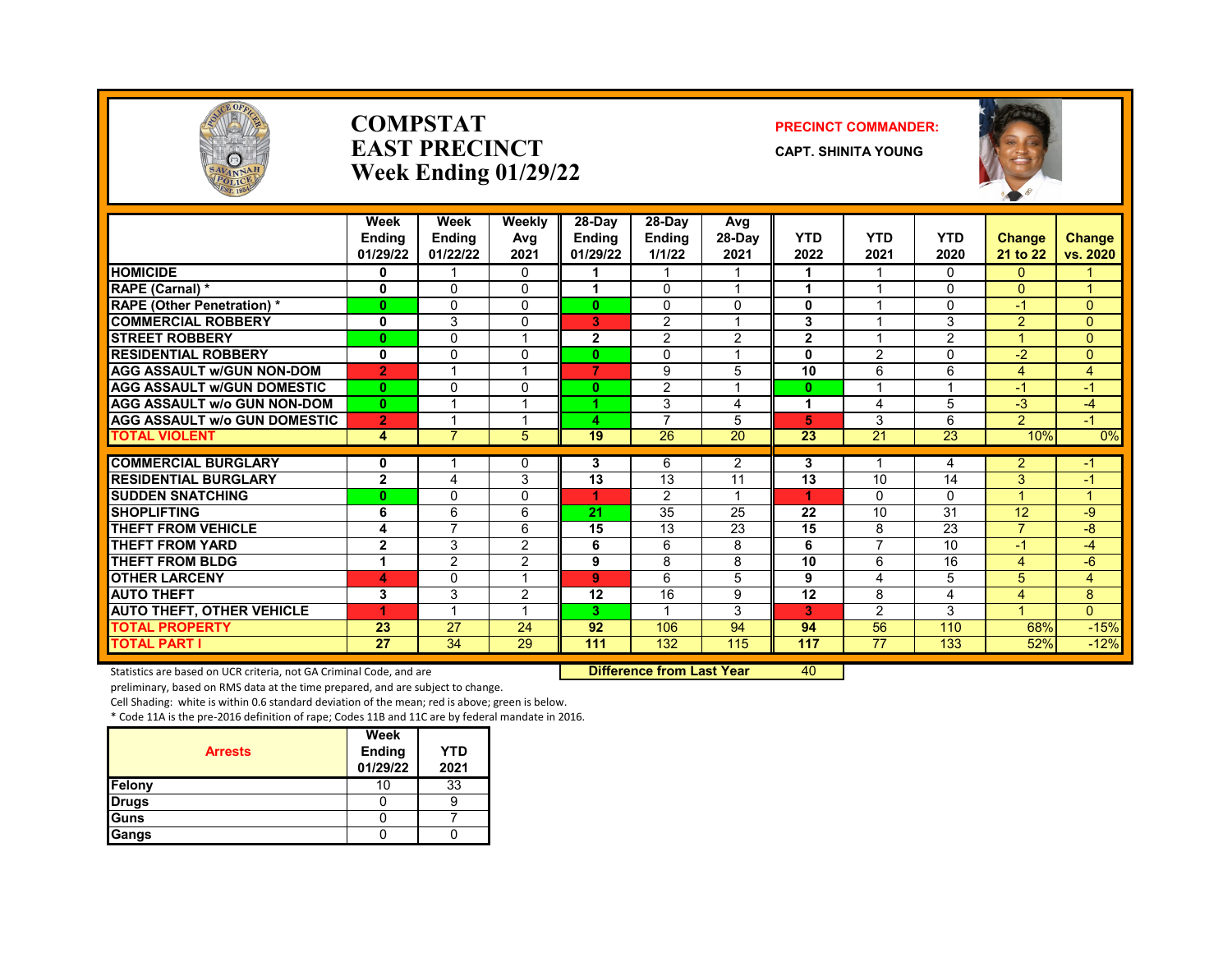# **BEAT 21 North Precinct Week Ending 01/29/22**

|                                     |               | <b>Last 4 Weeks</b> |               |                    | 28 Days                          | 28 Day  |                |                |                |               |                |
|-------------------------------------|---------------|---------------------|---------------|--------------------|----------------------------------|---------|----------------|----------------|----------------|---------------|----------------|
|                                     | <b>Endina</b> | <b>Endina</b>       | <b>Ending</b> | <b>Ending</b>      | Ending                           | Average | <b>YTD</b>     | <b>YTD</b>     | <b>YTD</b>     | <b>Change</b> | <b>Change</b>  |
|                                     | 01/08/22      | 01/15/22            | 01/22/22      | 01/29/22           | 01/29/22                         | 2021    | 2022           | 2021           | 2020           | 21 to 22      | vs. 2020       |
| <b>HOMICIDE</b>                     | 0             | 0                   | 0             | 0                  | 0                                | 0.0     | $\Omega$       | 0              | 0              | $\mathbf{0}$  | $\Omega$       |
| RAPE (Carnal) *                     | $\mathbf{0}$  | $\Omega$            | $\Omega$      | $\Omega$           | $\Omega$                         | 0.2     | $\Omega$       | $\mathbf{1}$   | $\mathbf{1}$   | $-1$          | $-1$           |
| <b>RAPE (Other Penetration) *</b>   | $\mathbf{0}$  | $\Omega$            | $\Omega$      | $\Omega$           | $\Omega$                         | 0.1     | $\Omega$       | $\Omega$       | $\Omega$       | $\Omega$      | $\Omega$       |
| <b>COMMERCIAL ROBBERY</b>           | $\mathbf{0}$  | 0                   | $\Omega$      | 0                  | $\Omega$                         | 0.0     | $\Omega$       | $\Omega$       | $\Omega$       | $\Omega$      | $\Omega$       |
| <b>STREET ROBBERY</b>               | 0             | $\Omega$            | 0             | $\Omega$           | $\Omega$                         | 0.2     | $\Omega$       | $\Omega$       | $\mathbf{1}$   | $\Omega$      | $-1$           |
| <b>RESIDENTIAL ROBBERY</b>          | $\Omega$      | $\Omega$            | $\Omega$      | $\Omega$           | $\Omega$                         | 0.0     | $\Omega$       | $\Omega$       | $\Omega$       | $\Omega$      | $\Omega$       |
| <b>AGG ASSAULT w/GUN NON-DOM</b>    | 0             | 1                   | 0             | 0                  | $\mathbf{1}$                     | 0.1     | $\mathbf{1}$   | 0              | 0              | $\mathbf{1}$  | $\mathbf 1$    |
| <b>AGG ASSAULT W/GUN DOMESTIC</b>   | $\mathbf{0}$  | $\mathbf 0$         | $\Omega$      | $\Omega$           | 0                                | 0.1     | $\Omega$       | 0              | $\Omega$       | $\Omega$      | $\Omega$       |
| <b>AGG ASSAULT w/o GUN NON-DOM</b>  | $\Omega$      | $\Omega$            | $\Omega$      | $\Omega$           | $\Omega$                         | 0.2     | $\Omega$       | $\Omega$       | $\Omega$       | $\Omega$      | $\Omega$       |
| <b>AGG ASSAULT w/o GUN DOMESTIC</b> | $\Omega$      | 0                   | 0             | 0                  | 0                                | 0.5     | $\mathbf{1}$   | 0              | 4              | $\mathbf{1}$  | $-3$           |
| <b>TOTAL VIOLENT</b>                | $\Omega$      | $\mathbf{1}$        | $\Omega$      | $\Omega$           | $\mathbf{1}$                     | 1.4     | $\overline{2}$ | $\mathbf{1}$   | 6              | 100%          | $-67%$         |
|                                     |               |                     |               |                    |                                  |         |                |                |                |               |                |
| <b>COMMERCIAL BURGLARY</b>          | 0             | 0                   | $\Omega$      | 0                  | 0                                | 0.2     | $\Omega$       | 0              | 1              | $\Omega$      | $-1$           |
| <b>RESIDENTIAL BURGLARY</b>         | $\mathbf 0$   | $\mathbf{1}$        | $\Omega$      | $\mathbf{1}$       | $\overline{2}$                   | 0.8     | $\overline{2}$ | $\overline{2}$ | $\overline{2}$ | $\Omega$      | $\overline{0}$ |
| <b>SUDDEN SNATCHING</b>             | 0             | $\Omega$            | $\Omega$      | $\Omega$           | $\Omega$                         | 0.1     | $\Omega$       | $\Omega$       | $\Omega$       | $\Omega$      | $\Omega$       |
| <b>SHOPLIFTING</b>                  | 0             | $\Omega$            | $\Omega$      | $\Omega$           | 0                                | 0.2     | $\Omega$       | $\Omega$       | 0              | $\Omega$      | $\overline{0}$ |
| <b>THEFT FROM VEHICLE</b>           | 3             | 0                   | $\Omega$      | $\Omega$           | 3                                | 3.5     | 3              | 4              | $\mathbf{1}$   | $-1$          | $\overline{2}$ |
| <b>THEFT FROM YARD</b>              | $\mathbf{1}$  | $\Omega$            | $\Omega$      | $\Omega$           | $\mathbf{1}$                     | 1.0     | $\mathbf{1}$   | $\mathbf{1}$   | $\Omega$       | $\Omega$      | $\mathbf{1}$   |
| <b>THEFT FROM BLDG</b>              | $\mathbf{1}$  | $\Omega$            | $\Omega$      | $\Omega$           | $\mathbf{1}$                     | 1.2     | $\mathbf{1}$   | 3              | $\mathbf{1}$   | $-2$          | $\Omega$       |
| <b>OTHER LARCENY</b>                | $\mathbf{1}$  | 0                   | $\Omega$      | $\mathbf{1}$       | $\overline{2}$                   | 0.8     | $\overline{2}$ | $\Omega$       | $\Omega$       | 2             | 2              |
| <b>AUTO THEFT</b>                   | $\mathbf{0}$  | $\Omega$            | $\Omega$      | $\Omega$           | $\Omega$                         | 0.9     | $\Omega$       | $\mathbf{1}$   | $\Omega$       | $-1$          | $\Omega$       |
| <b>AUTO THEFT, OTHER VEHICLE</b>    | $\Omega$      | 0                   | $\Omega$      | 0                  | 0                                | 0.1     | $\Omega$       | 0              | $\Omega$       | $\mathbf{0}$  | $\Omega$       |
| <b>TOTAL PROPERTY</b>               | 6             | $\mathbf{1}$        | $\mathbf 0$   | $\overline{2}$     | 9                                | 8.8     | 9              | 11             | 5              | $-18%$        | 80%            |
| <b>TOTAL PART I</b>                 | 6             | $\overline{2}$      | $\mathbf{0}$  | $\overline{2}$     | 10                               | 10.2    | 11             | 12             | 11             | $-8%$         | 0%             |
|                                     |               |                     |               | <b>CARLO CARDS</b> | the Company of the search of the |         | $\overline{a}$ |                |                |               |                |

 **Difference from Last Year** -1

Statistics are based on UCR criteria, not GA Criminal Code.

\* Rape Code 11A is the historical definition of rape (aka Legacy Rape); Rape Codes 11B and 11C are those moved from Part II to Part I in 2017.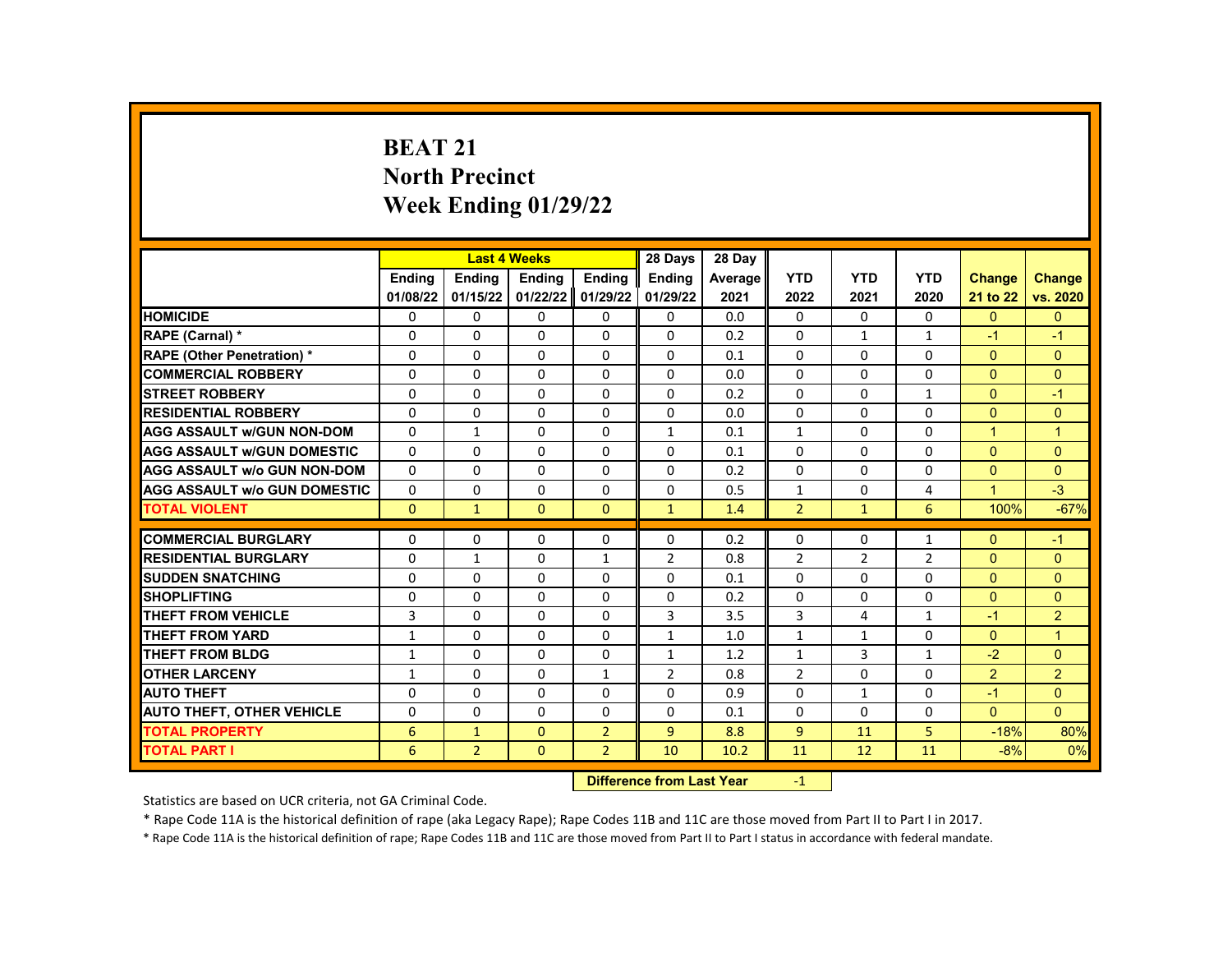# **BEAT 22 North Precinct Week Ending 01/29/22**

|                                                 |                |                | <b>Last 4 Weeks</b> |                | 28 Days                   | 28 Day  |                |                |                |                                  |                          |
|-------------------------------------------------|----------------|----------------|---------------------|----------------|---------------------------|---------|----------------|----------------|----------------|----------------------------------|--------------------------|
|                                                 | <b>Endina</b>  | <b>Endina</b>  | <b>Ending</b>       | <b>Ending</b>  | <b>Endina</b>             | Average | <b>YTD</b>     | <b>YTD</b>     | <b>YTD</b>     | <b>Change</b>                    | <b>Change</b>            |
|                                                 | 01/08/22       | 01/15/22       | 01/22/22            | 01/29/22       | 01/29/22                  | 2021    | 2022           | 2021           | 2020           | 21 to 22                         | vs. 2020                 |
| <b>HOMICIDE</b>                                 | 0              | 0              | 0                   | 0              | 0                         | 0.1     | 0              | $\mathbf{0}$   | 0              | $\mathbf{0}$                     | $\mathbf{0}$             |
| RAPE (Carnal) *                                 | 0              | $\Omega$       | $\Omega$            | $\Omega$       | $\Omega$                  | 0.1     | $\Omega$       | $\Omega$       | $\Omega$       | $\Omega$                         | $\Omega$                 |
| <b>RAPE (Other Penetration) *</b>               | $\Omega$       | $\Omega$       | $\Omega$            | $\Omega$       | $\Omega$                  | 0.1     | $\Omega$       | $\Omega$       | $\Omega$       | $\Omega$                         | $\Omega$                 |
| <b>COMMERCIAL ROBBERY</b>                       | $\Omega$       | 0              | 0                   | 0              | 0                         | 0.1     | $\Omega$       | 0              | 0              | $\Omega$                         | $\Omega$                 |
| <b>STREET ROBBERY</b>                           | $\Omega$       | $\Omega$       | $\mathbf{1}$        | $\Omega$       | $\mathbf{1}$              | 0.3     | $\mathbf{1}$   | $\Omega$       | $\Omega$       | $\mathbf{1}$                     | $\mathbf{1}$             |
| <b>RESIDENTIAL ROBBERY</b>                      | $\Omega$       | $\Omega$       | $\Omega$            | $\Omega$       | $\Omega$                  | 0.1     | $\Omega$       | $\Omega$       | $\Omega$       | $\Omega$                         | $\Omega$                 |
| <b>AGG ASSAULT w/GUN NON-DOM</b>                | 1              | 0              | $\overline{2}$      | 1              | 4                         | 1.8     | 4              | $\mathbf{1}$   | 4              | 3                                | $\Omega$                 |
| <b>AGG ASSAULT w/GUN DOMESTIC</b>               | $\Omega$       | $\Omega$       | $\Omega$            | $\Omega$       | $\Omega$                  | 0.2     | $\Omega$       | $\overline{2}$ | $\Omega$       | $-2$                             | $\Omega$                 |
| <b>AGG ASSAULT w/o GUN NON-DOM</b>              | $\mathbf{1}$   | $\Omega$       | $\Omega$            | $\mathbf{1}$   | $\overline{2}$            | 0.8     | 3              | $\mathbf{1}$   | $\mathbf{1}$   | $\overline{2}$                   | $\overline{2}$           |
| <b>AGG ASSAULT w/o GUN DOMESTIC</b>             | 0              | 0              | 0                   | 0              | 0                         | 0.7     | 0              | 1              | 0              | $-1$                             | $\Omega$                 |
| <b>TOTAL VIOLENT</b>                            | $\overline{2}$ | $\mathbf{0}$   | 3                   | $\overline{2}$ | $\overline{7}$            | 4.2     | 8              | 5              | 5              | 60%                              | 60%                      |
| <b>COMMERCIAL BURGLARY</b>                      | 0              | 0              | 0                   | 0              | $\Omega$                  | 0.9     | 0              | 1              | 1              | $-1$                             | $-1$                     |
| <b>RESIDENTIAL BURGLARY</b>                     | $\Omega$       | $\Omega$       | $\Omega$            | $\Omega$       | $\Omega$                  | 2.1     | $\Omega$       | $\Omega$       | $\overline{2}$ | $\Omega$                         | $-2$                     |
|                                                 |                |                |                     |                |                           |         |                |                |                |                                  |                          |
| <b>SUDDEN SNATCHING</b>                         | $\Omega$       | $\Omega$       | $\Omega$            | $\Omega$       | $\Omega$                  | 0.0     | $\Omega$       | $\Omega$       | $\Omega$       | $\Omega$<br>$\blacktriangleleft$ | $\Omega$<br>$\mathbf{1}$ |
| <b>SHOPLIFTING</b><br><b>THEFT FROM VEHICLE</b> | 0              | $\mathbf{1}$   | 0                   | 0              | $\mathbf{1}$              | 1.0     | $\mathbf{1}$   | 0              | 0              |                                  |                          |
|                                                 | 1              | $\Omega$       | $\mathbf{1}$        | $\Omega$       | 2                         | 3.2     | $\overline{2}$ | $\Omega$       | 6              | $\overline{2}$                   | $-4$                     |
| <b>THEFT FROM YARD</b>                          | $\Omega$       | $\Omega$       | $\Omega$            | $\Omega$       | $\Omega$                  | 1.5     | $\Omega$       | $\overline{2}$ | $\Omega$       | $-2$                             | $\Omega$                 |
| <b>THEFT FROM BLDG</b>                          | 0              | $\Omega$       | $\Omega$            | $\Omega$       | $\Omega$                  | 1.4     | 0              | $\mathbf{1}$   | $\mathbf{1}$   | $-1$                             | $-1$                     |
| <b>OTHER LARCENY</b>                            | 0              | 0              | $\Omega$            | $\mathbf{1}$   | $\mathbf{1}$              | 0.3     | $\mathbf{1}$   | 0              | 0              | $\mathbf{1}$                     | $\mathbf{1}$             |
| <b>AUTO THEFT</b>                               | $\Omega$       | $\mathbf{1}$   | $\Omega$            | 0              | $\mathbf{1}$              | 1.6     | $\mathbf{1}$   | 2              | $\overline{2}$ | $-1$                             | $-1$                     |
| <b>AUTO THEFT, OTHER VEHICLE</b>                | $\Omega$       | $\Omega$       | $\Omega$            | $\Omega$       | $\Omega$                  | 0.0     | 0              | $\Omega$       | $\Omega$       | $\Omega$                         | $\Omega$                 |
| <b>TOTAL PROPERTY</b>                           | $\mathbf{1}$   | $\overline{2}$ | $\mathbf{1}$        | $\mathbf{1}$   | 5                         | 12.0    | 5              | 6              | 12             | $-17%$                           | $-58%$                   |
| <b>TOTAL PART I</b>                             | 3              | $\overline{2}$ | $\overline{4}$      | 3              | 12                        | 16.3    | 13             | 11             | 17             | 18%                              | $-24%$                   |
|                                                 |                |                |                     |                | Difference from Loot Voor |         | $\mathcal{L}$  |                |                |                                  |                          |

**Difference from Last Year** 

Statistics are based on UCR criteria, not GA Criminal Code.

\* Rape Code 11A is the historical definition of rape (aka Legacy Rape); Rape Codes 11B and 11C are those moved from Part II to Part I in 2017.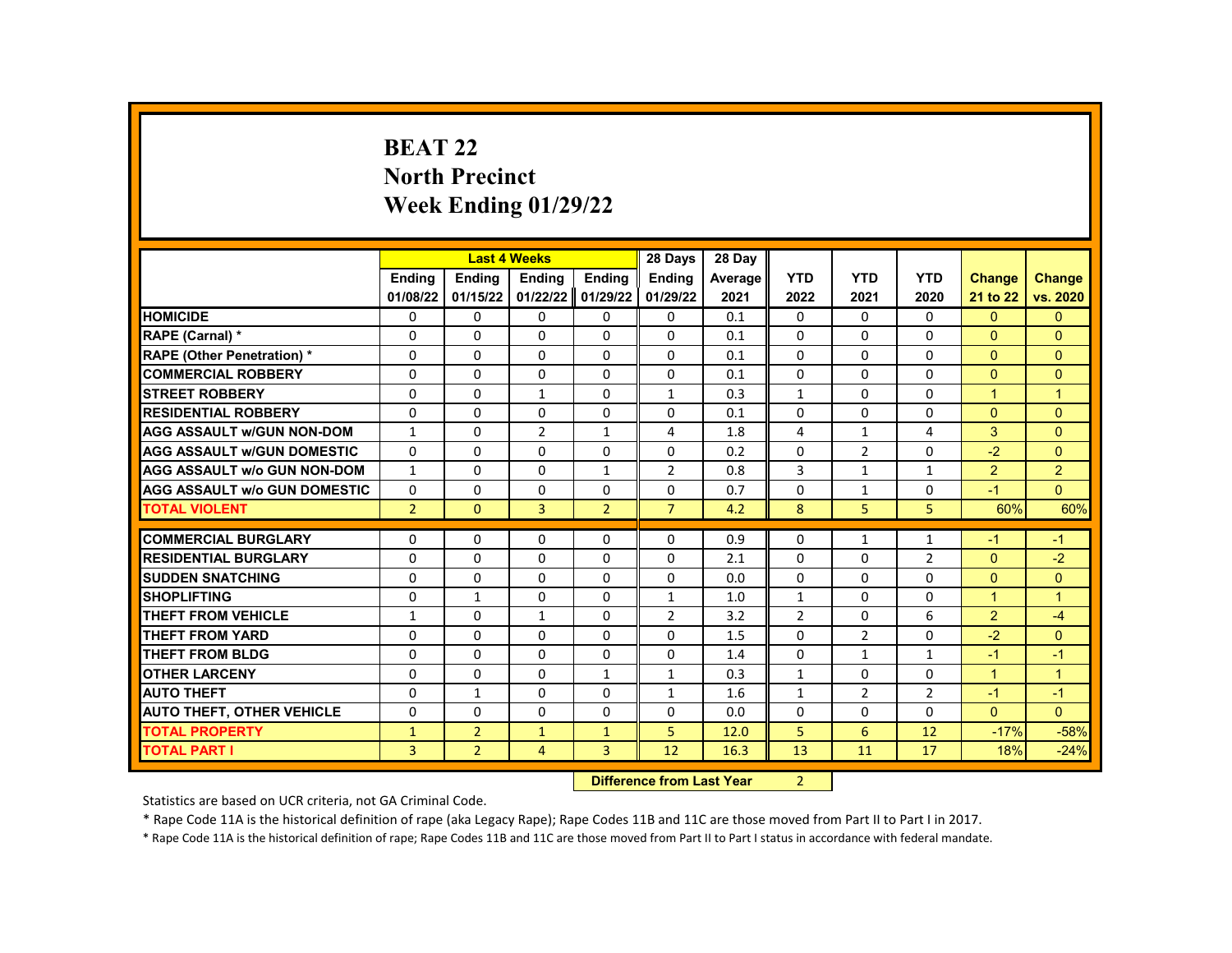# **BEAT 23 North Precinct Week Ending 01/29/22**

|                                     |                |               | <b>Last 4 Weeks</b> |                | 28 Days                   | 28 Day  |                |                     |                |                |               |
|-------------------------------------|----------------|---------------|---------------------|----------------|---------------------------|---------|----------------|---------------------|----------------|----------------|---------------|
|                                     | <b>Endina</b>  | <b>Ending</b> | Ending              | Ending         | <b>Ending</b>             | Average | <b>YTD</b>     | <b>YTD</b>          | <b>YTD</b>     | <b>Change</b>  | <b>Change</b> |
|                                     | 01/08/22       | 01/15/22      | 01/22/22            | 01/29/22       | 01/29/22                  | 2021    | 2022           | 2021                | 2020           | 21 to 22       | vs. 2020      |
| <b>HOMICIDE</b>                     | 0              | 0             | 0                   | 0              | 0                         | 0.2     | 0              | $\Omega$            | 0              | $\mathbf{0}$   | $\mathbf{0}$  |
| RAPE (Carnal) *                     | $\Omega$       | $\Omega$      | $\Omega$            | $\Omega$       | $\Omega$                  | 0.2     | $\Omega$       | $\Omega$            | $\Omega$       | $\Omega$       | $\Omega$      |
| <b>RAPE (Other Penetration) *</b>   | $\Omega$       | $\Omega$      | $\Omega$            | $\Omega$       | $\Omega$                  | 0.1     | $\Omega$       | $\Omega$            | $\Omega$       | $\Omega$       | $\Omega$      |
| <b>COMMERCIAL ROBBERY</b>           | 0              | 0             | 0                   | 0              | 0                         | 0.0     | 0              | 0                   | 0              | $\mathbf{0}$   | $\mathbf{0}$  |
| <b>STREET ROBBERY</b>               | $\Omega$       | $\Omega$      | $\Omega$            | $\Omega$       | $\Omega$                  | 0.6     | $\Omega$       | $\Omega$            | $\Omega$       | $\Omega$       | $\Omega$      |
| <b>RESIDENTIAL ROBBERY</b>          | $\Omega$       | $\Omega$      | $\Omega$            | $\Omega$       | $\Omega$                  | 0.2     | $\Omega$       | $\Omega$            | $\mathbf{1}$   | $\Omega$       | $-1$          |
| <b>AGG ASSAULT w/GUN NON-DOM</b>    | 0              | 0             | 0                   | 1              | 1                         | 1.2     | $\mathbf{1}$   | $\overline{2}$      | $\mathbf{1}$   | $-1$           | $\mathbf{0}$  |
| <b>AGG ASSAULT w/GUN DOMESTIC</b>   | $\Omega$       | $\Omega$      | $\Omega$            | $\Omega$       | $\Omega$                  | 0.1     | $\Omega$       | $\Omega$            | $\Omega$       | $\Omega$       | $\Omega$      |
| <b>AGG ASSAULT w/o GUN NON-DOM</b>  | $\Omega$       | $\Omega$      | $\mathbf{1}$        | $\mathbf{1}$   | $\overline{2}$            | 0.9     | $\mathbf{1}$   | 0                   | $\Omega$       | $\mathbf{1}$   | $\mathbf{1}$  |
| <b>AGG ASSAULT w/o GUN DOMESTIC</b> | 0              | 0             | 0                   | 0              | 0                         | 1.0     | $\mathbf{1}$   | $\mathbf{1}$        | 0              | $\overline{0}$ | $\mathbf{1}$  |
| <b>TOTAL VIOLENT</b>                | $\mathbf{0}$   | $\mathbf{0}$  | $\mathbf{1}$        | $\overline{2}$ | 3                         | 4.3     | 3              | 3                   | $\overline{2}$ | $0\%$          | 50%           |
| <b>COMMERCIAL BURGLARY</b>          |                |               | $\Omega$            |                | $\Omega$                  |         |                |                     |                |                |               |
|                                     | 0              | 0             | $\overline{2}$      | 0              |                           | 0.8     | 0<br>3         | 1<br>$\overline{2}$ | 0              | $-1$           | $\mathbf{0}$  |
| <b>RESIDENTIAL BURGLARY</b>         | $\Omega$       | $\Omega$      |                     | $\mathbf{1}$   | 3                         | 1.2     |                |                     | $\overline{2}$ | $\mathbf{1}$   | $\mathbf{1}$  |
| <b>SUDDEN SNATCHING</b>             | $\Omega$       | $\Omega$      | $\Omega$            | $\Omega$       | $\Omega$                  | 0.2     | $\Omega$       | $\mathbf{1}$        | $\Omega$       | $-1$           | $\Omega$      |
| <b>SHOPLIFTING</b>                  | $\Omega$       | $\Omega$      | $\Omega$            | $\Omega$       | $\Omega$                  | 1.2     | $\Omega$       | $\Omega$            | $\Omega$       | $\Omega$       | $\Omega$      |
| <b>THEFT FROM VEHICLE</b>           | $\overline{2}$ | $\Omega$      | $\mathbf{1}$        | $\Omega$       | 3                         | 3.3     | 3              | 4                   | 3              | $-1$           | $\Omega$      |
| <b>THEFT FROM YARD</b>              | $\Omega$       | 0             | $\Omega$            | $\mathbf{1}$   | $\mathbf{1}$              | 1.4     | $\mathbf{1}$   | $\overline{2}$      | $\overline{2}$ | $-1$           | $-1$          |
| THEFT FROM BLDG                     | 0              | $\Omega$      | $\Omega$            | $\mathbf{1}$   | $\mathbf{1}$              | 1.0     | $\mathbf{1}$   | $\mathbf{1}$        | $\mathbf{1}$   | $\Omega$       | $\Omega$      |
| <b>OTHER LARCENY</b>                | $\Omega$       | $\Omega$      | $\Omega$            | $\Omega$       | $\Omega$                  | 0.6     | $\Omega$       | $\mathbf{1}$        | $\Omega$       | $-1$           | $\Omega$      |
| <b>AUTO THEFT</b>                   | $\mathbf{1}$   | 0             | $\mathbf{1}$        | $\Omega$       | 2                         | 1.6     | $\overline{2}$ | $\Omega$            | $\Omega$       | 2              | 2             |
| <b>AUTO THEFT, OTHER VEHICLE</b>    | $\Omega$       | $\Omega$      | $\Omega$            | $\Omega$       | $\Omega$                  | 0.3     | $\Omega$       | $\mathbf{1}$        | $\Omega$       | $-1$           | $\Omega$      |
| <b>TOTAL PROPERTY</b>               | 3              | $\mathbf{0}$  | $\overline{4}$      | 3              | 10                        | 11.5    | 10             | 13                  | 8              | $-23%$         | 25%           |
| <b>TOTAL PART I</b>                 | 3              | $\mathbf{0}$  | 5                   | 5              | 13                        | 15.8    | 13             | 16                  | 10             | $-19%$         | 30%           |
|                                     |                |               |                     |                | Difference from Lost Voor |         | $\mathbf{D}$   |                     |                |                |               |

**Difference from Last Year** 

Statistics are based on UCR criteria, not GA Criminal Code.

\* Rape Code 11A is the historical definition of rape (aka Legacy Rape); Rape Codes 11B and 11C are those moved from Part II to Part I in 2017.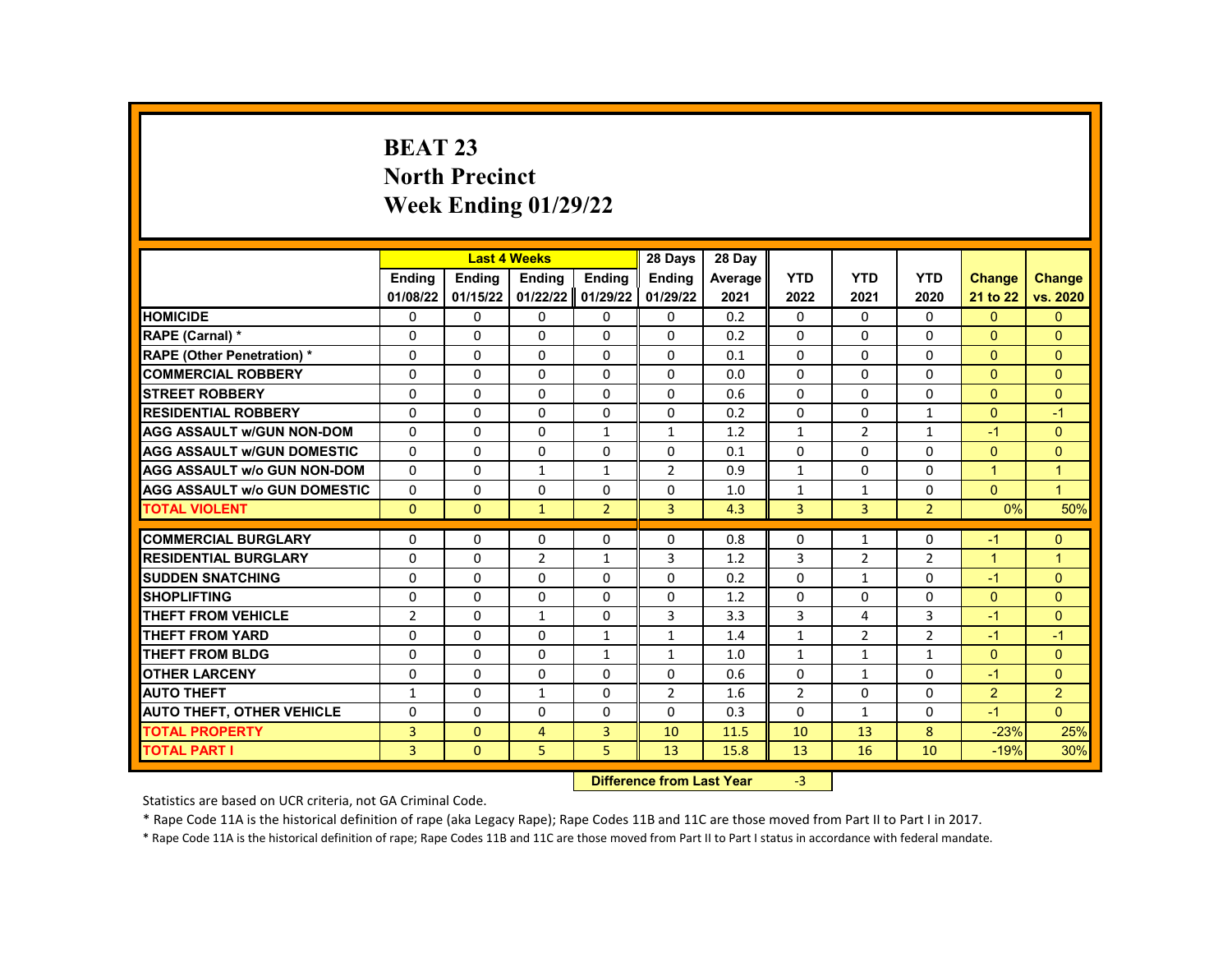# **BEAT 24 North Precinct Week Ending 01/29/22**

|                                     |                |                | <b>Last 4 Weeks</b> |                | 28 Days        | 28 Day                    |                |                |                |                      |                |
|-------------------------------------|----------------|----------------|---------------------|----------------|----------------|---------------------------|----------------|----------------|----------------|----------------------|----------------|
|                                     | <b>Endina</b>  | <b>Ending</b>  | <b>Ending</b>       | Ending         | <b>Ending</b>  | Average                   | <b>YTD</b>     | <b>YTD</b>     | <b>YTD</b>     | <b>Change</b>        | <b>Change</b>  |
|                                     | 01/08/22       | 01/15/22       | 01/22/22            | 01/29/22       | 01/29/22       | 2021                      | 2022           | 2021           | 2020           | 21 to 22             | vs. 2020       |
| <b>HOMICIDE</b>                     | 0              | 0              | 0                   | 0              | 0              | 0.1                       | 0              | $\Omega$       | 0              | $\mathbf{0}$         | $\mathbf{0}$   |
| RAPE (Carnal) *                     | 0              | $\Omega$       | $\Omega$            | $\Omega$       | $\Omega$       | 0.1                       | $\Omega$       | $\Omega$       | $\Omega$       | $\Omega$             | $\Omega$       |
| <b>RAPE (Other Penetration)*</b>    | $\Omega$       | $\Omega$       | $\Omega$            | $\Omega$       | $\Omega$       | 0.0                       | $\Omega$       | $\Omega$       | $\Omega$       | $\Omega$             | $\Omega$       |
| <b>COMMERCIAL ROBBERY</b>           | $\Omega$       | $\Omega$       | $\Omega$            | $\Omega$       | $\Omega$       | 0.0                       | $\Omega$       | $\Omega$       | $\Omega$       | $\Omega$             | $\Omega$       |
| <b>STREET ROBBERY</b>               | $\Omega$       | $\Omega$       | $\Omega$            | $\Omega$       | $\Omega$       | 0.7                       | $\Omega$       | $\mathbf{1}$   | $\Omega$       | $-1$                 | $\Omega$       |
| <b>RESIDENTIAL ROBBERY</b>          | $\mathbf{1}$   | $\Omega$       | $\Omega$            | $\Omega$       | $\mathbf{1}$   | 0.2                       | $\mathbf{1}$   | $\Omega$       | $\Omega$       | $\mathbf{1}$         | $\mathbf{1}$   |
| <b>AGG ASSAULT w/GUN NON-DOM</b>    | $\mathbf{1}$   | 0              | 0                   | 0              | 1              | 0.3                       | $\mathbf{1}$   | $\mathbf{1}$   | 1              | $\Omega$             | $\mathbf{0}$   |
| <b>AGG ASSAULT w/GUN DOMESTIC</b>   | 0              | 0              | $\Omega$            | 0              | 0              | 0.0                       | $\Omega$       | $\Omega$       | $\Omega$       | $\Omega$             | $\Omega$       |
| <b>AGG ASSAULT w/o GUN NON-DOM</b>  | $\Omega$       | $\Omega$       | $\Omega$            | $\Omega$       | $\Omega$       | 0.5                       | $\Omega$       | $\Omega$       | $\mathbf{1}$   | $\Omega$             | $-1$           |
| <b>AGG ASSAULT w/o GUN DOMESTIC</b> | 0              | 0              | 0                   | 0              | 0              | 0.2                       | 0              | 0              | $\mathbf{1}$   | $\Omega$             | $-1$           |
| <b>TOTAL VIOLENT</b>                | $\overline{2}$ | $\Omega$       | $\Omega$            | $\Omega$       | $\overline{2}$ | 2.1                       | $\overline{2}$ | $\overline{2}$ | $\overline{3}$ | 0%                   | $-33%$         |
|                                     |                |                |                     |                |                |                           |                |                |                |                      |                |
| <b>COMMERCIAL BURGLARY</b>          | 0              | 0              | 0                   | 0              | 0              | 0.2                       | 0              | 0              | 0              | $\Omega$             | $\mathbf{0}$   |
| <b>RESIDENTIAL BURGLARY</b>         | 3              | $\mathbf{1}$   | $\mathbf{1}$        | $\Omega$       | 5              | 1.2                       | 5              | $\Omega$       | 0              | 5                    | 5              |
| <b>SUDDEN SNATCHING</b>             | $\Omega$       | $\Omega$       | $\Omega$            | $\Omega$       | $\Omega$       | 0.2                       | $\Omega$       | $\Omega$       | $\mathbf{1}$   | $\Omega$             | $-1$           |
| <b>SHOPLIFTING</b>                  | $\Omega$       | $\Omega$       | $\Omega$            | $\Omega$       | $\Omega$       | 2.5                       | $\Omega$       | $\Omega$       | $\overline{2}$ | $\Omega$             | $-2$           |
| <b>THEFT FROM VEHICLE</b>           | 0              | $\mathbf{1}$   | $\mathbf{1}$        | $\Omega$       | 2              | 2.5                       | $\overline{2}$ | $\mathbf{1}$   | 3              | $\mathbf{1}$         | $-1$           |
| <b>THEFT FROM YARD</b>              | $\mathbf{1}$   | $\overline{2}$ | $\Omega$            | $\Omega$       | 3              | 2.0                       | 3              | $\overline{2}$ | 3              | $\blacktriangleleft$ | $\Omega$       |
| <b>THEFT FROM BLDG</b>              | $\Omega$       | $\Omega$       | $\Omega$            | $\mathbf{1}$   | $\mathbf{1}$   | 0.6                       | $\mathbf{1}$   | 0              | $\overline{2}$ | $\mathbf{1}$         | $-1$           |
| <b>OTHER LARCENY</b>                | $\Omega$       | $\Omega$       | $\Omega$            | $\Omega$       | $\Omega$       | 1.4                       | $\Omega$       | $\mathbf{1}$   | $\mathbf{1}$   | $-1$                 | $-1$           |
| <b>AUTO THEFT</b>                   | 0              | 0              | $\mathbf{1}$        | $\mathbf{1}$   | $\overline{2}$ | 0.6                       | $\overline{2}$ | $\mathbf{1}$   | $\Omega$       | $\mathbf{1}$         | $\overline{2}$ |
| <b>AUTO THEFT, OTHER VEHICLE</b>    | 0              | 0              | 0                   | 0              | 0              | 1.0                       | 0              | 0              | $\mathbf{1}$   | $\Omega$             | $-1$           |
| <b>TOTAL PROPERTY</b>               | $\overline{4}$ | $\overline{4}$ | 3                   | $\overline{2}$ | 13             | 12.1                      | 13             | 5              | 13             | 160%                 | 0%             |
| <b>TOTAL PART I</b>                 | 6              | $\overline{4}$ | 3                   | $\overline{2}$ | 15             | 14.2                      | 15             | $\overline{7}$ | 16             | 114%                 | $-6%$          |
|                                     |                |                |                     |                |                | Difference from Look Vaca | $\Omega$       |                |                |                      |                |

**Difference from Last Year** 8

Statistics are based on UCR criteria, not GA Criminal Code.

\* Rape Code 11A is the historical definition of rape (aka Legacy Rape); Rape Codes 11B and 11C are those moved from Part II to Part I in 2017.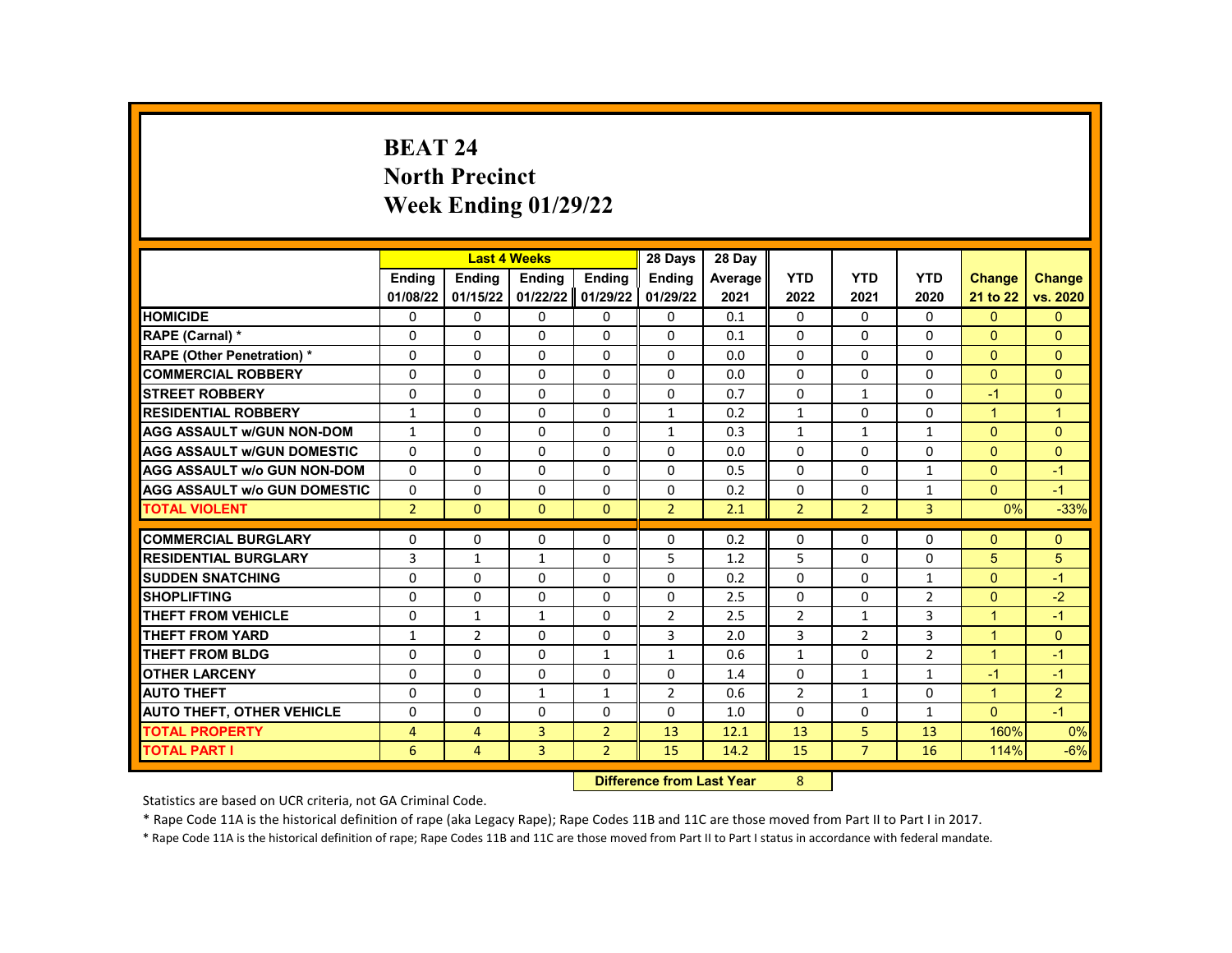# **BEAT 25 North Precinct Week Ending 01/29/22**

|                                     |                |                | <b>Last 4 Weeks</b> |                | 28 Days                   | 28 Day  |                |                |                |                      |                      |
|-------------------------------------|----------------|----------------|---------------------|----------------|---------------------------|---------|----------------|----------------|----------------|----------------------|----------------------|
|                                     | Ending         | <b>Ending</b>  | <b>Ending</b>       | Ending         | <b>Ending</b>             | Average | <b>YTD</b>     | <b>YTD</b>     | <b>YTD</b>     | Change               | <b>Change</b>        |
|                                     | 01/08/22       | 01/15/22       | 01/22/22            | 01/29/22       | 01/29/22                  | 2021    | 2022           | 2021           | 2020           | 21 to 22             | vs. 2020             |
| <b>HOMICIDE</b>                     | 0              | $\Omega$       | $\Omega$            | $\Omega$       | $\mathbf{0}$              | 0.0     | $\mathbf{0}$   | $\Omega$       | $\Omega$       | $\Omega$             | $\overline{0}$       |
| RAPE (Carnal) *                     | $\Omega$       | $\Omega$       | $\mathbf{1}$        | $\Omega$       | $\mathbf{1}$              | 0.1     | $\mathbf{1}$   | $\Omega$       | $\mathbf{1}$   | $\blacktriangleleft$ | $\Omega$             |
| <b>RAPE (Other Penetration) *</b>   | $\Omega$       | $\Omega$       | $\Omega$            | $\Omega$       | $\Omega$                  | 0.0     | $\Omega$       | $\Omega$       | $\Omega$       | $\Omega$             | $\Omega$             |
| <b>COMMERCIAL ROBBERY</b>           | 0              | $\Omega$       | $\Omega$            | $\Omega$       | $\Omega$                  | 0.2     | $\Omega$       | $\Omega$       | $\Omega$       | $\Omega$             | $\mathbf{0}$         |
| <b>STREET ROBBERY</b>               | $\Omega$       | $\Omega$       | $\Omega$            | $\Omega$       | $\Omega$                  | 0.4     | $\Omega$       | $\Omega$       | $\Omega$       | $\Omega$             | $\Omega$             |
| <b>RESIDENTIAL ROBBERY</b>          | $\Omega$       | $\Omega$       | $\Omega$            | $\Omega$       | $\Omega$                  | 0.1     | $\Omega$       | $\mathbf{1}$   | $\Omega$       | $-1$                 | $\Omega$             |
| <b>AGG ASSAULT W/GUN NON-DOM</b>    | $\Omega$       | $\Omega$       | $\Omega$            | $\Omega$       | $\Omega$                  | 0.3     | $\Omega$       | $\Omega$       | $\Omega$       | $\mathbf{0}$         | $\Omega$             |
| <b>AGG ASSAULT W/GUN DOMESTIC</b>   | 0              | $\Omega$       | $\Omega$            | $\Omega$       | $\mathbf{0}$              | 0.0     | $\Omega$       | $\Omega$       | $\Omega$       | $\mathbf{0}$         | $\mathbf{0}$         |
| <b>AGG ASSAULT W/o GUN NON-DOM</b>  | $\Omega$       | $\Omega$       | $\Omega$            | $\Omega$       | $\Omega$                  | 0.3     | $\mathbf{1}$   | $\Omega$       | $\overline{2}$ | $\overline{1}$       | $-1$                 |
| <b>AGG ASSAULT W/o GUN DOMESTIC</b> | $\Omega$       | $\Omega$       | $\Omega$            | $\Omega$       | $\Omega$                  | 0.1     | $\Omega$       | $\Omega$       | $\Omega$       | $\mathbf{0}$         | $\Omega$             |
| <b>TOTAL VIOLENT</b>                | $\Omega$       | $\Omega$       | $\mathbf{1}$        | $\Omega$       | $\mathbf{1}$              | 1.5     | $\overline{2}$ | $\mathbf{1}$   | $\overline{3}$ | 100%                 | $-33%$               |
|                                     |                |                |                     |                |                           |         |                |                |                |                      |                      |
| <b>COMMERCIAL BURGLARY</b>          | 0              | 0              | $\Omega$            | $\Omega$       | $\Omega$                  | 0.2     | $\mathbf{0}$   | $\overline{2}$ | $\overline{2}$ | $-2$                 | $-2$                 |
| <b>RESIDENTIAL BURGLARY</b>         | $\mathbf{1}$   | $\Omega$       | $\Omega$            | $\Omega$       | $\mathbf{1}$              | 0.5     | $\mathbf{1}$   | $\overline{2}$ | 0              | $-1$                 | $\overline{1}$       |
| <b>SUDDEN SNATCHING</b>             | $\Omega$       | $\Omega$       | $\Omega$            | $\Omega$       | $\Omega$                  | 0.4     | $\Omega$       | $\Omega$       | $\Omega$       | $\Omega$             | $\Omega$             |
| <b>SHOPLIFTING</b>                  | 0              | $\Omega$       | $\mathbf{1}$        | $\Omega$       | $\mathbf{1}$              | 2.8     | $\mathbf{1}$   | $\overline{2}$ | $\Omega$       | $-1$                 | $\blacktriangleleft$ |
| <b>THEFT FROM VEHICLE</b>           | $\mathbf{1}$   | $\overline{2}$ | 3                   | $\mathbf{1}$   | $\overline{7}$            | 5.1     | $\overline{7}$ | $\overline{3}$ | $\Omega$       | $\overline{4}$       | $\overline{7}$       |
| THEFT FROM YARD                     | $\mathbf{1}$   | $\Omega$       | $\overline{2}$      | $\mathbf{1}$   | 4                         | 2.4     | 4              | $\mathbf{1}$   | $\mathbf{1}$   | 3                    | 3                    |
| THEFT FROM BLDG                     | 0              | $\mathbf{1}$   | $\Omega$            | $\Omega$       | 1                         | 2.5     | $\mathbf{1}$   | 3              | $\overline{2}$ | $-2$                 | $-1$                 |
| <b>OTHER LARCENY</b>                | $\Omega$       | $\mathbf{1}$   | $\Omega$            | $\Omega$       | $\mathbf{1}$              | 1.2     | $\mathbf{1}$   | $\Omega$       | 0              | $\mathbf{1}$         | $\mathbf{1}$         |
| <b>AUTO THEFT</b>                   | $\Omega$       | $\Omega$       | $\Omega$            | $\mathbf{1}$   | $\mathbf{1}$              | 1.1     | $\mathbf{1}$   | $\overline{2}$ | $\Omega$       | $-1$                 | $\overline{1}$       |
| <b>AUTO THEFT, OTHER VEHICLE</b>    | $\Omega$       | $\Omega$       | $\Omega$            | $\Omega$       | $\Omega$                  | 0.7     | $\Omega$       | $\overline{2}$ | $\mathbf{1}$   | $-2$                 | $-1$                 |
| <b>TOTAL PROPERTY</b>               | 3              | $\overline{4}$ | 6                   | $\overline{3}$ | 16                        | 16.6    | 16             | 17             | 6              | $-6%$                | 167%                 |
| <b>TOTAL PART I</b>                 | $\overline{3}$ | $\overline{4}$ | $\overline{7}$      | $\overline{3}$ | 17                        | 18.1    | 18             | 18             | 9              | 0%                   | 100%                 |
|                                     |                |                |                     |                | Difference from Loot Voor |         | $\sim$         |                |                |                      |                      |

**Difference from Last Year** 

Statistics are based on UCR criteria, not GA Criminal Code.

\* Rape Code 11A is the historical definition of rape (aka Legacy Rape); Rape Codes 11B and 11C are those moved from Part II to Part I in 2017.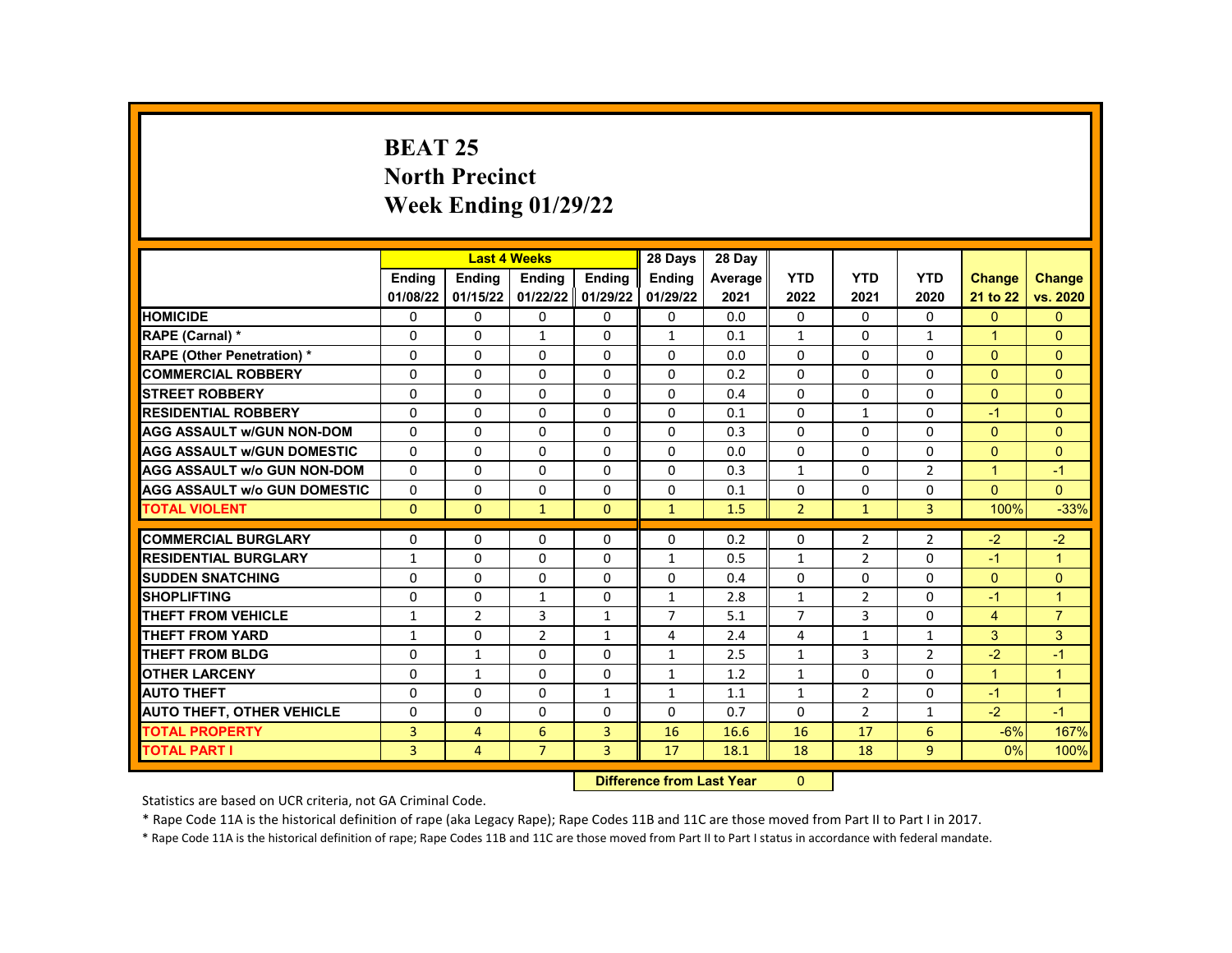# **BEAT 26 North Precinct Week Ending 01/29/22**

|                                     |               |               | <b>Last 4 Weeks</b> |                | 28 Days                   | 28 Day  |              |                |                |                |                |
|-------------------------------------|---------------|---------------|---------------------|----------------|---------------------------|---------|--------------|----------------|----------------|----------------|----------------|
|                                     | <b>Endina</b> | <b>Ending</b> | Ending              | Ending         | <b>Ending</b>             | Average | <b>YTD</b>   | <b>YTD</b>     | <b>YTD</b>     | <b>Change</b>  | <b>Change</b>  |
|                                     | 01/08/22      | 01/15/22      | 01/22/22            | 01/29/22       | 01/29/22                  | 2021    | 2022         | 2021           | 2020           | 21 to 22       | vs. 2020       |
| <b>HOMICIDE</b>                     | 0             | 0             | 0                   | 0              | 0                         | 0.0     | 0            | $\Omega$       | 0              | $\mathbf{0}$   | $\mathbf{0}$   |
| RAPE (Carnal) *                     | $\Omega$      | $\Omega$      | $\Omega$            | $\Omega$       | $\Omega$                  | 0.1     | $\Omega$     | $\Omega$       | $\mathbf{1}$   | $\Omega$       | $-1$           |
| RAPE (Other Penetration) *          | $\Omega$      | $\Omega$      | $\mathbf{1}$        | $\Omega$       | $\mathbf{1}$              | 0.2     | $\mathbf{1}$ | $\Omega$       | $\Omega$       | $\overline{1}$ | $\overline{1}$ |
| <b>COMMERCIAL ROBBERY</b>           | $\Omega$      | $\Omega$      | $\Omega$            | $\Omega$       | $\Omega$                  | 0.3     | $\Omega$     | $\Omega$       | $\Omega$       | $\Omega$       | $\Omega$       |
| <b>STREET ROBBERY</b>               | $\Omega$      | $\mathbf{1}$  | $\mathbf{1}$        | $\mathbf{1}$   | 3                         | 0.7     | 3            | $\Omega$       | $\overline{2}$ | 3              | $\mathbf{1}$   |
| <b>RESIDENTIAL ROBBERY</b>          | $\Omega$      | $\Omega$      | $\Omega$            | $\Omega$       | $\Omega$                  | 0.0     | $\Omega$     | $\Omega$       | $\Omega$       | $\Omega$       | $\Omega$       |
| <b>AGG ASSAULT w/GUN NON-DOM</b>    | $\mathbf{1}$  | 0             | 0                   | 0              | 1                         | 0.3     | $\mathbf{1}$ | $\mathbf{0}$   | 0              | $\mathbf{1}$   | $\overline{1}$ |
| <b>AGG ASSAULT w/GUN DOMESTIC</b>   | 0             | 0             | 0                   | 0              | 0                         | 0.0     | $\Omega$     | 0              | 0              | $\Omega$       | $\mathbf{0}$   |
| <b>AGG ASSAULT w/o GUN NON-DOM</b>  | $\Omega$      | $\Omega$      | $\Omega$            | $\Omega$       | $\Omega$                  | 1.6     | $\mathbf{1}$ | $\mathbf{1}$   | $\Omega$       | $\Omega$       | $\overline{1}$ |
| <b>AGG ASSAULT w/o GUN DOMESTIC</b> | $\Omega$      | $\Omega$      | $\Omega$            | 0              | 0                         | 0.3     | $\Omega$     | $\Omega$       | 0              | $\Omega$       | $\Omega$       |
| <b>TOTAL VIOLENT</b>                | $\mathbf{1}$  | $\mathbf{1}$  | $\overline{2}$      | $\mathbf{1}$   | 5                         | 3.5     | 6            | $\mathbf{1}$   | 3              | 500%           | 100%           |
|                                     |               |               |                     |                |                           |         |              |                |                |                |                |
| <b>COMMERCIAL BURGLARY</b>          | 0             | 0             | 0                   | 3              | 3                         | 0.2     | 3            | 0              | 1              | 3              | $\overline{2}$ |
| <b>RESIDENTIAL BURGLARY</b>         | $\Omega$      | $\Omega$      | $\Omega$            | $\Omega$       | $\Omega$                  | 0.2     | 0            | $\Omega$       | $\Omega$       | $\Omega$       | $\mathbf{0}$   |
| <b>SUDDEN SNATCHING</b>             | 1             | 0             | $\Omega$            | 0              | $\mathbf{1}$              | 0.7     | $\mathbf{1}$ | $\mathbf{1}$   | $\Omega$       | $\Omega$       | $\overline{1}$ |
| <b>SHOPLIFTING</b>                  | 0             | $\Omega$      | $\Omega$            | $\mathbf{1}$   | $\mathbf{1}$              | 2.0     | $\mathbf{1}$ | 3              | $\overline{2}$ | $-2$           | $-1$           |
| <b>THEFT FROM VEHICLE</b>           | 3             | $\Omega$      | $\Omega$            | $\overline{2}$ | 5                         | 6.6     | 5            | 3              | $\mathbf{1}$   | $\overline{2}$ | $\overline{4}$ |
| <b>THEFT FROM YARD</b>              | $\mathbf{1}$  | $\Omega$      | $\Omega$            | $\Omega$       | $\mathbf{1}$              | 1.5     | $\mathbf{1}$ | $\mathbf{1}$   | $\Omega$       | $\Omega$       | $\overline{1}$ |
| <b>THEFT FROM BLDG</b>              | $\Omega$      | $\Omega$      | $\mathbf{1}$        | $\Omega$       | $\mathbf{1}$              | 2.5     | $\mathbf{1}$ | 1              | $\Omega$       | $\Omega$       | $\overline{1}$ |
| <b>OTHER LARCENY</b>                | $\Omega$      | $\Omega$      | $\Omega$            | $\Omega$       | $\Omega$                  | 0.3     | $\Omega$     | $\Omega$       | $\Omega$       | $\Omega$       | $\Omega$       |
| <b>AUTO THEFT</b>                   | 0             | 0             | $\Omega$            | 0              | $\Omega$                  | 2.1     | $\Omega$     | $\overline{2}$ | $\mathbf{1}$   | $-2$           | $-1$           |
| <b>AUTO THEFT, OTHER VEHICLE</b>    | 0             | $\Omega$      | $\Omega$            | $\Omega$       | $\Omega$                  | 0.8     | 0            | $\Omega$       | 0              | $\mathbf{0}$   | $\Omega$       |
| <b>TOTAL PROPERTY</b>               | 5             | $\mathbf{0}$  | $\mathbf{1}$        | 6              | 12                        | 17.0    | 12           | 11             | 5              | 9%             | 140%           |
| <b>TOTAL PART I</b>                 | 6             | $\mathbf{1}$  | 3                   | $\overline{7}$ | 17                        | 20.4    | 18           | 12             | 8              | 50%            | 125%           |
|                                     |               |               |                     |                | Difference from Loot Voor |         | $\epsilon$   |                |                |                |                |

**Difference from Last Year** 6

Statistics are based on UCR criteria, not GA Criminal Code.

\* Rape Code 11A is the historical definition of rape (aka Legacy Rape); Rape Codes 11B and 11C are those moved from Part II to Part I in 2017.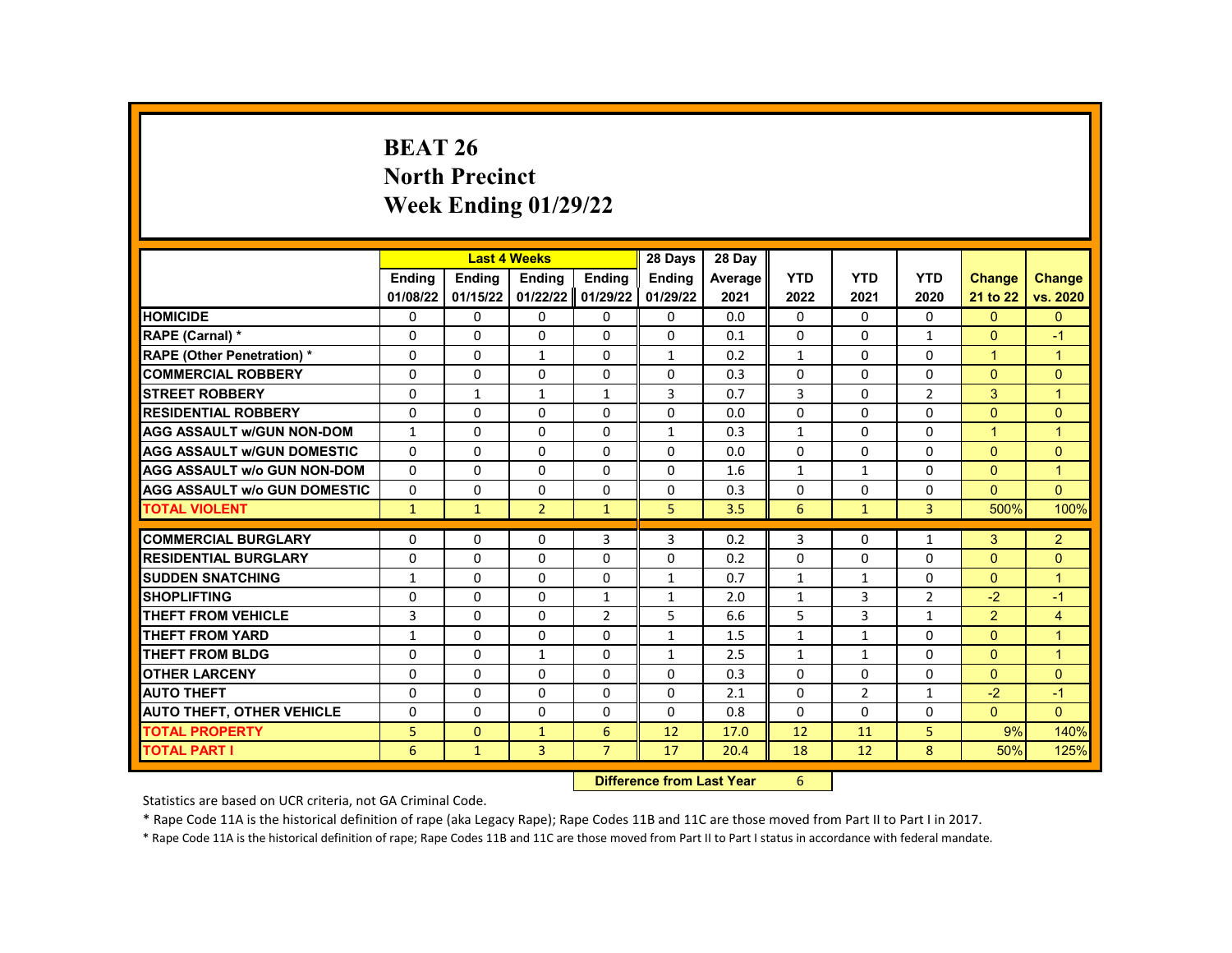# **BEAT 27 North Precinct Week Ending 01/29/22**

|                                     |                |                | <b>Last 4 Weeks</b> |                                         | 28 Days        | 28 Day  |                |                |                |                |                |
|-------------------------------------|----------------|----------------|---------------------|-----------------------------------------|----------------|---------|----------------|----------------|----------------|----------------|----------------|
|                                     | <b>Endina</b>  | <b>Ending</b>  | Ending              | Ending                                  | <b>Ending</b>  | Average | <b>YTD</b>     | <b>YTD</b>     | <b>YTD</b>     | <b>Change</b>  | <b>Change</b>  |
|                                     | 01/08/22       | 01/15/22       | 01/22/22            | 01/29/22                                | 01/29/22       | 2021    | 2022           | 2021           | 2020           | 21 to 22       | vs. 2020       |
| <b>HOMICIDE</b>                     | 0              | 0              | 0                   | 0                                       | 0              | 0.2     | 0              | $\mathbf{1}$   | 0              | $-1$           | $\mathbf{0}$   |
| RAPE (Carnal) *                     | 0              | $\Omega$       | $\Omega$            | $\Omega$                                | $\Omega$       | 0.5     | $\Omega$       | $\Omega$       | $\mathbf{1}$   | $\Omega$       | $-1$           |
| <b>RAPE (Other Penetration) *</b>   | $\Omega$       | $\Omega$       | $\Omega$            | $\Omega$                                | $\Omega$       | 0.2     | $\Omega$       | $\Omega$       | $\Omega$       | $\Omega$       | $\Omega$       |
| <b>COMMERCIAL ROBBERY</b>           | $\Omega$       | $\Omega$       | $\Omega$            | $\Omega$                                | $\Omega$       | 0.0     | $\Omega$       | $\Omega$       | $\Omega$       | $\Omega$       | $\Omega$       |
| <b>STREET ROBBERY</b>               | $\mathbf{1}$   | 0              | $\Omega$            | $\mathbf{1}$                            | $\overline{2}$ | 1.7     | 3              | $\Omega$       | $\Omega$       | 3              | 3              |
| <b>RESIDENTIAL ROBBERY</b>          | $\Omega$       | $\Omega$       | $\Omega$            | $\Omega$                                | $\Omega$       | 0.0     | $\Omega$       | $\Omega$       | $\Omega$       | $\Omega$       | $\Omega$       |
| <b>AGG ASSAULT w/GUN NON-GUN</b>    | $\Omega$       | $\mathbf{1}$   | $\Omega$            | $\Omega$                                | $\mathbf{1}$   | 1.0     | $\mathbf{1}$   | $\Omega$       | $\mathbf{1}$   | $\mathbf{1}$   | $\Omega$       |
| <b>AGG ASSAULT W/GUN DOMESTIC</b>   | $\Omega$       | 0              | $\Omega$            | 0                                       | 0              | 0.2     | 0              | $\Omega$       | $\Omega$       | $\mathbf{0}$   | $\Omega$       |
| <b>AGG ASSAULT w/o GUN NON-DOM</b>  | $\Omega$       | $\mathbf{1}$   | $\Omega$            | $\Omega$                                | 1              | 1.5     | $\mathbf{1}$   | $\overline{3}$ | $\mathbf{1}$   | $-2$           | $\Omega$       |
| <b>AGG ASSAULT w/o GUN DOMESTIC</b> | $\Omega$       | 0              | $\Omega$            | 0                                       | $\Omega$       | 1.2     | $\Omega$       | 3              | $\overline{2}$ | $-3$           | $-2$           |
| <b>TOTAL VIOLENT</b>                | $\mathbf{1}$   | $\overline{2}$ | $\mathbf{0}$        | $\mathbf{1}$                            | 4              | 6.5     | 5              | $\overline{7}$ | 5              | $-29%$         | 0%             |
|                                     |                |                |                     |                                         |                |         |                |                |                |                |                |
| <b>COMMERCIAL BURGLARY</b>          | 0              | 0              | 0                   | 0                                       | 0              | 0.4     | 0              | 0              | 0              | $\Omega$       | $\mathbf{0}$   |
| <b>RESIDENTIAL BURGLARY</b>         | $\mathbf 0$    | 0              | $\Omega$            | $\mathbf 0$                             | $\Omega$       | 0.7     | $\Omega$       | $\mathbf 0$    | $\mathbf{1}$   | $\mathbf{0}$   | $-1$           |
| <b>SUDDEN SNATCHING</b>             | $\Omega$       | $\Omega$       | $\Omega$            | $\Omega$                                | $\Omega$       | 0.6     | $\mathbf{1}$   | $\Omega$       | $\Omega$       | $\mathbf{1}$   | $\overline{1}$ |
| <b>SHOPLIFTING</b>                  | $\mathbf{1}$   | $\mathbf{1}$   | $\mathbf{1}$        | 3                                       | 6              | 1.5     | 5              | $\mathbf{1}$   | $\overline{2}$ | $\overline{4}$ | 3              |
| <b>THEFT FROM VEHICLE</b>           | $\mathbf{1}$   | $\mathbf{1}$   | $\Omega$            | $\mathbf{1}$                            | 3              | 6.8     | 3              | $\overline{2}$ | $\mathbf{1}$   | $\mathbf{1}$   | $\overline{2}$ |
| <b>THEFT FROM YARD</b>              | $\Omega$       | $\Omega$       | 0                   | $\Omega$                                | $\Omega$       | 1.1     | $\Omega$       | $\overline{2}$ | $\Omega$       | $-2$           | $\Omega$       |
| <b>THEFT FROM BLDG</b>              | $\mathbf{1}$   | $\Omega$       | $\mathbf{1}$        | 0                                       | $\overline{2}$ | 1.2     | $\overline{2}$ | $\mathbf{1}$   | $\mathbf{1}$   | $\mathbf{1}$   | $\mathbf{1}$   |
| <b>OTHER LARCENY</b>                | $\Omega$       | 0              | $\Omega$            | $\Omega$                                | $\Omega$       | 0.1     | $\Omega$       | $\Omega$       | $\Omega$       | $\mathbf{0}$   | $\Omega$       |
| <b>AUTO THEFT</b>                   | $\mathbf{1}$   | $\mathbf{1}$   | 0                   | $\Omega$                                | $\overline{2}$ | 1.8     | $\overline{2}$ | $\mathbf{1}$   | $\mathbf{1}$   | $\mathbf{1}$   | $\overline{1}$ |
| <b>AUTO THEFT, OTHER VEHICLE</b>    | $\Omega$       | $\Omega$       | $\Omega$            | $\Omega$                                | $\Omega$       | 0.5     | $\Omega$       | $\Omega$       | $\Omega$       | $\Omega$       | $\Omega$       |
| <b>TOTAL PROPERTY</b>               | $\overline{4}$ | 3              | $\overline{2}$      | $\overline{4}$                          | 13             | 14.6    | 13             | $\overline{7}$ | 6              | 86%            | 117%           |
| <b>TOTAL PART I</b>                 | 5              | 5              | $\overline{2}$      | 5                                       | 17             | 21.1    | 18             | 14             | 11             | 29%            | 64%            |
|                                     |                |                |                     | Difference from Loot Voor<br>$\sqrt{ }$ |                |         |                |                |                |                |                |

**Difference from Last Year** 

Statistics are based on UCR criteria, not GA Criminal Code.

\* Rape Code 11A is the historical definition of rape (aka Legacy Rape); Rape Codes 11B and 11C are those moved from Part II to Part I in 2017.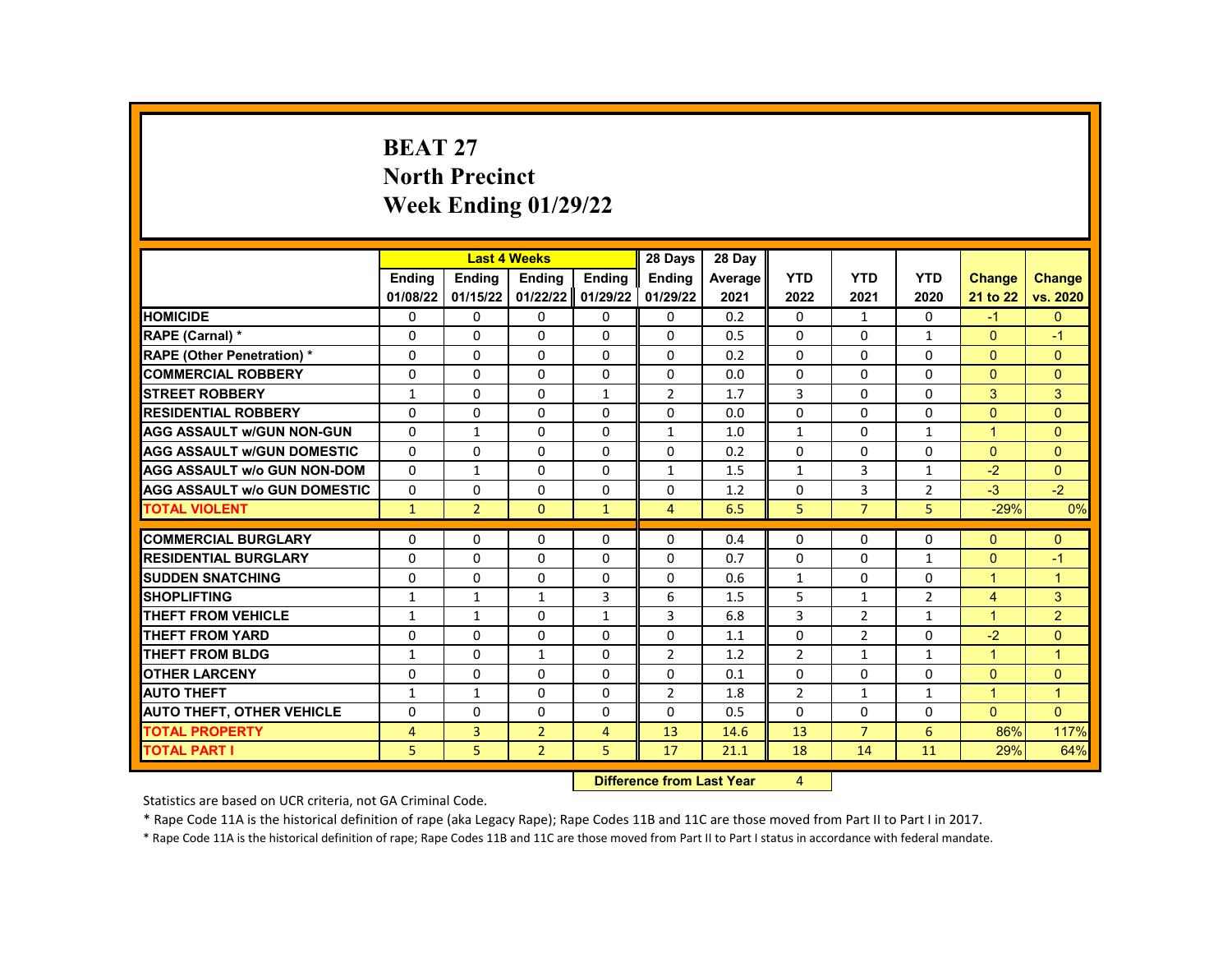# **BEAT 31 Central Precinct Week Ending 01/29/22**

|                                     |                |                | <b>Last 4 Weeks</b>      |                | 28 Days                    | 28 Day  |                |                          |                         |                  |                |
|-------------------------------------|----------------|----------------|--------------------------|----------------|----------------------------|---------|----------------|--------------------------|-------------------------|------------------|----------------|
|                                     | <b>Endina</b>  | <b>Endina</b>  | <b>Endina</b>            | <b>Endina</b>  | <b>Endina</b>              | Average | <b>YTD</b>     | <b>YTD</b>               | <b>YTD</b>              | <b>Change</b>    | Change         |
|                                     | 01/08/22       | 01/15/22       | 01/22/22                 | 01/29/22       | 01/29/22                   | 2021    | 2022           | 2021                     | 2020                    | 21 to 22         | vs. 2020       |
| <b>HOMICIDE</b>                     | 0              | 0              | 0                        | 0              | 0                          | 0.0     | 0              | 0                        | 1                       | $\mathbf{0}$     | $-1$           |
| RAPE (Carnal) *                     | 0              | 0              | $\Omega$                 | 0              | $\Omega$                   | 0.2     | $\Omega$       | $\Omega$                 | $\mathbf{1}$            | $\Omega$         | $-1$           |
| <b>RAPE (Other Penetration) *</b>   | $\Omega$       | $\Omega$       | $\Omega$                 | $\Omega$       | $\Omega$                   | 0.0     | $\Omega$       | $\Omega$                 | $\Omega$                | $\Omega$         | $\Omega$       |
| <b>COMMERCIAL ROBBERY</b>           | $\Omega$       | 0              | $\Omega$                 | $\mathbf 0$    | 0                          | 0.0     | $\Omega$       | 0                        | 0                       | $\mathbf{0}$     | $\Omega$       |
| <b>STREET ROBBERY</b>               | $\Omega$       | 0              | $\Omega$                 | 0              | $\Omega$                   | 0.5     | $\Omega$       | $\mathbf{1}$             | $\Omega$                | $-1$             | $\Omega$       |
| <b>RESIDENTIAL ROBBERY</b>          | $\Omega$       | $\Omega$       | $\mathbf{1}$             | $\Omega$       | $\mathbf{1}$               | 0.1     | $\mathbf{1}$   | $\Omega$                 | $\Omega$                | $\mathbf{1}$     | $\overline{1}$ |
| <b>AGG ASSAULT w/GUN NON-DOM</b>    | 0              | $\mathbf{1}$   | 0                        | $\Omega$       | $\mathbf{1}$               | 2.0     | $\overline{2}$ | $\overline{2}$           | 2                       | $\mathbf{0}$     | $\Omega$       |
| <b>AGG ASSAULT w/GUN DOMESTIC</b>   | 0              | 0              | 0                        | 0              | 0                          | 0.0     | $\Omega$       | $\Omega$                 | $\Omega$                | $\Omega$         | $\Omega$       |
| <b>AGG ASSAULT w/o GUN NON-DOM</b>  | $\Omega$       | $\Omega$       | $\Omega$                 | $\mathbf{1}$   | $\mathbf{1}$               | 0.5     | $\mathbf{1}$   | $\Omega$                 | $\Omega$                | $\mathbf{1}$     | $\overline{1}$ |
| <b>AGG ASSAULT w/o GUN DOMESTIC</b> | $\mathbf{1}$   | 0              | 0                        | 0              | 1                          | 0.6     | 1              | 0                        | $\mathbf{1}$            | 1                | $\Omega$       |
| <b>TOTAL VIOLENT</b>                | $\mathbf{1}$   | $\mathbf{1}$   | $\mathbf{1}$             | $\mathbf{1}$   | 4                          | 3.9     | 5              | 3                        | 5                       | 67%              | 0%             |
| <b>COMMERCIAL BURGLARY</b>          |                |                | 0                        |                |                            | 0.5     |                |                          |                         | $\Omega$         | $-1$           |
| <b>RESIDENTIAL BURGLARY</b>         | 0<br>$\Omega$  | 0              |                          | 0              | 0<br>3                     |         | 0<br>3         | 0                        | 1<br>8                  | 3                | $-5$           |
| <b>SUDDEN SNATCHING</b>             | $\Omega$       | 0              | $\mathbf{1}$<br>$\Omega$ | $\overline{2}$ | $\Omega$                   | 2.0     | $\Omega$       | $\mathbf{0}$<br>$\Omega$ | $\Omega$                | $\Omega$         | $\Omega$       |
|                                     |                | $\Omega$       |                          | $\Omega$       |                            | 0.2     |                |                          |                         |                  |                |
| <b>SHOPLIFTING</b>                  | $\Omega$       | $\Omega$       | $\Omega$                 | $\Omega$       | 0                          | 0.2     | 0              | $\Omega$<br>5            | $\mathbf{1}$            | $\Omega$<br>$-5$ | $-1$           |
| <b>THEFT FROM VEHICLE</b>           | $\Omega$       | $\Omega$       | $\Omega$                 | $\Omega$       | $\Omega$                   | 4.2     | $\Omega$       |                          | $\mathbf{1}$            |                  | $-1$           |
| <b>THEFT FROM YARD</b>              | $\overline{2}$ | $\mathbf{1}$   | $\Omega$                 | $\Omega$       | 3                          | 2.0     | 3              | 0                        | 4                       | 3                | $-1$           |
| <b>THEFT FROM BLDG</b>              | $\Omega$       | 0              | $\Omega$                 | 0              | 0                          | 1.1     | 0              | $\mathbf{1}$             | $\mathbf{1}$            | $-1$             | $-1$           |
| <b>OTHER LARCENY</b>                | $\mathbf{1}$   | 0              | 0                        | 0              | 1                          | 1.9     | $\overline{2}$ | $\overline{2}$           | $\mathbf{1}$            | $\mathbf{0}$     | $\overline{1}$ |
| <b>AUTO THEFT</b>                   | $\mathbf{1}$   | $\mathbf{1}$   | $\Omega$                 | $\mathbf{1}$   | 3                          | 1.2     | 3              | $\mathbf{1}$             | $\overline{\mathbf{A}}$ | 2                | $-1$           |
| <b>AUTO THEFT, OTHER VEHICLE</b>    | $\Omega$       | $\Omega$       | $\Omega$                 | $\Omega$       | 0                          | 1.2     | $\Omega$       | $\mathbf{1}$             | $\Omega$                | $-1$             | $\Omega$       |
| <b>TOTAL PROPERTY</b>               | $\overline{4}$ | $\overline{2}$ | $\mathbf{1}$             | 3              | 10                         | 14.3    | 11             | 10                       | 21                      | 10%              | $-48%$         |
| <b>TOTAL PART I</b>                 | 5              | 3              | $\overline{2}$           | $\overline{4}$ | 14                         | 18.3    | 16             | 13                       | 26                      | 23%              | $-38%$         |
|                                     |                |                |                          |                | Difference from Least Vaca |         | $\sim$         |                          |                         |                  |                |

**Difference from Last Year** 3

Statistics are based on UCR criteria, not GA Criminal Code.

\* Rape Code 11A is the historical definition of rape (aka Legacy Rape); Rape Codes 11B and 11C are those moved from Part II to Part I in 2017.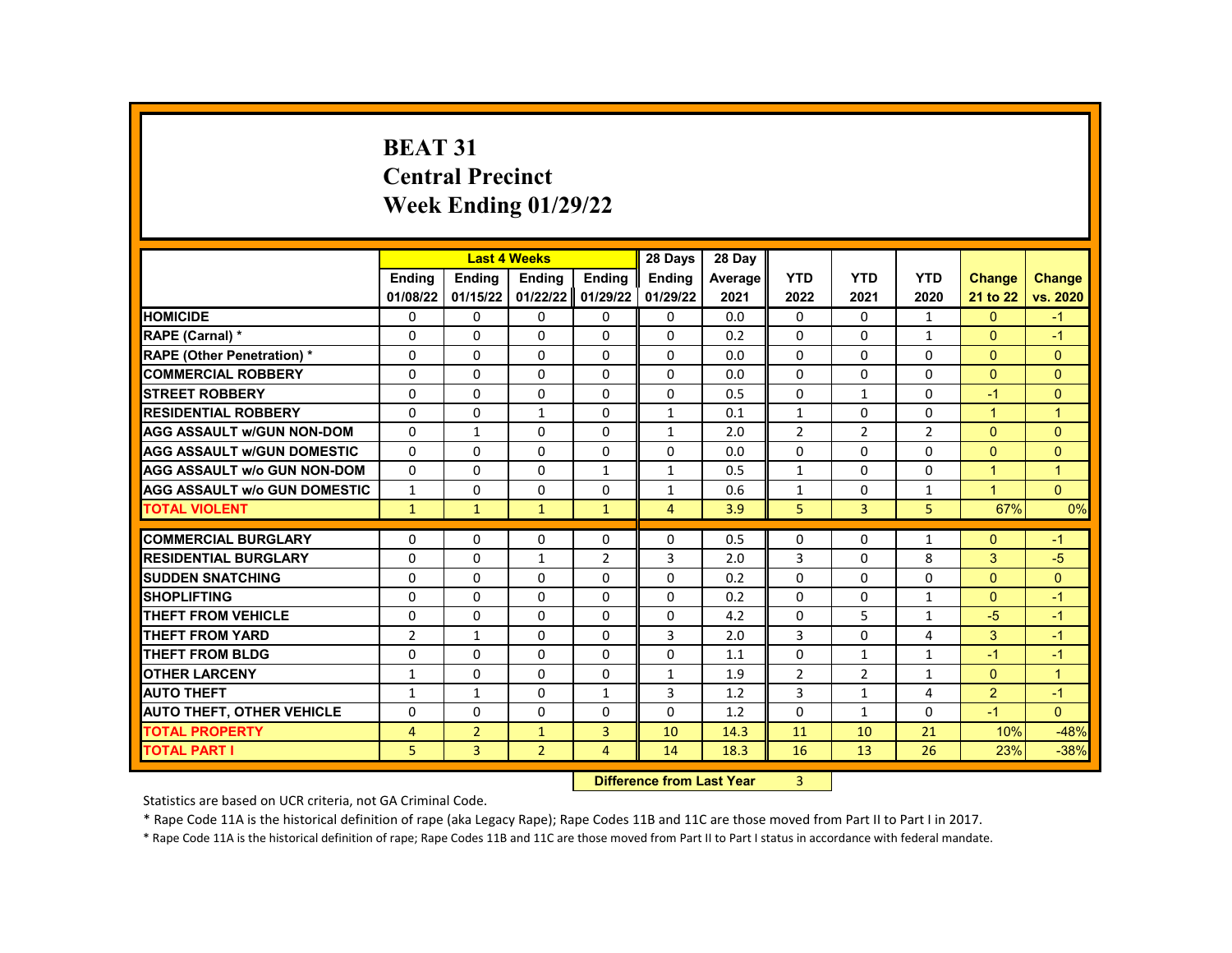# **BEAT 32 Central Precinct Week Ending 01/29/22**

|                                     |                |                | <b>Last 4 Weeks</b> |                | 28 Days                   | 28 Day  |                |              |                |                      |                |
|-------------------------------------|----------------|----------------|---------------------|----------------|---------------------------|---------|----------------|--------------|----------------|----------------------|----------------|
|                                     | <b>Endina</b>  | <b>Endina</b>  | <b>Ending</b>       | <b>Ending</b>  | <b>Endina</b>             | Average | <b>YTD</b>     | <b>YTD</b>   | <b>YTD</b>     | <b>Change</b>        | <b>Change</b>  |
|                                     | 01/08/22       | 01/15/22       | 01/22/22            | 01/29/22       | 01/29/22                  | 2021    | 2022           | 2021         | 2020           | 21 to 22             | vs. 2020       |
| <b>HOMICIDE</b>                     | 0              | 0              | 0                   | 0              | 0                         | 0.1     | 0              | $\mathbf{0}$ | 0              | $\mathbf{0}$         | $\mathbf{0}$   |
| RAPE (Carnal) *                     | 0              | $\Omega$       | $\Omega$            | $\Omega$       | $\Omega$                  | 0.0     | $\Omega$       | $\Omega$     | $\Omega$       | $\Omega$             | $\Omega$       |
| <b>RAPE (Other Penetration) *</b>   | $\Omega$       | $\Omega$       | $\Omega$            | $\Omega$       | $\Omega$                  | 0.2     | $\Omega$       | $\Omega$     | $\Omega$       | $\Omega$             | $\Omega$       |
| <b>COMMERCIAL ROBBERY</b>           | $\Omega$       | 0              | 0                   | 0              | 0                         | 0.2     | $\Omega$       | 0            | $\overline{2}$ | $\Omega$             | $-2$           |
| <b>STREET ROBBERY</b>               | $\Omega$       | $\Omega$       | $\Omega$            | $\Omega$       | $\Omega$                  | 0.2     | $\Omega$       | $\Omega$     | $\Omega$       | $\Omega$             | $\mathbf{0}$   |
| <b>RESIDENTIAL ROBBERY</b>          | $\mathbf{1}$   | $\Omega$       | $\Omega$            | $\Omega$       | $\mathbf{1}$              | 0.1     | $\mathbf{1}$   | $\Omega$     | $\Omega$       | $\mathbf{1}$         | $\mathbf{1}$   |
| <b>AGG ASSAULT w/GUN NON-DOM</b>    | $\Omega$       | 0              | $\Omega$            | 0              | 0                         | 0.4     | $\Omega$       | $\mathbf{1}$ | $\overline{2}$ | $-1$                 | $-2$           |
| <b>AGG ASSAULT w/GUN DOMESTIC</b>   | $\Omega$       | $\Omega$       | $\Omega$            | $\Omega$       | $\Omega$                  | 0.0     | $\Omega$       | $\Omega$     | $\Omega$       | $\Omega$             | $\Omega$       |
| <b>AGG ASSAULT w/o GUN NON-DOM</b>  | $\Omega$       | $\Omega$       | $\mathbf{1}$        | $\Omega$       | $\mathbf{1}$              | 0.6     | $\mathbf{1}$   | $\Omega$     | $\Omega$       | $\mathbf{1}$         | $\mathbf{1}$   |
| <b>AGG ASSAULT w/o GUN DOMESTIC</b> | 0              | 0              | 0                   | 0              | 0                         | 0.3     | 0              | 0            | 0              | $\Omega$             | $\Omega$       |
| <b>TOTAL VIOLENT</b>                | $\mathbf{1}$   | $\mathbf{0}$   | $\mathbf{1}$        | $\Omega$       | $\overline{2}$            | 2.0     | $\overline{2}$ | $\mathbf{1}$ | $\overline{4}$ | 100%                 | $-50%$         |
| <b>COMMERCIAL BURGLARY</b>          |                |                |                     |                |                           |         |                |              |                |                      |                |
|                                     | 0              | 1              | 2                   | 0              | 3                         | 0.5     | 3              | 0            | 1              | 3                    | $\overline{2}$ |
| <b>RESIDENTIAL BURGLARY</b>         | $\Omega$       | $\overline{2}$ | 3                   | $\mathbf{1}$   | 6                         | 2.1     | 6              | $\Omega$     | 3              | 6                    | 3              |
| <b>SUDDEN SNATCHING</b>             | $\Omega$       | $\Omega$       | $\Omega$            | $\Omega$       | $\Omega$                  | 0.0     | $\Omega$       | $\Omega$     | $\Omega$       | $\Omega$             | $\Omega$       |
| <b>SHOPLIFTING</b>                  | $\mathbf{1}$   | $\mathbf{1}$   | 0                   | 3              | 5                         | 3.2     | 5              | 5            | 3              | $\Omega$             | $\overline{2}$ |
| <b>THEFT FROM VEHICLE</b>           | $\overline{2}$ | 0              | $\mathbf{1}$        | $\Omega$       | 3                         | 4.2     | 3              | 3            | $\overline{2}$ | $\Omega$             | $\mathbf{1}$   |
| <b>THEFT FROM YARD</b>              | $\Omega$       | $\mathbf{1}$   | $\Omega$            | $\Omega$       | $\mathbf{1}$              | 2.1     | $\mathbf{1}$   | $\mathbf{1}$ | 4              | $\Omega$             | $-3$           |
| <b>THEFT FROM BLDG</b>              | $\mathbf{1}$   | $\mathbf{1}$   | 0                   | $\Omega$       | $\overline{2}$            | 0.8     | $\overline{2}$ | $\mathbf{1}$ | $\mathbf{1}$   | $\blacktriangleleft$ | $\overline{1}$ |
| <b>OTHER LARCENY</b>                | $\mathbf{1}$   | 0              | $\Omega$            | $\Omega$       | $\mathbf{1}$              | 1.5     | $\mathbf{1}$   | $\Omega$     | $\overline{2}$ | $\mathbf{1}$         | $-1$           |
| <b>AUTO THEFT</b>                   | 1              | $\mathbf{1}$   | $\overline{2}$      | 0              | 4                         | 1.5     | 4              | 4            | $\Omega$       | $\Omega$             | $\overline{4}$ |
| <b>AUTO THEFT, OTHER VEHICLE</b>    | $\Omega$       | $\Omega$       | $\Omega$            | $\Omega$       | $\Omega$                  | 0.8     | $\Omega$       | $\Omega$     | $\Omega$       | $\Omega$             | $\Omega$       |
| <b>TOTAL PROPERTY</b>               | 6              | $\overline{7}$ | 8                   | $\overline{4}$ | 25                        | 16.6    | 25             | 14           | 16             | 79%                  | 56%            |
| <b>TOTAL PART I</b>                 | $\overline{7}$ | $\overline{7}$ | 9                   | $\overline{4}$ | 27                        | 18.6    | 27             | 15           | 20             | 80%                  | 35%            |
|                                     |                |                |                     |                | Difference from Loot Voor |         | 12             |              |                |                      |                |

**Difference from Last Year** 12

Statistics are based on UCR criteria, not GA Criminal Code.

\* Rape Code 11A is the historical definition of rape (aka Legacy Rape); Rape Codes 11B and 11C are those moved from Part II to Part I in 2017.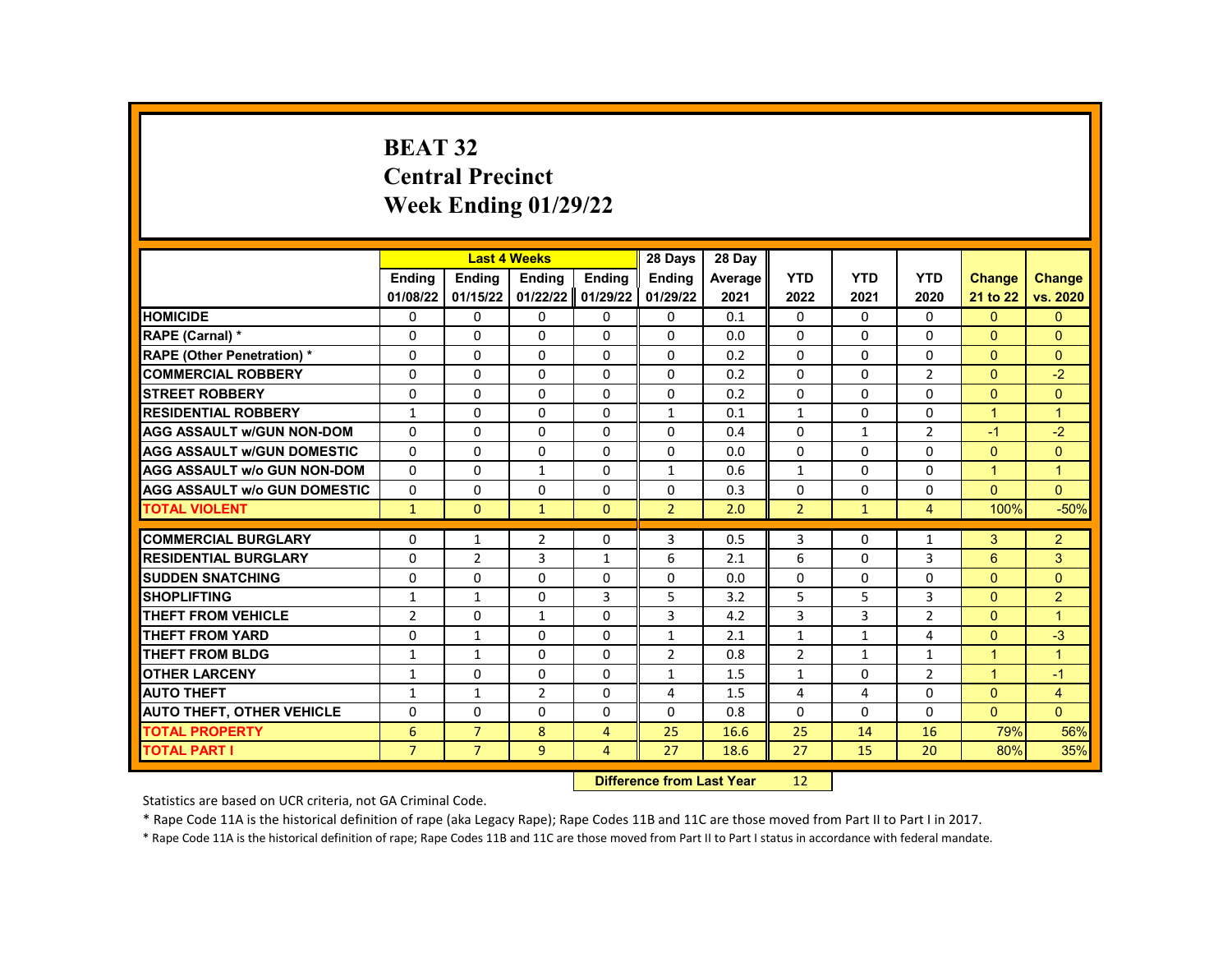# **BEAT 33 Central Precinct Week Ending 01/29/22**

|                                     |               | <b>Last 4 Weeks</b> |                   |               | 28 Days       | 28 Day  |                |                |                |                      |                |
|-------------------------------------|---------------|---------------------|-------------------|---------------|---------------|---------|----------------|----------------|----------------|----------------------|----------------|
|                                     | <b>Endina</b> | <b>Endina</b>       | <b>Endina</b>     | <b>Endina</b> | <b>Endina</b> | Average | <b>YTD</b>     | <b>YTD</b>     | <b>YTD</b>     | <b>Change</b>        | <b>Change</b>  |
|                                     | 01/08/22      | 01/15/22            | 01/22/22 01/29/22 |               | 01/29/22      | 2021    | 2022           | 2021           | 2020           | 21 to 22             | vs. 2020       |
| <b>HOMICIDE</b>                     | 0             | 0                   | 0                 | 0             | 0             | 0.1     | 0              | 0              | 0              | $\mathbf{0}$         | $\mathbf{0}$   |
| RAPE (Carnal) *                     | $\Omega$      | $\Omega$            | $\Omega$          | 0             | $\Omega$      | 0.2     | $\Omega$       | $\Omega$       | $\Omega$       | $\Omega$             | $\Omega$       |
| <b>RAPE (Other Penetration) *</b>   | $\Omega$      | $\Omega$            | $\Omega$          | $\Omega$      | $\Omega$      | 0.2     | $\Omega$       | $\Omega$       | $\Omega$       | $\Omega$             | $\Omega$       |
| <b>COMMERCIAL ROBBERY</b>           | $\Omega$      | $\Omega$            | $\Omega$          | $\Omega$      | $\Omega$      | 0.2     | $\Omega$       | $\Omega$       | $\Omega$       | $\Omega$             | $\Omega$       |
| <b>STREET ROBBERY</b>               | 0             | 0                   | $\mathbf{1}$      | $\Omega$      | $\mathbf{1}$  | 0.8     | $\overline{2}$ | $\mathbf{1}$   | $\mathbf{1}$   | $\blacktriangleleft$ | $\overline{1}$ |
| <b>RESIDENTIAL ROBBERY</b>          | $\mathbf 0$   | $\Omega$            | $\Omega$          | $\Omega$      | $\Omega$      | 0.0     | $\Omega$       | $\Omega$       | $\Omega$       | $\Omega$             | $\Omega$       |
| <b>AGG ASSAULT W/GUN NON-DOM</b>    | $\Omega$      | 0                   | 0                 | 0             | $\Omega$      | 0.8     | $\Omega$       | $\overline{2}$ | $\overline{2}$ | $-2$                 | $-2$           |
| AGG ASSAULT W/GUN DOMESTIC          | $\Omega$      | $\Omega$            | 0                 | $\Omega$      | $\Omega$      | 0.3     | $\Omega$       | $\Omega$       | $\Omega$       | $\Omega$             | $\Omega$       |
| <b>AGG ASSAULT W/o GUN NON-DOM</b>  | $\Omega$      | $\Omega$            | $\Omega$          | $\Omega$      | $\Omega$      | 0.8     | $\Omega$       | $\mathbf{1}$   | $\mathbf{1}$   | $-1$                 | $-1$           |
| <b>AGG ASSAULT W/o GUN DOMESTIC</b> | $\Omega$      | $\Omega$            | 0                 | 0             | $\Omega$      | 0.2     | $\Omega$       | $\Omega$       | $\mathbf{1}$   | $\Omega$             | $-1$           |
| <b>TOTAL VIOLENT</b>                | $\mathbf{0}$  | $\mathbf{0}$        | $\mathbf{1}$      | $\mathbf{0}$  | $\mathbf{1}$  | 3.5     | $\overline{2}$ | 4              | 5              | $-50%$               | $-60%$         |
|                                     |               |                     |                   |               |               |         |                |                |                |                      |                |
| <b>COMMERCIAL BURGLARY</b>          | 0             | 0                   | 0                 | $\mathbf{1}$  | $\mathbf{1}$  | 1.1     | $\mathbf{1}$   | $\mathbf{1}$   | 1              | $\Omega$             | $\Omega$       |
| <b>RESIDENTIAL BURGLARY</b>         | $\Omega$      | 0                   | $\Omega$          | $\mathbf{1}$  | $\mathbf{1}$  | 1.4     | $\mathbf{1}$   | $\Omega$       | $\overline{2}$ | $\mathbf{1}$         | $-1$           |
| <b>SUDDEN SNATCHING</b>             | 0             | $\Omega$            | $\Omega$          | $\mathbf{0}$  | 0             | 0.0     | $\Omega$       | 0              | $\Omega$       | $\Omega$             | $\Omega$       |
| <b>SHOPLIFTING</b>                  | 0             | 0                   | $\mathbf{1}$      | $\mathbf{0}$  | $\mathbf{1}$  | 3.1     | $\mathbf{1}$   | $\mathbf{1}$   | 3              | $\mathbf{0}$         | $-2$           |
| <b>THEFT FROM VEHICLE</b>           | $\Omega$      | $\mathbf{1}$        | 0                 | $\mathbf{0}$  | $\mathbf{1}$  | 2.4     | $\mathbf{1}$   | $\mathbf{1}$   | $\overline{2}$ | $\Omega$             | $-1$           |
| <b>THEFT FROM YARD</b>              | $\Omega$      | $\Omega$            | $\overline{2}$    | 4             | 6             | 2.5     | 6              | $\Omega$       | 6              | 6                    | $\Omega$       |
| <b>THEFT FROM BLDG</b>              | $\mathbf{1}$  | $\Omega$            | $\Omega$          | 0             | $\mathbf{1}$  | 1.2     | $\mathbf{1}$   | $\Omega$       | $\Omega$       | $\mathbf{1}$         | $\overline{1}$ |
| <b>OTHER LARCENY</b>                | $\Omega$      | $\Omega$            | $\Omega$          | $\mathbf{1}$  | $\mathbf{1}$  | 1.5     | $\mathbf{1}$   | $\Omega$       | $\Omega$       | $\mathbf{1}$         | $\overline{1}$ |
| <b>AUTO THEFT</b>                   | $\Omega$      | $\Omega$            | $\Omega$          | $\mathbf{1}$  | $\mathbf{1}$  | 0.8     | $\mathbf{1}$   | $\mathbf{1}$   | 4              | $\Omega$             | $-3$           |
| <b>AUTO THEFT, OTHER VEHICLE</b>    | 0             | $\mathbf{1}$        | 0                 | 0             | $\mathbf{1}$  | 0.8     | $\mathbf{1}$   | 0              | $\mathbf{1}$   | $\mathbf{1}$         | $\Omega$       |
| <b>TOTAL PROPERTY</b>               | $\mathbf{1}$  | $\overline{2}$      | 3                 | 8             | 14            | 14.7    | 14             | 4              | 19             | 250%                 | $-26%$         |
| <b>TOTAL PART I</b>                 | $\mathbf{1}$  | $\overline{2}$      | 4                 | 8             | 15            | 18.2    | 16             | 8              | 24             | 100%                 | $-33%$         |
|                                     |               |                     |                   | <b>PARKER</b> |               |         |                |                |                |                      |                |

**Difference from Last Year** 8

Statistics are based on UCR criteria, not GA Criminal Code.

\* Rape Code 11A is the historical definition of rape (aka Legacy Rape); Rape Codes 11B and 11C are those moved from Part II to Part I in 2017.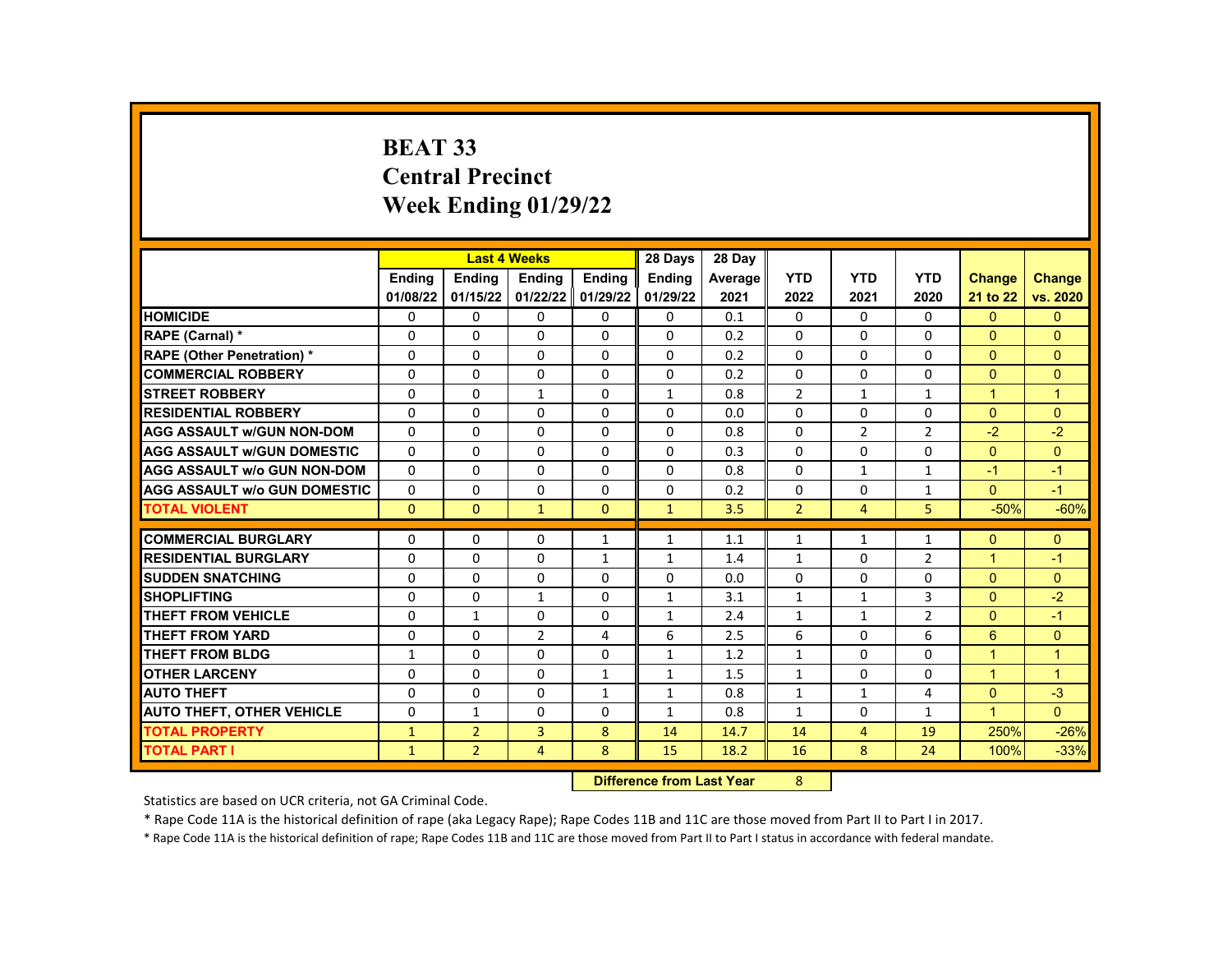# **BEAT 34 Central Precinct Week Ending 01/29/22**

|                                                           |                |               | <b>Last 4 Weeks</b> |                              | 28 Days                   | 28 Day     |                |                |                |                |                        |
|-----------------------------------------------------------|----------------|---------------|---------------------|------------------------------|---------------------------|------------|----------------|----------------|----------------|----------------|------------------------|
|                                                           | <b>Endina</b>  | <b>Endina</b> | <b>Ending</b>       | <b>Ending</b>                | <b>Endina</b>             | Average    | <b>YTD</b>     | <b>YTD</b>     | <b>YTD</b>     | <b>Change</b>  | <b>Change</b>          |
|                                                           | 01/08/22       | 01/15/22      | 01/22/22            | 01/29/22                     | 01/29/22                  | 2021       | 2022           | 2021           | 2020           | 21 to 22       | vs. 2020               |
| <b>HOMICIDE</b>                                           | 0              | 0             | 0                   | 0                            | 0                         | 0.1        | $\mathbf{0}$   | $\mathbf{0}$   | 1              | $\mathbf{0}$   | $-1$                   |
| RAPE (Carnal) *                                           | 0              | 0             | $\Omega$            | 0                            | $\Omega$                  | 0.2        | $\Omega$       | $\mathbf{0}$   | $\mathbf{1}$   | $\Omega$       | $-1$                   |
| <b>RAPE (Other Penetration) *</b>                         | $\Omega$       | $\mathbf{1}$  | $\Omega$            | $\Omega$                     | 1                         | 0.0        | $\mathbf{1}$   | $\Omega$       | $\mathbf{1}$   | $\mathbf{1}$   | $\Omega$               |
| <b>COMMERCIAL ROBBERY</b>                                 | $\Omega$       | $\Omega$      | $\Omega$            | $\Omega$                     | $\Omega$                  | 0.0        | $\Omega$       | 0              | $\Omega$       | $\Omega$       | $\Omega$               |
| <b>STREET ROBBERY</b>                                     | $\mathbf{1}$   | 0             | 0                   | 0                            | 1                         | 0.8        | $\mathbf{1}$   | $\overline{2}$ | $\Omega$       | $-1$           | $\overline{1}$         |
| <b>RESIDENTIAL ROBBERY</b>                                | $\Omega$       | $\mathbf{1}$  | $\Omega$            | $\Omega$                     | $\mathbf{1}$              | 0.0        | $\mathbf{1}$   | 0              | $\Omega$       | $\mathbf{1}$   | $\overline{1}$         |
| <b>AGG ASSAULT w/GUN NON-DOM</b>                          | $\mathbf{1}$   | 0             | $\Omega$            | $\mathbf 0$                  | $\mathbf{1}$              | 1.5        | $\overline{2}$ | $\overline{2}$ | $\overline{2}$ | $\Omega$       | $\Omega$               |
| <b>AGG ASSAULT w/GUN DOMESTIC</b>                         | $\Omega$       | $\Omega$      | $\Omega$            | $\Omega$                     | 0                         | 0.2        | $\Omega$       | $\Omega$       | $\Omega$       | $\Omega$       | $\Omega$               |
| <b>AGG ASSAULT w/o GUN NON-DOM</b>                        | $\Omega$       | $\mathbf{1}$  | $\Omega$            | $\mathbf{1}$                 | $\overline{2}$            | 0.7        | $\overline{2}$ | $\Omega$       | $\mathbf{1}$   | $\overline{2}$ | $\overline{1}$         |
| <b>AGG ASSAULT w/o GUN DOMESTIC</b>                       | $\Omega$       | 0             | 0                   | 0                            | 0                         | 2.3        | 0              | 1              | 1              | $-1$           | $-1$                   |
| <b>TOTAL VIOLENT</b>                                      | $\overline{2}$ | 3             | $\mathbf{0}$        | $\mathbf{1}$                 | 6                         | 5.7        | $\overline{7}$ | 5              | $\overline{7}$ | 40%            | 0%                     |
| <b>COMMERCIAL BURGLARY</b>                                | 0              | 0             | $\mathbf{1}$        | 1                            | $\overline{2}$            | 0.4        | $\overline{2}$ | 1              | 0              | 1              |                        |
| <b>RESIDENTIAL BURGLARY</b>                               | $\Omega$       | $\mathbf{1}$  | $\Omega$            |                              | $\overline{2}$            | 2.5        | $\overline{2}$ | $\overline{2}$ | 3              | $\Omega$       | $\overline{2}$<br>$-1$ |
| <b>SUDDEN SNATCHING</b>                                   | $\Omega$       | $\Omega$      | $\Omega$            | $\mathbf{1}$<br>$\mathbf{0}$ | 0                         | 0.4        | $\Omega$       | $\mathbf{1}$   | $\Omega$       | $-1$           | $\Omega$               |
| <b>SHOPLIFTING</b>                                        |                | $\mathbf{1}$  | 0                   |                              | 1                         |            | $\mathbf{1}$   | $\Omega$       | 0              | 1              | $\mathbf{1}$           |
| <b>THEFT FROM VEHICLE</b>                                 | 0<br>$\Omega$  | $\mathbf 0$   | $\Omega$            | 0<br>0                       | $\Omega$                  | 0.4<br>2.1 | $\Omega$       | 3              | $\overline{2}$ | $-3$           | $-2$                   |
| <b>THEFT FROM YARD</b>                                    | $\Omega$       | $\Omega$      | $\Omega$            | $\Omega$                     | $\Omega$                  | 1.7        | $\Omega$       | 3              | $\overline{2}$ | $-3$           | $-2$                   |
| <b>THEFT FROM BLDG</b>                                    | $\Omega$       | $\Omega$      | $\Omega$            | $\mathbf{1}$                 | $\mathbf{1}$              | 1.7        | $\mathbf{1}$   | $\mathbf{1}$   | 3              | $\Omega$       | $-2$                   |
| <b>OTHER LARCENY</b>                                      | 0              | 0             | $\Omega$            | 0                            | 0                         | 1.5        | 0              | $\overline{2}$ | 0              | $-2$           | $\mathbf{0}$           |
| <b>AUTO THEFT</b>                                         | 0              | $\mathbf{0}$  | 0                   | $\mathbf{1}$                 |                           | 1.5        | $\mathbf{1}$   | $\Omega$       | $\mathbf{1}$   | $\mathbf{1}$   | $\Omega$               |
|                                                           | $\Omega$       | $\mathbf{1}$  | $\Omega$            | $\Omega$                     | $\mathbf{1}$              | 0.5        | $\mathbf{1}$   | 0              | 0              | $\mathbf{1}$   | $\overline{1}$         |
| <b>AUTO THEFT, OTHER VEHICLE</b><br><b>TOTAL PROPERTY</b> | $\mathbf{0}$   | 3             |                     |                              | $\mathbf{1}$<br>8         | 12.7       | 8              | 13             | 11             | $-38%$         |                        |
| <b>TOTAL PART I</b>                                       | $\overline{2}$ | 6             | $\mathbf{1}$        | 4<br>5                       | 14                        |            |                | 18             | 18             |                | $-27%$<br>$-17%$       |
|                                                           |                |               | $\mathbf{1}$        |                              |                           | 18.3       | 15             |                |                | $-17%$         |                        |
|                                                           |                |               |                     |                              | Difference from Loot Voor |            | $\mathcal{D}$  |                |                |                |                        |

**Difference from Last Year** 

Statistics are based on UCR criteria, not GA Criminal Code.

\* Rape Code 11A is the historical definition of rape (aka Legacy Rape); Rape Codes 11B and 11C are those moved from Part II to Part I in 2017.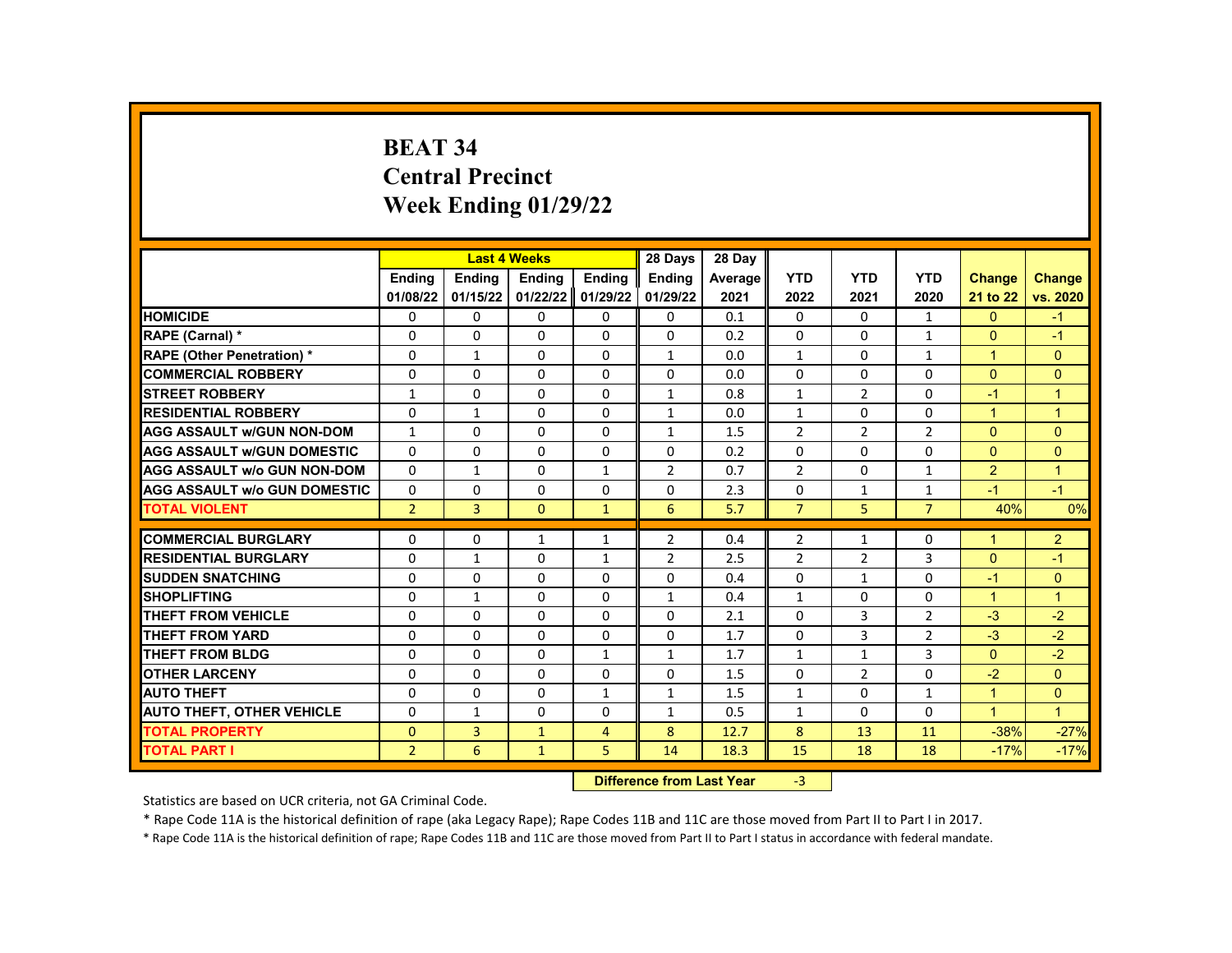# **BEAT 35 Central Precinct Week Ending 01/29/22**

|                                                           |                              |                | <b>Last 4 Weeks</b> |               | 28 Days                   | 28 Day  |                |              |                |                |                |
|-----------------------------------------------------------|------------------------------|----------------|---------------------|---------------|---------------------------|---------|----------------|--------------|----------------|----------------|----------------|
|                                                           | <b>Endina</b>                | <b>Endina</b>  | <b>Ending</b>       | <b>Ending</b> | <b>Endina</b>             | Average | <b>YTD</b>     | <b>YTD</b>   | <b>YTD</b>     | <b>Change</b>  | <b>Change</b>  |
|                                                           | 01/08/22                     | 01/15/22       | 01/22/22            | 01/29/22      | 01/29/22                  | 2021    | 2022           | 2021         | 2020           | 21 to 22       | vs. 2020       |
| <b>HOMICIDE</b>                                           | 0                            | 0              | 0                   | 0             | 0                         | 0.2     | $\mathbf{0}$   | $\mathbf{1}$ | 0              | $-1$           | $\mathbf{0}$   |
| RAPE (Carnal) *                                           | 0                            | $\mathbf{1}$   | $\Omega$            | $\mathbf 0$   | 1                         | 0.2     | $\mathbf{1}$   | $\mathbf{0}$ | $\mathbf{1}$   | $\mathbf{1}$   | $\Omega$       |
| <b>RAPE (Other Penetration) *</b>                         | $\Omega$                     | $\Omega$       | $\Omega$            | $\Omega$      | $\Omega$                  | 0.0     | $\Omega$       | $\Omega$     | $\Omega$       | $\Omega$       | $\Omega$       |
| <b>COMMERCIAL ROBBERY</b>                                 | $\Omega$                     | $\Omega$       | $\Omega$            | $\Omega$      | $\Omega$                  | 0.3     | $\Omega$       | $\mathbf{1}$ | 0              | $-1$           | $\Omega$       |
| <b>STREET ROBBERY</b>                                     | 0                            | 0              | 0                   | 0             | 0                         | 0.6     | $\Omega$       | $\mathbf{0}$ | $\Omega$       | $\mathbf{0}$   | $\Omega$       |
| <b>RESIDENTIAL ROBBERY</b>                                | $\Omega$                     | $\Omega$       | $\Omega$            | $\mathbf{1}$  | $\mathbf{1}$              | 0.1     | $\mathbf{1}$   | $\Omega$     | $\Omega$       | $\mathbf{1}$   | $\overline{1}$ |
| <b>AGG ASSAULT w/GUN NON-DOM</b>                          | $\Omega$                     | 0              | $\mathbf{1}$        | 0             | $\mathbf{1}$              | 1.5     | $\mathbf{1}$   | 1            | $\mathbf{1}$   | $\Omega$       | $\Omega$       |
| <b>AGG ASSAULT w/GUN DOMESTIC</b>                         | $\Omega$                     | $\Omega$       | $\Omega$            | $\Omega$      | $\Omega$                  | 0.2     | $\Omega$       | $\Omega$     | $\mathbf{1}$   | $\Omega$       | $-1$           |
| <b>AGG ASSAULT w/o GUN NON-DOM</b>                        | $\mathbf{1}$                 | $\Omega$       | $\Omega$            | $\Omega$      | $\mathbf{1}$              | 0.6     | $\overline{2}$ | $\Omega$     | $\Omega$       | $\overline{2}$ | 2              |
| <b>AGG ASSAULT w/o GUN DOMESTIC</b>                       | $\mathbf{1}$                 | 0              | $\overline{2}$      | 0             | 3                         | 1.1     | 3              | 1            | 1              | $\overline{2}$ | $\overline{2}$ |
| <b>TOTAL VIOLENT</b>                                      | $\overline{2}$               | $\mathbf{1}$   | 3                   | $\mathbf{1}$  | $\overline{7}$            | 4.7     | 8              | 4            | 4              | 100%           | 100%           |
| <b>COMMERCIAL BURGLARY</b>                                | 0                            | 0              | 0                   |               | 0                         | 0.5     | 0              | 0            | 1              | $\Omega$       | $-1$           |
| <b>RESIDENTIAL BURGLARY</b>                               | $\Omega$                     | $\mathbf{1}$   | $\Omega$            | 0<br>0        | $\mathbf{1}$              | 1.7     | $\mathbf{1}$   | 5            | 5              | $-4$           | $-4$           |
| <b>SUDDEN SNATCHING</b>                                   | $\Omega$                     | $\Omega$       | $\Omega$            | $\Omega$      | 0                         | 0.1     | $\Omega$       | $\Omega$     | $\Omega$       | $\Omega$       | $\Omega$       |
| <b>SHOPLIFTING</b>                                        |                              | $\mathbf{1}$   | 1                   |               | $\overline{2}$            | 2.7     | $\overline{2}$ | 3            | $\overline{2}$ | $-1$           | $\Omega$       |
| <b>THEFT FROM VEHICLE</b>                                 | 0                            | $\overline{2}$ | $\Omega$            | 0<br>0        | 3                         | 4.7     | 3              | $\mathbf{1}$ | $\overline{2}$ | $\overline{2}$ | $\mathbf{1}$   |
| <b>THEFT FROM YARD</b>                                    | $\mathbf{1}$<br>$\mathbf{1}$ | $\Omega$       | $\Omega$            | $\Omega$      | 1                         | 1.8     | $\mathbf{1}$   | $\Omega$     | $\Omega$       | $\mathbf{1}$   | $\overline{1}$ |
| <b>THEFT FROM BLDG</b>                                    | $\Omega$                     | $\Omega$       | $\Omega$            | $\Omega$      | 0                         | 1.1     | $\Omega$       | $\mathbf{1}$ | $\Omega$       | $-1$           | $\Omega$       |
| <b>OTHER LARCENY</b>                                      | 0                            | 0              | $\Omega$            | 0             | 0                         | 0.4     | $\Omega$       | 0            | 0              | $\mathbf{0}$   | $\Omega$       |
| <b>AUTO THEFT</b>                                         | 0                            | $\mathbf{0}$   | $\mathbf{1}$        | $\Omega$      | $\mathbf{1}$              | 2.0     | $\mathbf{1}$   | $\mathbf{1}$ | 3              | $\Omega$       | $-2$           |
|                                                           | $\Omega$                     | $\Omega$       | $\Omega$            | $\Omega$      | 0                         |         | 0              | 0            | $\Omega$       | $\Omega$       | $\Omega$       |
| <b>AUTO THEFT, OTHER VEHICLE</b><br><b>TOTAL PROPERTY</b> |                              |                |                     |               |                           | 0.1     |                |              |                | $-27%$         |                |
| <b>TOTAL PART I</b>                                       | $\overline{2}$               | 4              | $\overline{2}$<br>5 | $\mathbf{0}$  | 8                         | 14.9    | 8              | 11           | 13<br>17       |                | $-38%$         |
|                                                           | 4                            | 5              |                     | $\mathbf{1}$  | 15                        | 19.6    | 16             | 15           |                | 7%             | $-6%$          |
|                                                           |                              |                |                     |               | Difference from Loot Voor |         | $\sim$         |              |                |                |                |

**Difference from Last Year** 

Statistics are based on UCR criteria, not GA Criminal Code.

\* Rape Code 11A is the historical definition of rape (aka Legacy Rape); Rape Codes 11B and 11C are those moved from Part II to Part I in 2017.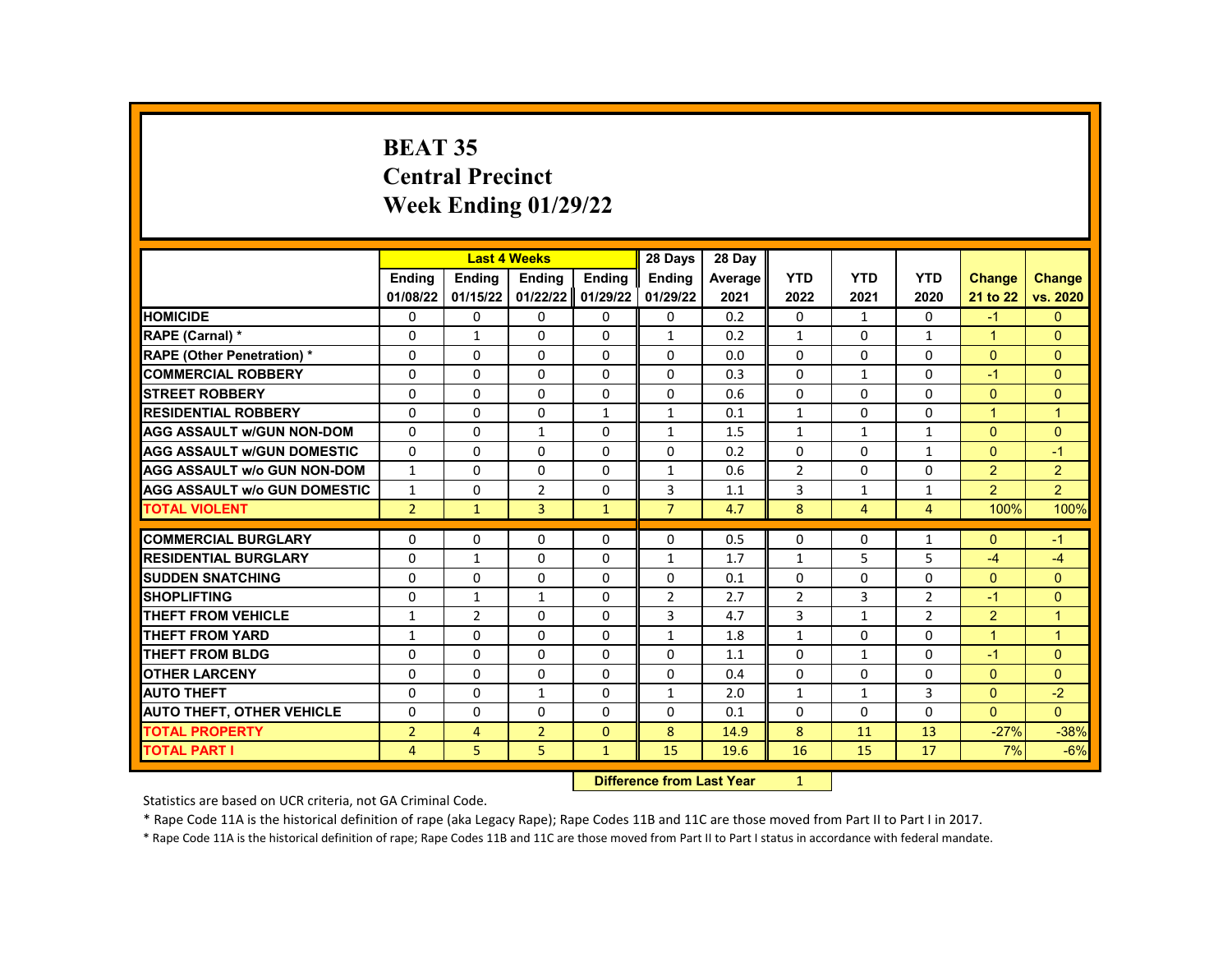#### **BEAT 36 Central Precinct Week Ending 01/29/22**

|                                     |                | <b>Last 4 Weeks</b> |                |                   | 28 Days        | 28 Day  |                |                |                |                      |                      |
|-------------------------------------|----------------|---------------------|----------------|-------------------|----------------|---------|----------------|----------------|----------------|----------------------|----------------------|
|                                     | <b>Endina</b>  | <b>Endina</b>       | <b>Endina</b>  | <b>Endina</b>     | <b>Endina</b>  | Average | <b>YTD</b>     | <b>YTD</b>     | <b>YTD</b>     | <b>Change</b>        | <b>Change</b>        |
|                                     | 01/08/22       | 01/15/22            |                | 01/22/22 01/29/22 | 01/29/22       | 2021    | 2022           | 2021           | 2020           | 21 to 22             | vs. 2020             |
| <b>HOMICIDE</b>                     | 0              | 0                   | 0              | 0                 | 0              | 0.2     | 0              | $\mathbf{0}$   | 0              | $\Omega$             | $\mathbf{0}$         |
| RAPE (Carnal) *                     | 0              | $\Omega$            | 0              | 0                 | 0              | 0.1     | $\Omega$       | 0              | $\Omega$       | $\Omega$             | $\Omega$             |
| RAPE (Other Penetration) *          | $\Omega$       | $\Omega$            | $\mathbf 0$    | $\Omega$          | $\Omega$       | 0.1     | $\Omega$       | $\Omega$       | $\Omega$       | $\Omega$             | $\Omega$             |
| <b>COMMERCIAL ROBBERY</b>           | $\Omega$       | $\mathbf{0}$        | 0              | $\mathbf{0}$      | 0              | 0.2     | $\Omega$       | 0              | 0              | $\mathbf{0}$         | $\Omega$             |
| <b>STREET ROBBERY</b>               | 0              | $\Omega$            | 0              | $\mathbf{1}$      | $\mathbf{1}$   | 0.4     | $\overline{2}$ | 0              | $\Omega$       | 2                    | $\overline{2}$       |
| <b>RESIDENTIAL ROBBERY</b>          | $\mathbf{1}$   | $\Omega$            | $\Omega$       | $\Omega$          | $\mathbf{1}$   | 0.2     | $\mathbf{1}$   | $\Omega$       | $\Omega$       | $\mathbf{1}$         | $\overline{1}$       |
| <b>AGG ASSAULT w/GUN NON-DOM</b>    | $\Omega$       | $\Omega$            | $\Omega$       | 0                 | $\Omega$       | 0.9     | $\Omega$       | $\overline{2}$ | $\Omega$       | $-2$                 | $\Omega$             |
| <b>AGG ASSAULT W/GUN DOMESTIC</b>   | $\Omega$       | $\Omega$            | $\Omega$       | $\mathbf{1}$      | $\mathbf{1}$   | 0.1     | $\mathbf{1}$   | 0              | $\Omega$       | 1                    | $\overline{1}$       |
| <b>AGG ASSAULT w/o GUN NON-DOM</b>  | $\Omega$       | 0                   | $\mathbf{1}$   | $\mathbf{0}$      | $\mathbf{1}$   | 1.1     | $\mathbf{1}$   | $\mathbf{1}$   | $\Omega$       | $\mathbf{0}$         | $\overline{1}$       |
| <b>AGG ASSAULT w/o GUN DOMESTIC</b> | $\mathbf{1}$   | $\Omega$            | $\Omega$       | 0                 | $\mathbf{1}$   | 0.9     | $\mathbf{1}$   | $\Omega$       | $\overline{2}$ | $\blacktriangleleft$ | $-1$                 |
| <b>TOTAL VIOLENT</b>                | $\overline{2}$ | $\Omega$            | $\mathbf{1}$   | $\overline{2}$    | 5              | 4.0     | 6              | 3              | $\overline{2}$ | 100%                 | 200%                 |
|                                     |                |                     |                |                   |                |         |                |                |                |                      |                      |
| <b>COMMERCIAL BURGLARY</b>          | 0              | $\mathbf{1}$        | $\overline{2}$ | 0                 | 3              | 1.2     | 3              | $\overline{2}$ | $\Omega$       | 1                    | 3                    |
| <b>RESIDENTIAL BURGLARY</b>         | $\overline{2}$ | $\Omega$            | $\Omega$       | $\mathbf{1}$      | 3              | 0.7     | 3              | $\mathbf{1}$   | $\overline{2}$ | 2                    | $\overline{1}$       |
| <b>SUDDEN SNATCHING</b>             | $\Omega$       | $\Omega$            | $\Omega$       | $\Omega$          | $\Omega$       | 0.2     | $\Omega$       | $\Omega$       | $\Omega$       | $\Omega$             | $\Omega$             |
| <b>SHOPLIFTING</b>                  | $\Omega$       | $\Omega$            | $\mathfrak{p}$ | $\mathbf{1}$      | 3              | 2.9     | 4              | 3              | 3              | $\overline{1}$       | $\blacktriangleleft$ |
| THEFT FROM VEHICLE                  | $\mathbf{1}$   | $\Omega$            | $\mathbf{1}$   | $\mathbf{1}$      | 3              | 3.5     | $\overline{4}$ | 5              | 6              | $-1$                 | $-2$                 |
| <b>THEFT FROM YARD</b>              | $\Omega$       | 0                   | $\Omega$       | 0                 | $\Omega$       | 1.1     | $\Omega$       | 1              | $\overline{2}$ | $-1$                 | $-2$                 |
| <b>THEFT FROM BLDG</b>              | $\Omega$       | $\Omega$            | $\mathbf{1}$   | $\Omega$          | $\mathbf{1}$   | 1.3     | $\mathbf{1}$   | $\overline{2}$ | $\overline{2}$ | $-1$                 | $-1$                 |
| <b>OTHER LARCENY</b>                | 0              | $\mathbf 0$         | $\Omega$       | 0                 | 0              | 0.5     | 0              | $\Omega$       | 1              | $\Omega$             | $-1$                 |
| <b>AUTO THEFT</b>                   | $\Omega$       | $\mathbf{1}$        | $\Omega$       | $\mathbf{1}$      | $\overline{2}$ | 2.3     | $\overline{2}$ | $\mathbf{1}$   | $\overline{2}$ | $\overline{1}$       | $\mathbf{0}$         |
| <b>AUTO THEFT, OTHER VEHICLE</b>    | $\Omega$       | $\Omega$            | $\Omega$       | $\Omega$          | $\Omega$       | 0.1     | $\Omega$       | $\Omega$       | $\mathbf{1}$   | $\Omega$             | $-1$                 |
| <b>TOTAL PROPERTY</b>               | 3              | $\overline{2}$      | 6              | 4                 | 15             | 13.8    | 17             | 15             | 19             | 13%                  | $-11%$               |
| <b>TOTAL PART I</b>                 | 5              | $\overline{2}$      | $\overline{7}$ | 6                 | 20             | 17.8    | 23             | 18             | 21             | 28%                  | 10%                  |
|                                     |                |                     |                |                   |                |         |                |                |                |                      |                      |

**Difference from Last Year** 5

Statistics are based on UCR criteria, not GA Criminal Code.

\* Rape Code 11A is the historical definition of rape (aka Legacy Rape); Rape Codes 11B and 11C are those moved from Part II to Part I in 2017.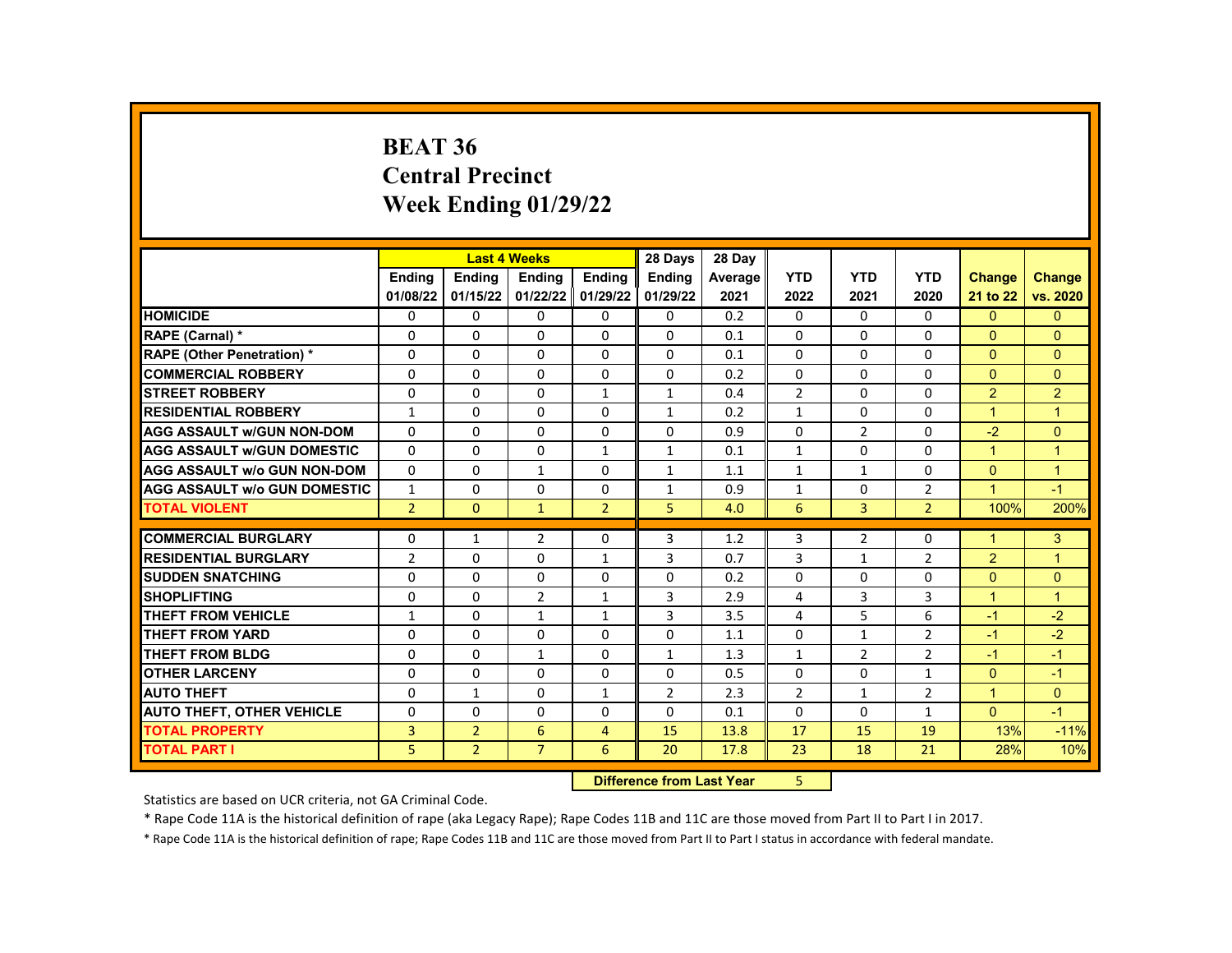# **BEAT 41 South Precinct Week Ending 01/29/22**

|                                     |                |                           | <b>Last 4 Weeks</b> |                | 28 Days        | 28 Day  |                |                |                |                      |                |
|-------------------------------------|----------------|---------------------------|---------------------|----------------|----------------|---------|----------------|----------------|----------------|----------------------|----------------|
|                                     | <b>Endina</b>  | <b>Endina</b>             | <b>Endina</b>       | <b>Endina</b>  | <b>Endina</b>  | Average | <b>YTD</b>     | <b>YTD</b>     | <b>YTD</b>     | <b>Change</b>        | <b>Change</b>  |
|                                     | 01/08/22       | 01/15/22                  | 01/22/22            | 01/29/22       | 01/29/22       | 2021    | 2022           | 2021           | 2020           | 21 to 22             | vs. 2020       |
| <b>HOMICIDE</b>                     | 0              | $\Omega$                  | $\Omega$            | $\Omega$       | $\Omega$       | 0.1     | $\Omega$       | $\Omega$       | $\Omega$       | $\Omega$             | $\mathbf{0}$   |
| <b>RAPE (Carnal) *</b>              | 0              | $\Omega$                  | $\Omega$            | $\Omega$       | 0              | 0.1     | $\Omega$       | $\Omega$       | $\Omega$       | $\Omega$             | $\Omega$       |
| <b>RAPE (Other Penetration) *</b>   | 0              | $\Omega$                  | $\Omega$            | $\Omega$       | $\Omega$       | 0.2     | $\Omega$       | $\mathbf{1}$   | $\Omega$       | $-1$                 | $\Omega$       |
| <b>COMMERCIAL ROBBERY</b>           | 0              | $\Omega$                  | $\Omega$            | $\Omega$       | $\Omega$       | 0.2     | $\Omega$       | $\Omega$       | $\Omega$       | $\Omega$             | $\Omega$       |
| <b>STREET ROBBERY</b>               | 0              | $\Omega$                  | $\Omega$            | $\Omega$       | 0              | 0.4     | $\mathbf{1}$   | $\Omega$       | $\mathbf{1}$   | $\blacktriangleleft$ | $\Omega$       |
| <b>RESIDENTIAL ROBBERY</b>          | 0              | $\Omega$                  | $\Omega$            | $\Omega$       | $\Omega$       | 0.0     | $\Omega$       | $\Omega$       | $\Omega$       | $\Omega$             | $\Omega$       |
| <b>AGG ASSAULT w/GUN NON-DOM</b>    | $\Omega$       | 0                         | $\mathbf{1}$        | 0              | $\mathbf{1}$   | 0.5     | $\mathbf{1}$   | $\overline{2}$ | $\Omega$       | $-1$                 | $\overline{1}$ |
| <b>AGG ASSAULT W/GUN DOMESTIC</b>   | 0              | $\Omega$                  | $\Omega$            | $\Omega$       | 0              | 0.1     | $\Omega$       | $\Omega$       | $\Omega$       | $\Omega$             | $\Omega$       |
| <b>AGG ASSAULT w/o GUN NON-DOM</b>  | 0              | $\Omega$                  | $\Omega$            | 0              | 0              | 0.5     | $\mathbf{1}$   | $\Omega$       | $\Omega$       | $\overline{1}$       | $\overline{1}$ |
| <b>AGG ASSAULT W/o GUN DOMESTIC</b> | $\mathbf{1}$   | $\Omega$                  | $\Omega$            | 0              | $\mathbf{1}$   | 0.4     | $\mathbf{1}$   | $\mathbf{0}$   | $\Omega$       | $\blacktriangleleft$ | $\overline{1}$ |
| <b>TOTAL VIOLENT</b>                | $\mathbf{1}$   | $\Omega$                  | $\mathbf{1}$        | $\Omega$       | $\overline{2}$ | 2.4     | $\overline{4}$ | 3              | $\mathbf{1}$   | 33%                  | 300%           |
|                                     |                |                           |                     |                |                |         |                |                |                |                      |                |
| <b>COMMERCIAL BURGLARY</b>          | 0              | $\Omega$                  | $\Omega$            | $\mathbf{0}$   | 0              | 0.7     | $\mathbf{1}$   | $\Omega$       | $\Omega$       | 1                    | 1              |
| <b>RESIDENTIAL BURGLARY</b>         | 1              | 0                         | 0                   | $\mathbf{0}$   | $\mathbf{1}$   | 0.5     | 1              | $\Omega$       | $\mathbf{1}$   | $\overline{1}$       | $\mathbf{0}$   |
| <b>SUDDEN SNATCHING</b>             | 0              | $\Omega$                  | $\Omega$            | $\Omega$       | $\Omega$       | 0.2     | $\Omega$       | $\mathbf{1}$   | $\Omega$       | $-1$                 | $\Omega$       |
| <b>SHOPLIFTING</b>                  | 0              | $\Omega$                  | $\mathbf{1}$        | $\mathbf{1}$   | $\overline{2}$ | 1.8     | $\overline{2}$ | 3              | $\Omega$       | $-1$                 | $\overline{2}$ |
| <b>THEFT FROM VEHICLE</b>           | $\overline{2}$ | $\mathbf{1}$              | $\Omega$            | $\mathbf{1}$   | 4              | 2.6     | 4              | 5              | 3              | $-1$                 | $\overline{1}$ |
| <b>THEFT FROM YARD</b>              | $\Omega$       | $\Omega$                  | $\Omega$            | $\Omega$       | $\Omega$       | 1.1     | $\Omega$       | $\mathbf{1}$   | $\Omega$       | $-1$                 | $\Omega$       |
| <b>THEFT FROM BLDG</b>              | 0              | $\Omega$                  | $\Omega$            | 0              | 0              | 1.4     | $\Omega$       | $\mathbf{0}$   | $\mathbf{1}$   | $\Omega$             | $-1$           |
| <b>OTHER LARCENY</b>                | 0              | $\Omega$                  | $\Omega$            | $\Omega$       | 0              | 0.7     | $\Omega$       | $\Omega$       | $\mathbf{1}$   | $\Omega$             | $-1$           |
| <b>AUTO THEFT</b>                   | 0              | $\Omega$                  | $\overline{2}$      | $\Omega$       | $\overline{2}$ | 1.0     | $\overline{2}$ | $\Omega$       | $\Omega$       | $\overline{2}$       | $\overline{2}$ |
| <b>AUTO THEFT, OTHER VEHICLE</b>    | 0              | $\Omega$                  | $\Omega$            | $\Omega$       | 0              | 0.2     | $\Omega$       | $\Omega$       | $\Omega$       | $\mathbf{0}$         | $\Omega$       |
| <b>TOTAL PROPERTY</b>               | 3              | $\mathbf{1}$              | 3                   | $\overline{2}$ | 9              | 10.2    | 10             | 10             | 6              | 0%                   | 67%            |
| <b>TOTAL PART I</b>                 | $\overline{4}$ | $\mathbf{1}$              | $\overline{4}$      | $\overline{2}$ | 11             | 12.6    | 14             | 13             | $\overline{7}$ | 8%                   | 100%           |
|                                     |                | Difference from Loot Voor |                     | $\sim$         |                |         |                |                |                |                      |                |

**Difference from Last Year** 

Statistics are based on UCR criteria, not GA Criminal Code.

\* Rape Code 11A is the historical definition of rape (aka Legacy Rape); Rape Codes 11B and 11C are those moved from Part II to Part I in 2017.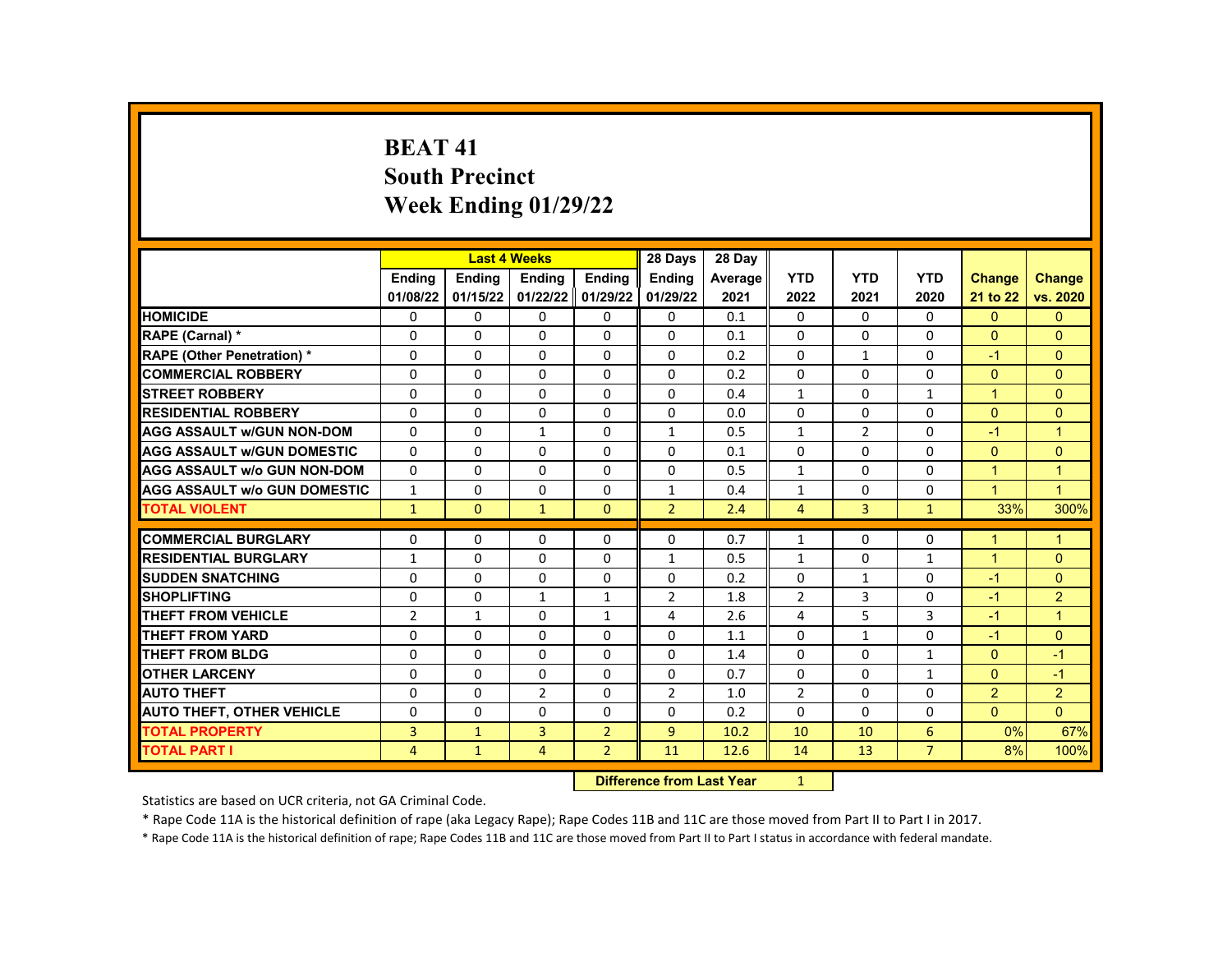# **BEAT 42 South Precinct Week Ending 01/29/22**

|                                     |               |                | <b>Last 4 Weeks</b> |               | 28 Days       | 28 Day  |              |                |                |               |                |
|-------------------------------------|---------------|----------------|---------------------|---------------|---------------|---------|--------------|----------------|----------------|---------------|----------------|
|                                     | <b>Endina</b> | Ending         | <b>Endina</b>       | <b>Endina</b> | <b>Endina</b> | Average | <b>YTD</b>   | <b>YTD</b>     | <b>YTD</b>     | <b>Change</b> | <b>Change</b>  |
|                                     | 01/08/22      | 01/15/22       | 01/22/22            | 01/29/22      | 01/29/22      | 2021    | 2022         | 2021           | 2020           | 21 to 22      | vs. 2020       |
| <b>HOMICIDE</b>                     | 0             | 0              | 0                   | 0             | 0             | 0.1     | 0            | 0              | 0              | $\mathbf{0}$  | $\mathbf{0}$   |
| RAPE (Carnal) *                     | $\Omega$      | $\Omega$       | $\Omega$            | $\Omega$      | $\Omega$      | 0.2     | $\Omega$     | $\Omega$       | $\Omega$       | $\Omega$      | $\Omega$       |
| <b>RAPE (Other Penetration)*</b>    | $\Omega$      | $\Omega$       | $\Omega$            | $\Omega$      | $\Omega$      | 0.0     | $\Omega$     | $\Omega$       | $\mathbf{1}$   | $\Omega$      | $-1$           |
| <b>COMMERCIAL ROBBERY</b>           | 0             | 0              | 0                   | 0             | 0             | 0.2     | 0            | 0              | 4              | $\mathbf{0}$  | $-4$           |
| <b>STREET ROBBERY</b>               | 0             | 0              | $\Omega$            | 0             | 0             | 0.4     | $\Omega$     | $\overline{2}$ | $\Omega$       | $-2$          | $\Omega$       |
| <b>RESIDENTIAL ROBBERY</b>          | $\Omega$      | $\Omega$       | $\Omega$            | $\Omega$      | $\Omega$      | 0.2     | $\Omega$     | $\mathbf{1}$   | $\mathbf{1}$   | $-1$          | $-1$           |
| <b>AGG ASSAULT w/GUN NON-DOM</b>    | $\Omega$      | $\Omega$       | $\Omega$            | 0             | $\Omega$      | 0.6     | $\Omega$     | $\Omega$       | $\Omega$       | $\Omega$      | $\Omega$       |
| <b>AGG ASSAULT w/GUN DOMESTIC</b>   | 0             | 0              | 0                   | 0             | 0             | 0.0     | 0            | 0              | 0              | $\Omega$      | $\Omega$       |
| <b>AGG ASSAULT w/o GUN NON-DOM</b>  | $\Omega$      | $\Omega$       | $\Omega$            | $\Omega$      | $\Omega$      | 0.5     | $\Omega$     | $\mathbf{1}$   | $\Omega$       | $-1$          | $\Omega$       |
| <b>AGG ASSAULT w/o GUN DOMESTIC</b> | $\Omega$      | $\Omega$       | $\Omega$            | 0             | $\Omega$      | 0.2     | $\Omega$     | $\mathbf{1}$   | $\Omega$       | $-1$          | $\Omega$       |
| <b>TOTAL VIOLENT</b>                | $\Omega$      | $\mathbf{0}$   | $\mathbf{0}$        | $\Omega$      | $\Omega$      | 2.3     | $\mathbf{0}$ | 5              | 6              | $-100%$       | $-100%$        |
|                                     |               |                |                     |               |               |         |              |                |                |               |                |
| <b>COMMERCIAL BURGLARY</b>          | 0             | $\Omega$       | $\Omega$            | 0             | $\Omega$      | 0.8     | $\Omega$     | $\Omega$       | $\Omega$       | $\Omega$      | $\mathbf{0}$   |
| <b>RESIDENTIAL BURGLARY</b>         | $\Omega$      | $\Omega$       | $\Omega$            | $\Omega$      | $\Omega$      | 0.5     | $\Omega$     | $\Omega$       | $\Omega$       | $\Omega$      | $\Omega$       |
| <b>SUDDEN SNATCHING</b>             | $\mathbf{1}$  | $\Omega$       | $\Omega$            | $\Omega$      | $\mathbf{1}$  | 0.2     | $\mathbf{1}$ | $\Omega$       | $\Omega$       | $\mathbf{1}$  | $\mathbf{1}$   |
| <b>SHOPLIFTING</b>                  | 4             | 2              | $\overline{2}$      | 3             | 11            | 12.4    | 11           | 16             | 18             | $-5$          | $-7$           |
| <b>THEFT FROM VEHICLE</b>           | $\mathbf{1}$  | $\overline{2}$ | $\mathbf{1}$        | $\Omega$      | 4             | 3.8     | 4            | 5              | $\overline{2}$ | $-1$          | $\overline{2}$ |
| <b>THEFT FROM YARD</b>              | $\Omega$      | $\Omega$       | $\Omega$            | $\Omega$      | $\Omega$      | 1.7     | $\Omega$     | $\mathbf{1}$   | $\mathbf{1}$   | $-1$          | $-1$           |
| <b>THEFT FROM BLDG</b>              | $\Omega$      | $\Omega$       | $\mathbf{1}$        | $\Omega$      | $\mathbf{1}$  | 1.0     | $\mathbf{1}$ | $\mathbf{1}$   | 4              | $\Omega$      | $-3$           |
| <b>OTHER LARCENY</b>                | $\Omega$      | $\Omega$       | $\Omega$            | $\Omega$      | $\Omega$      | 0.7     | $\Omega$     | $\mathbf{1}$   | $\Omega$       | $-1$          | $\Omega$       |
| <b>AUTO THEFT</b>                   | $\Omega$      | $\mathbf{1}$   | $\Omega$            | $\Omega$      | $\mathbf{1}$  | 1.3     | $\mathbf{1}$ | 3              | $\Omega$       | $-2$          | $\mathbf{1}$   |
| <b>AUTO THEFT, OTHER VEHICLE</b>    | $\Omega$      | $\Omega$       | $\Omega$            | $\Omega$      | $\Omega$      | 0.5     | $\Omega$     | $\Omega$       | $\Omega$       | $\Omega$      | $\Omega$       |
| <b>TOTAL PROPERTY</b>               | 6             | 5              | $\overline{4}$      | 3             | 18            | 22.8    | 18           | 27             | 25             | $-33%$        | $-28%$         |
| <b>TOTAL PART I</b>                 | 6             | 5              | $\overline{4}$      | 3             | 18            | 25.1    | 18           | 32             | 31             | $-44%$        | $-42%$         |
|                                     |               |                |                     |               |               |         |              |                |                |               |                |

**Difference from Last Year -14** 

Statistics are based on UCR criteria, not GA Criminal Code.

\* Rape Code 11A is the historical definition of rape (aka Legacy Rape); Rape Codes 11B and 11C are those moved from Part II to Part I in 2017.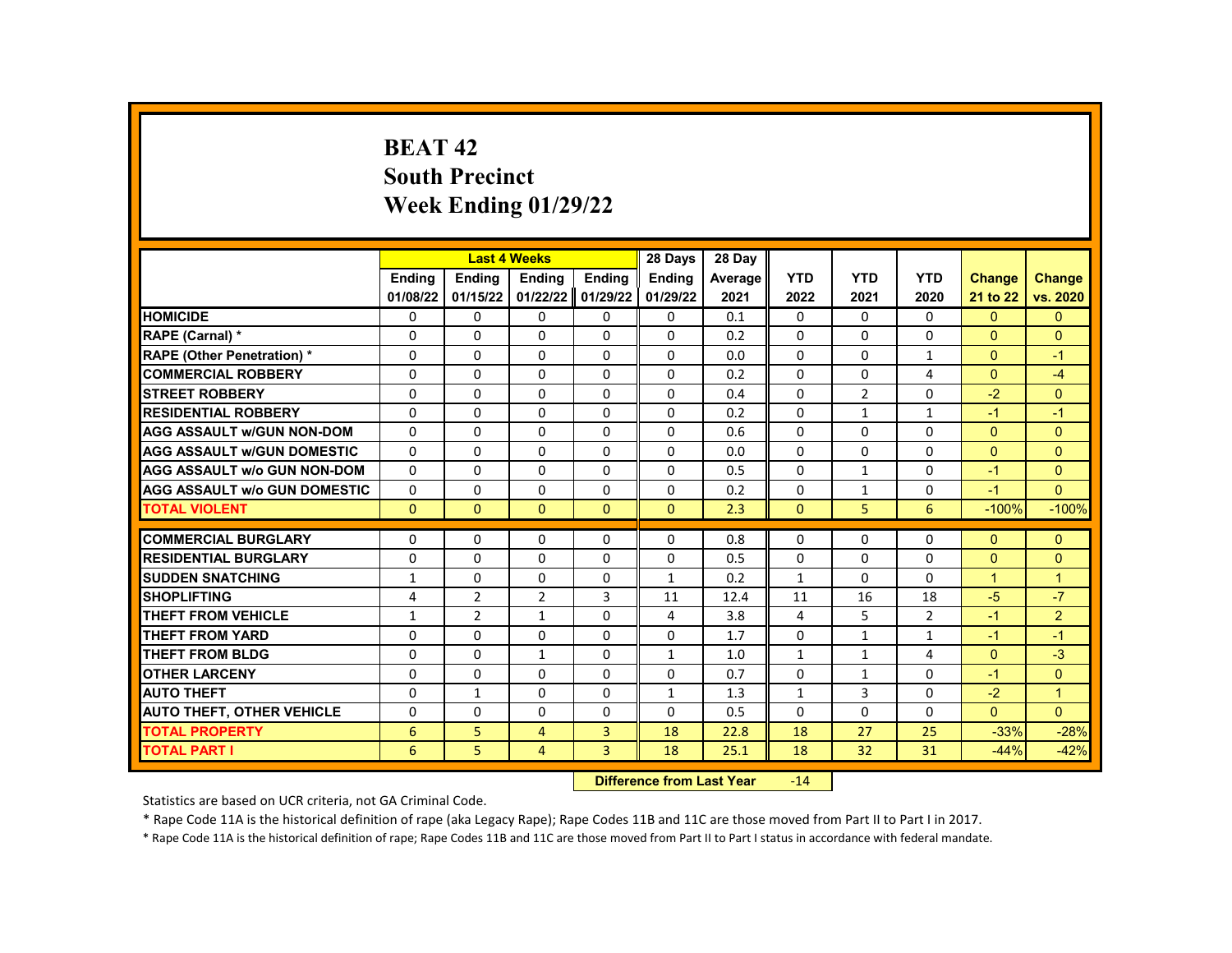# **BEAT 43 South Precinct Week Ending 01/29/22**

|                                     |                | <b>Last 4 Weeks</b> |                   |                | 28 Days                   | 28 Day  |                |                |                |                |                |
|-------------------------------------|----------------|---------------------|-------------------|----------------|---------------------------|---------|----------------|----------------|----------------|----------------|----------------|
|                                     | <b>Endina</b>  | <b>Endina</b>       | <b>Endina</b>     | <b>Endina</b>  | <b>Endina</b>             | Average | <b>YTD</b>     | <b>YTD</b>     | <b>YTD</b>     | <b>Change</b>  | <b>Change</b>  |
|                                     | 01/08/22       | 01/15/22            | 01/22/22 01/29/22 |                | 01/29/22                  | 2021    | 2022           | 2021           | 2020           | 21 to 22       | vs. 2020       |
| <b>HOMICIDE</b>                     | 0              | 0                   | 0                 | 0              | 0                         | 0.2     | $\mathbf{0}$   | 0              | 0              | $\mathbf{0}$   | $\mathbf{0}$   |
| RAPE (Carnal) *                     | 0              | 0                   | 0                 | 0              | $\Omega$                  | 0.2     | $\Omega$       | 0              | 0              | $\mathbf{0}$   | $\Omega$       |
| <b>RAPE (Other Penetration) *</b>   | 0              | $\Omega$            | $\Omega$          | $\Omega$       | $\Omega$                  | 0.0     | $\Omega$       | $\Omega$       | $\Omega$       | $\Omega$       | $\Omega$       |
| <b>COMMERCIAL ROBBERY</b>           | 0              | 0                   | 0                 | 0              | 0                         | 0.1     | $\mathbf{0}$   | $\mathbf{1}$   | 1              | $-1$           | $-1$           |
| <b>STREET ROBBERY</b>               | 0              | $\mathbf{1}$        | 0                 | $\mathbf{1}$   | $\overline{2}$            | 0.3     | $\overline{2}$ | $\Omega$       | $\Omega$       | 2              | $\overline{2}$ |
| <b>RESIDENTIAL ROBBERY</b>          | $\Omega$       | $\Omega$            | $\Omega$          | $\Omega$       | $\Omega$                  | 0.4     | $\Omega$       | $\Omega$       | $\Omega$       | $\Omega$       | $\Omega$       |
| <b>AGG ASSAULT w/GUN ON-DOM</b>     | $\Omega$       | $\mathbf{1}$        | $\Omega$          | 0              | $\mathbf{1}$              | 0.8     | $\mathbf{1}$   | $\mathbf{1}$   | 3              | $\Omega$       | $-2$           |
| <b>AGG ASSAULT w/GUN DOMESTIC</b>   | $\Omega$       | $\Omega$            | 0                 | 0              | $\Omega$                  | 0.0     | 0              | $\Omega$       | $\Omega$       | $\Omega$       | $\Omega$       |
| <b>AGG ASSAULT w/o GUN NON-DOM</b>  | $\Omega$       | $\Omega$            | $\Omega$          | $\Omega$       | $\Omega$                  | 0.5     | $\mathbf{1}$   | $\Omega$       | $\Omega$       | $\mathbf{1}$   | $\overline{1}$ |
| <b>AGG ASSAULT w/o GUN DOMESTIC</b> | 0              | 0                   | $\mathbf{1}$      | 0              | $\mathbf{1}$              | 1.2     | $\mathbf{1}$   | $\overline{2}$ | 1              | $-1$           | $\Omega$       |
| <b>TOTAL VIOLENT</b>                | $\Omega$       | $\overline{2}$      | $\mathbf{1}$      | $\mathbf{1}$   | $\overline{4}$            | 3.7     | 5              | $\overline{4}$ | 5              | 25%            | 0%             |
|                                     |                |                     |                   |                |                           |         |                |                |                |                |                |
| <b>COMMERCIAL BURGLARY</b>          | 0              | 0                   | 0                 | 0              | 0                         | 0.4     | $\Omega$       | 0              | 0              | $\Omega$       | $\Omega$       |
| <b>RESIDENTIAL BURGLARY</b>         | 0              | 0                   | 0                 | 0              | 0                         | 0.8     | 0              | $\mathbf{1}$   | 6              | $-1$           | $-6$           |
| <b>SUDDEN SNATCHING</b>             | $\Omega$       | $\Omega$            | $\Omega$          | 0              | $\Omega$                  | 0.3     | $\Omega$       | $\Omega$       | $\Omega$       | $\Omega$       | $\Omega$       |
| <b>SHOPLIFTING</b>                  | 0              | 3                   | 0                 | $\mathbf{1}$   | $\overline{4}$            | 3.4     | 4              | 6              | 4              | $-2$           | $\Omega$       |
| <b>THEFT FROM VEHICLE</b>           | $\mathbf{1}$   | 0                   | $\Omega$          | 0              | $\mathbf{1}$              | 3.2     | $\mathbf{1}$   | 5              | $\overline{2}$ | $-4$           | $-1$           |
| <b>THEFT FROM YARD</b>              | $\Omega$       | $\Omega$            | $\Omega$          | $\Omega$       | $\Omega$                  | 1.8     | $\Omega$       | $\mathbf{1}$   | $\mathbf{1}$   | $-1$           | $-1$           |
| <b>THEFT FROM BLDG</b>              | $\mathbf{1}$   | $\Omega$            | 0                 | $\Omega$       | $\mathbf{1}$              | 1.5     | $\mathbf{1}$   | 3              | $\mathbf{1}$   | $-2$           | $\Omega$       |
| <b>OTHER LARCENY</b>                | $\overline{2}$ | $\Omega$            | $\Omega$          | $\Omega$       | $\overline{2}$            | 0.6     | $\overline{2}$ | $\mathbf{1}$   | $\Omega$       | $\mathbf{1}$   | $\overline{2}$ |
| <b>AUTO THEFT</b>                   | 0              | $\Omega$            | $\mathbf{1}$      | $\overline{2}$ | $\overline{3}$            | 1.1     | 3              | $\mathbf{1}$   | $\Omega$       | $\overline{2}$ | 3              |
| <b>AUTO THEFT, OTHER VEHICLE</b>    | 0              | 0                   | $\Omega$          | 0              | $\Omega$                  | 0.4     | $\mathbf{0}$   | 0              | $\Omega$       | $\Omega$       | $\Omega$       |
| <b>TOTAL PROPERTY</b>               | 4              | $\overline{3}$      | $\mathbf{1}$      | 3              | 11                        | 13.5    | 11             | 18             | 14             | $-39%$         | $-21%$         |
| <b>TOTAL PART I</b>                 | 4              | 5                   | $\overline{2}$    | $\overline{4}$ | 15                        | 17.2    | 16             | 22             | 19             | $-27%$         | $-16%$         |
|                                     |                |                     |                   | <b>INSECUL</b> | a a dheanna 1 anns a Mara |         | $\sim$         |                |                |                |                |

**Difference from Last Year** -6

Statistics are based on UCR criteria, not GA Criminal Code.

\* Rape Code 11A is the historical definition of rape (aka Legacy Rape); Rape Codes 11B and 11C are those moved from Part II to Part I in 2017.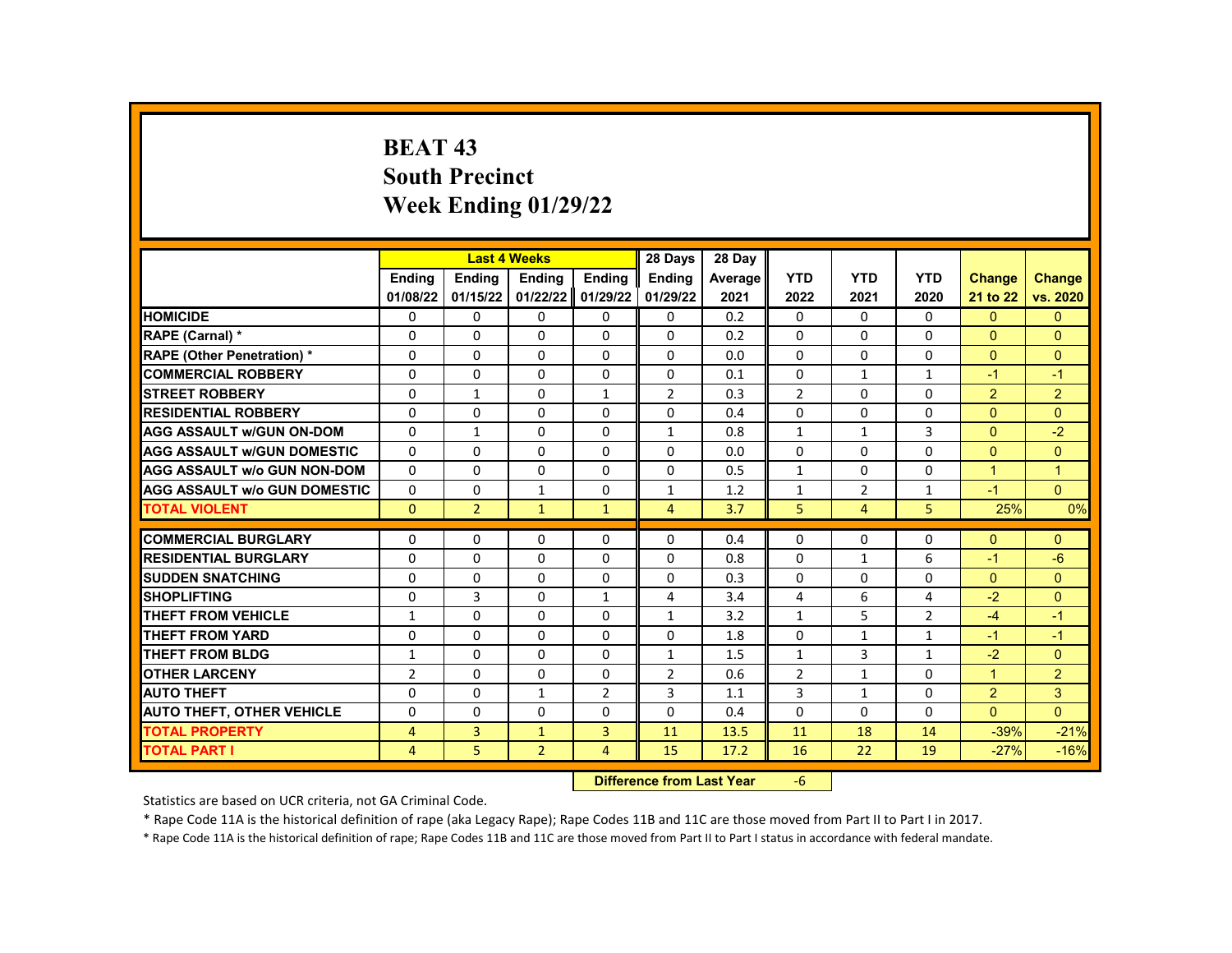# **BEAT 44 South Precinct Week Ending 01/29/22**

|                                     |                                             | <b>Last 4 Weeks</b> |               |               | 28 Days        | 28 Day  |                |                |                |                |                |
|-------------------------------------|---------------------------------------------|---------------------|---------------|---------------|----------------|---------|----------------|----------------|----------------|----------------|----------------|
|                                     | <b>Endina</b>                               | <b>Endina</b>       | <b>Endina</b> | <b>Endina</b> | <b>Endina</b>  | Average | <b>YTD</b>     | <b>YTD</b>     | <b>YTD</b>     | <b>Change</b>  | <b>Change</b>  |
|                                     | 01/08/22                                    | 01/15/22            | 01/22/22      | 01/29/22      | 01/29/22       | 2021    | 2022           | 2021           | 2020           | 21 to 22       | vs. 2020       |
| <b>HOMICIDE</b>                     | 0                                           | 0                   | 0             | 0             | 0              | 0.2     | $\mathbf{0}$   | $\mathbf{0}$   | $\Omega$       | $\mathbf{0}$   | $\mathbf{0}$   |
| RAPE (Carnal) *                     | 0                                           | $\Omega$            | $\Omega$      | $\Omega$      | 0              | 0.2     | $\Omega$       | $\mathbf{0}$   | $\Omega$       | $\Omega$       | $\Omega$       |
| <b>RAPE (Other Penetration) *</b>   | $\Omega$                                    | $\Omega$            | $\Omega$      | $\Omega$      | $\Omega$       | 0.0     | $\Omega$       | $\Omega$       | $\mathbf{1}$   | $\Omega$       | $-1$           |
| <b>COMMERCIAL ROBBERY</b>           | 0                                           | 0                   | 0             | 0             | 0              | 0.1     | $\mathbf{0}$   | $\mathbf{0}$   | 0              | $\Omega$       | $\Omega$       |
| <b>STREET ROBBERY</b>               | 0                                           | $\mathbf{1}$        | $\Omega$      | $\Omega$      | $\mathbf{1}$   | 0.2     | $\mathbf{1}$   | $\mathbf{0}$   | $\overline{2}$ | $\mathbf{1}$   | $-1$           |
| <b>RESIDENTIAL ROBBERY</b>          | $\Omega$                                    | $\Omega$            | $\Omega$      | 0             | $\Omega$       | 0.4     | $\Omega$       | $\mathbf{1}$   | $\mathbf{1}$   | $-1$           | $-1$           |
| <b>AGG ASSAULT w/GUN NON-DOM</b>    | $\Omega$                                    | $\Omega$            | 0             | 0             | 0              | 0.7     | $\mathbf{0}$   | $\mathbf{1}$   | $\overline{2}$ | $-1$           | $-2$           |
| <b>AGG ASSAULT w/GUN DOMESTIC</b>   | $\Omega$                                    | $\Omega$            | 0             | $\Omega$      | $\Omega$       | 0.0     | $\Omega$       | $\Omega$       | $\Omega$       | $\Omega$       | $\Omega$       |
| <b>AGG ASSAULT w/o GUN NON-DOM</b>  | $\Omega$                                    | $\mathbf{1}$        | $\Omega$      | $\Omega$      | $\mathbf{1}$   | 0.5     | $\mathbf{1}$   | $\Omega$       | $\Omega$       | $\mathbf{1}$   | $\mathbf{1}$   |
| <b>AGG ASSAULT w/o GUN DOMESTIC</b> | 0                                           | 0                   | 0             | 0             | 0              | 1.4     | $\Omega$       | $\mathbf{1}$   | 0              | $-1$           | $\Omega$       |
| <b>TOTAL VIOLENT</b>                | $\mathbf{0}$                                | $\overline{2}$      | $\mathbf{0}$  | $\mathbf{0}$  | $\overline{2}$ | 3.5     | $\overline{2}$ | 3              | 6              | $-33%$         | $-67%$         |
| <b>COMMERCIAL BURGLARY</b>          |                                             |                     |               |               |                |         |                |                |                |                |                |
|                                     | 0                                           | 0                   | 0             | 0             | $\Omega$       | 0.4     | 0              | 0              | 1              | $\Omega$       | $-1$           |
| <b>RESIDENTIAL BURGLARY</b>         | $\Omega$                                    | $\Omega$            | $\mathbf{1}$  | $\mathbf{1}$  | $\overline{2}$ | 0.6     | $\overline{2}$ | $\Omega$       | 3              | $\overline{2}$ | $-1$           |
| <b>SUDDEN SNATCHING</b>             | 0                                           | $\Omega$            | 0             | $\Omega$      | $\Omega$       | 0.0     | 0              | $\Omega$       | $\Omega$       | $\Omega$       | $\Omega$       |
| <b>SHOPLIFTING</b>                  | 0                                           | 0                   | $\mathbf{1}$  | 0             | $\mathbf{1}$   | 2.3     | $\mathbf{1}$   | 4              | $\overline{2}$ | $-3$           | $-1$           |
| <b>THEFT FROM VEHICLE</b>           | $\overline{2}$                              | 0                   | $\Omega$      | 0             | $\overline{2}$ | 3.9     | $\overline{2}$ | 3              | 3              | $-1$           | $-1$           |
| <b>THEFT FROM YARD</b>              | $\Omega$                                    | $\Omega$            | $\Omega$      | $\Omega$      | $\Omega$       | 1.6     | $\Omega$       | $\mathbf{1}$   | $\Omega$       | $-1$           | $\Omega$       |
| <b>THEFT FROM BLDG</b>              | 0                                           | $\mathbf{1}$        | $\mathbf{1}$  | $\Omega$      | $\overline{2}$ | 2.3     | $\overline{2}$ | 3              | $\Omega$       | $-1$           | $\overline{2}$ |
| <b>OTHER LARCENY</b>                | 0                                           | 0                   | $\Omega$      | $\mathbf 0$   | 0              | 1.6     | $\mathbf 0$    | $\overline{2}$ | 0              | $-2$           | $\mathbf{0}$   |
| <b>AUTO THEFT</b>                   | $\mathbf{1}$                                | 0                   | $\Omega$      | 0             | $\mathbf{1}$   | 1.3     | $\mathbf{1}$   | $\mathbf{1}$   | $\Omega$       | $\Omega$       | $\overline{1}$ |
| <b>AUTO THEFT, OTHER VEHICLE</b>    | $\Omega$                                    | $\Omega$            | $\Omega$      | $\Omega$      | $\Omega$       | 0.5     | $\Omega$       | $\Omega$       | $\Omega$       | $\Omega$       | $\Omega$       |
| <b>TOTAL PROPERTY</b>               | 3                                           | $\mathbf{1}$        | 3             | $\mathbf{1}$  | 8              | 14.5    | 8              | 14             | $\overline{9}$ | $-43%$         | $-11%$         |
| <b>TOTAL PART I</b>                 | 3                                           | 3                   | 3             | $\mathbf{1}$  | 10             | 18.0    | 10             | 17             | 15             | $-41%$         | $-33%$         |
|                                     | Difference from Loot Voor<br>$\overline{ }$ |                     |               |               |                |         |                |                |                |                |                |

**Difference from Last Year** 

Statistics are based on UCR criteria, not GA Criminal Code.

\* Rape Code 11A is the historical definition of rape (aka Legacy Rape); Rape Codes 11B and 11C are those moved from Part II to Part I in 2017.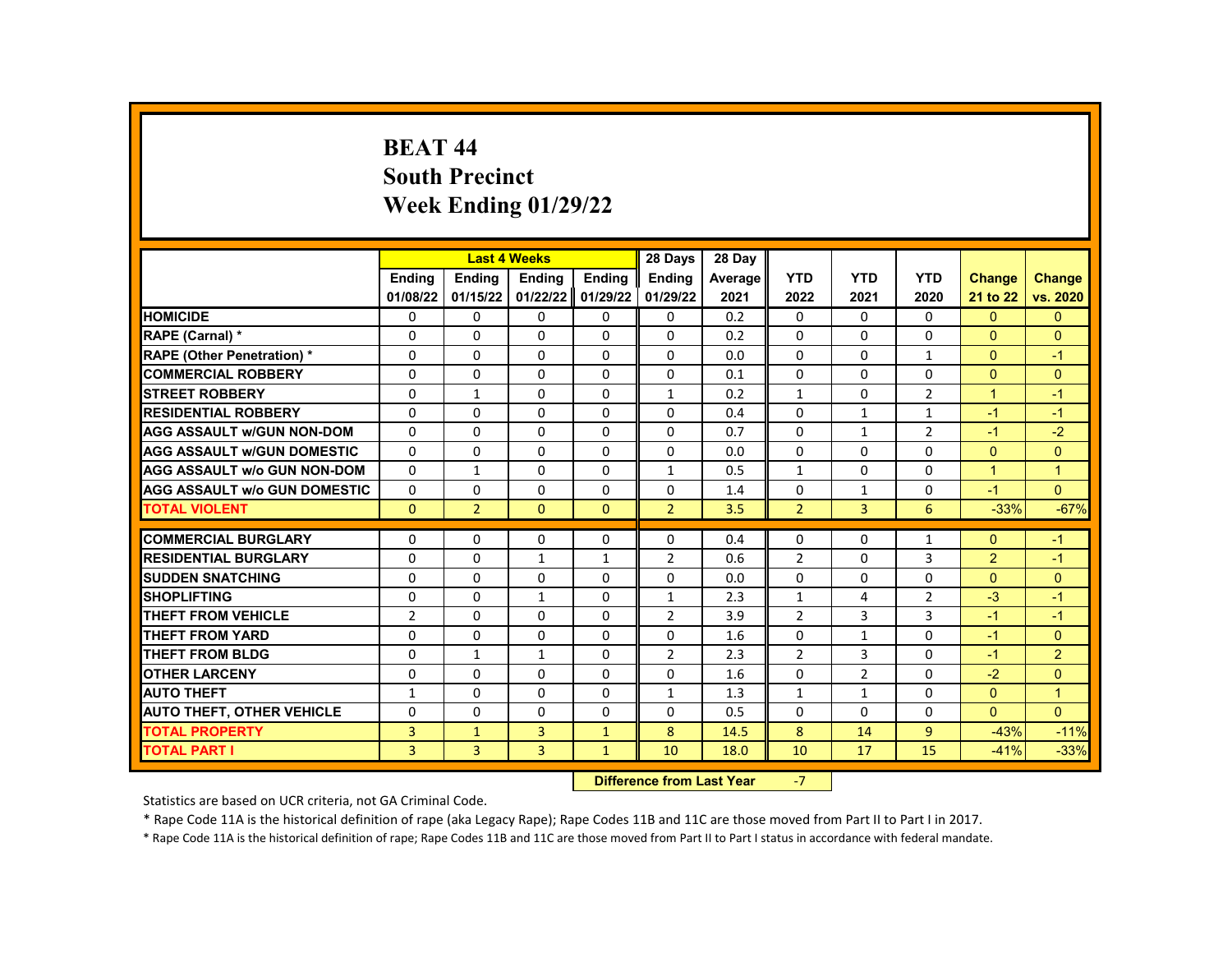# **BEAT 45 South Precinct Week Ending 01/29/22**

|                                     |                | <b>Last 4 Weeks</b> |                   |                | 28 Days                   | 28 Day  |              |                            |                |                |                  |
|-------------------------------------|----------------|---------------------|-------------------|----------------|---------------------------|---------|--------------|----------------------------|----------------|----------------|------------------|
|                                     | <b>Endina</b>  | Ending              | Ending            | Ending         | Ending                    | Average | <b>YTD</b>   | <b>YTD</b>                 | <b>YTD</b>     | <b>Change</b>  | <b>Change</b>    |
|                                     | 01/08/22       | 01/15/22            | 01/22/22 01/29/22 |                | 01/29/22                  | 2021    | 2022         | 2021                       | 2020           | 21 to 22       | vs. 2020         |
| <b>HOMICIDE</b>                     | 0              | 0                   | 0                 | $\Omega$       | 0                         | 0.1     | $\mathbf{0}$ | $\Omega$                   | 0              | $\mathbf{0}$   | $\mathbf{0}$     |
| RAPE (Carnal) *                     | 0              | 0                   | $\Omega$          | $\Omega$       | $\Omega$                  | 0.4     | $\Omega$     | $\Omega$                   | $\mathbf{1}$   | $\Omega$       | $-1$             |
| <b>RAPE (Other Penetration) *</b>   | 0              | $\Omega$            | $\Omega$          | $\Omega$       | $\Omega$                  | 0.0     | $\Omega$     | $\Omega$                   | $\Omega$       | $\Omega$       | $\Omega$         |
| <b>COMMERCIAL ROBBERY</b>           | 0              | 0                   | 0                 | 0              | 0                         | 0.1     | $\mathbf{0}$ | 0                          | $\mathbf{1}$   | $\mathbf{0}$   | $-1$             |
| <b>STREET ROBBERY</b>               | 0              | $\Omega$            | $\Omega$          | $\mathbf{1}$   | $\mathbf{1}$              | 0.4     | $\mathbf{1}$ | $\Omega$                   | $\Omega$       | $\mathbf{1}$   | $\mathbf{1}$     |
| <b>RESIDENTIAL ROBBERY</b>          | $\Omega$       | $\Omega$            | $\Omega$          | $\Omega$       | $\Omega$                  | 0.2     | $\Omega$     | $\Omega$                   | $\Omega$       | $\Omega$       | $\Omega$         |
| <b>AGG ASSAULT w/GUN NON-DOM</b>    | 0              | 0                   | 0                 | 1              | $\mathbf{1}$              | 0.2     | $\mathbf{1}$ | 0                          | 0              | 1              | $\mathbf{1}$     |
| <b>AGG ASSAULT w/GUN DOMESTIC</b>   | $\Omega$       | $\Omega$            | 0                 | $\Omega$       | $\Omega$                  | 0.2     | $\Omega$     | $\Omega$                   | $\Omega$       | $\Omega$       | $\Omega$         |
| <b>AGG ASSAULT w/o GUN NON-DOM</b>  | $\Omega$       | $\mathbf{1}$        | 0                 | $\Omega$       | $\mathbf{1}$              | 0.7     | $\Omega$     | $\mathbf{1}$               | $\Omega$       | $-1$           | $\Omega$         |
| <b>AGG ASSAULT w/o GUN DOMESTIC</b> | 0              | 0                   | 0                 | 0              | 0                         | 1.4     | $\mathbf{1}$ | $\mathbf{1}$               | 1              | $\mathbf{0}$   | $\Omega$         |
| <b>TOTAL VIOLENT</b>                | $\mathbf{0}$   | $\mathbf{1}$        | $\mathbf{0}$      | $\overline{2}$ | $\overline{3}$            | 3.5     | 3            | $\overline{2}$             | 3              | 50%            | 0%               |
| <b>COMMERCIAL BURGLARY</b>          |                |                     |                   |                | $\Omega$                  |         | $\Omega$     |                            | $\Omega$       | $\Omega$       |                  |
| <b>RESIDENTIAL BURGLARY</b>         | 0              | 0                   | 0                 | 0              |                           | 0.1     |              | $\Omega$<br>$\overline{2}$ |                | $-2$           | $\Omega$<br>$-1$ |
|                                     | $\Omega$       | $\Omega$            | $\Omega$          | $\mathbf{0}$   | $\mathbf{0}$              | 1.2     | $\Omega$     |                            | $\mathbf{1}$   |                |                  |
| <b>SUDDEN SNATCHING</b>             | 0              | 0                   | $\Omega$          | 0              | $\Omega$                  | 0.2     | $\Omega$     | $\Omega$                   | $\Omega$       | $\Omega$       | $\Omega$         |
| <b>SHOPLIFTING</b>                  | 1              | $\overline{2}$      | $\mathbf{1}$      | $\mathbf{1}$   | 5                         | 5.4     | 5            | $\overline{3}$             | $\Omega$       | $\overline{2}$ | 5                |
| <b>THEFT FROM VEHICLE</b>           | $\overline{2}$ | $\overline{2}$      | $\mathbf{1}$      | 4              | 9                         | 4.1     | 10           | $\overline{2}$             | 3              | 8              | $\overline{7}$   |
| <b>THEFT FROM YARD</b>              | 0              | 0                   | $\Omega$          | $\mathbf{1}$   | $\mathbf{1}$              | 0.8     | $\mathbf{1}$ | $\mathbf{0}$               | $\mathbf{1}$   | $\mathbf{1}$   | $\Omega$         |
| <b>THEFT FROM BLDG</b>              | 0              | $\Omega$            | $\Omega$          | $\Omega$       | $\Omega$                  | 1.5     | $\Omega$     | $\Omega$                   | $\Omega$       | $\Omega$       | $\Omega$         |
| <b>OTHER LARCENY</b>                | 5              | $\Omega$            | $\Omega$          | $\mathbf{0}$   | 5                         | 1.8     | 5            | $\mathbf{0}$               | $\mathbf{1}$   | 5              | $\overline{4}$   |
| <b>AUTO THEFT</b>                   | 0              | 0                   | $\Omega$          | 0              | $\Omega$                  | 1.0     | $\Omega$     | $\mathbf{1}$               | $\overline{2}$ | $-1$           | $-2$             |
| <b>AUTO THEFT, OTHER VEHICLE</b>    | 0              | $\Omega$            | $\Omega$          | $\Omega$       | $\Omega$                  | 0.2     | $\mathbf{1}$ | $\Omega$                   | $\Omega$       | $\mathbf{1}$   | $\overline{1}$   |
| <b>TOTAL PROPERTY</b>               | 8              | $\overline{4}$      | $\overline{2}$    | 6              | 20                        | 16.2    | 22           | 8                          | 8              | 175%           | 175%             |
| <b>TOTAL PART I</b>                 | 8              | 5                   | $\overline{2}$    | 8              | 23                        | 19.6    | 25           | 10                         | 11             | 150%           | 127%             |
|                                     |                |                     |                   |                | Difference from Loot Voor |         | 1 E          |                            |                |                |                  |

 **Difference from Last Year** 15

Statistics are based on UCR criteria, not GA Criminal Code.

\* Rape Code 11A is the historical definition of rape (aka Legacy Rape); Rape Codes 11B and 11C are those moved from Part II to Part I in 2017.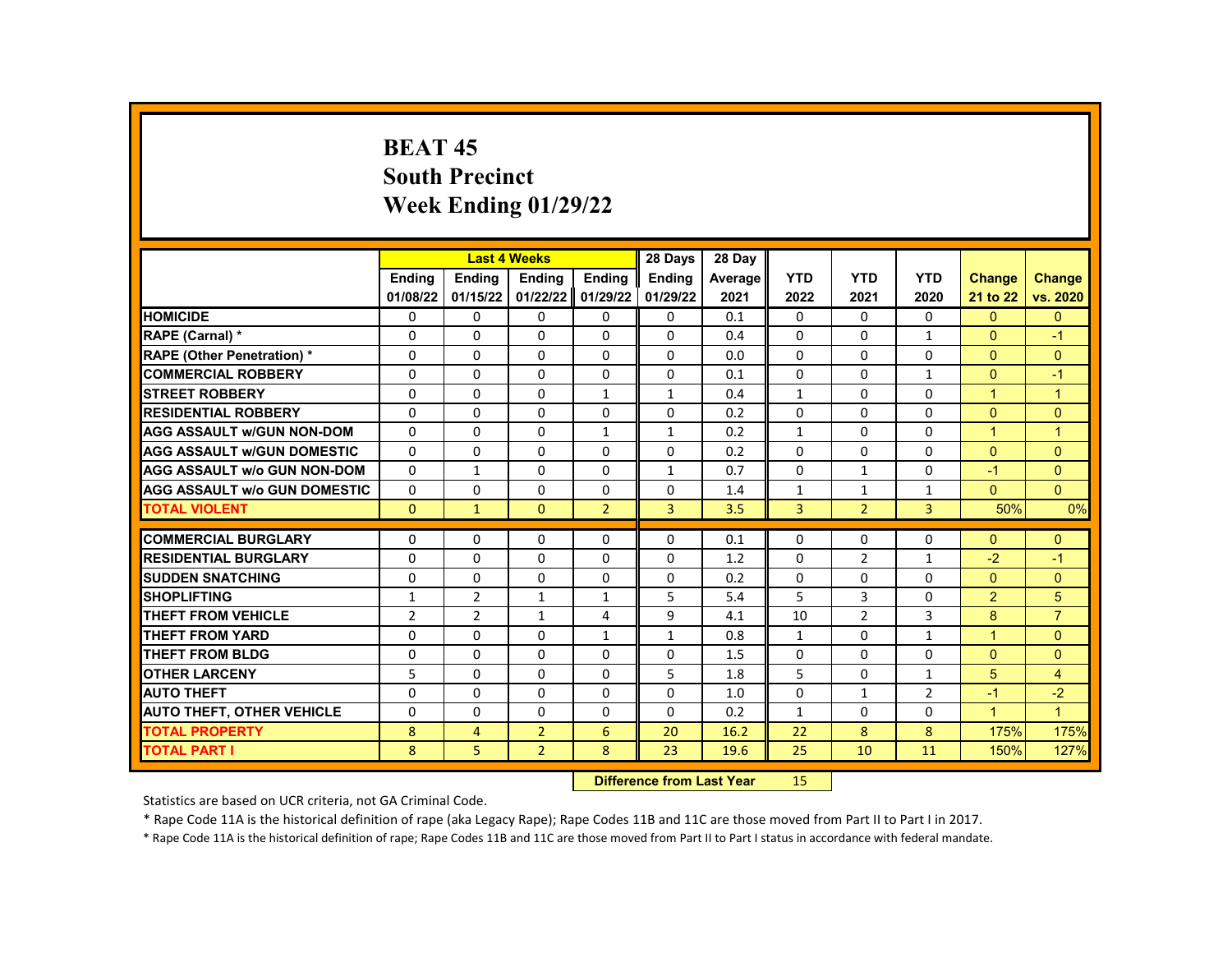# **BEAT 46 South Precinct Week Ending 01/29/22**

|                                     |               |                | <b>Last 4 Weeks</b> |                | 28 Days                   | 28 Day  |              |                |                |                |                 |
|-------------------------------------|---------------|----------------|---------------------|----------------|---------------------------|---------|--------------|----------------|----------------|----------------|-----------------|
|                                     | <b>Endina</b> | <b>Endina</b>  | <b>Ending</b>       | <b>Ending</b>  | <b>Endina</b>             | Average | <b>YTD</b>   | <b>YTD</b>     | <b>YTD</b>     | <b>Change</b>  | <b>Change</b>   |
|                                     | 01/08/22      | 01/15/22       | 01/22/22            | 01/29/22       | 01/29/22                  | 2021    | 2022         | 2021           | 2020           | 21 to 22       | vs. 2020        |
| <b>HOMICIDE</b>                     | 0             | 0              | 0                   | 0              | 0                         | 0.2     | 0            | $\mathbf{0}$   | 0              | $\mathbf{0}$   | $\mathbf{0}$    |
| RAPE (Carnal) *                     | 1             | $\Omega$       | $\Omega$            | $\Omega$       | $\mathbf{1}$              | 0.2     | $\mathbf{1}$ | $\Omega$       | $\mathbf{1}$   | $\mathbf{1}$   | $\Omega$        |
| <b>RAPE (Other Penetration) *</b>   | $\Omega$      | $\Omega$       | $\Omega$            | $\Omega$       | $\Omega$                  | 0.1     | $\Omega$     | $\Omega$       | $\Omega$       | $\Omega$       | $\Omega$        |
| <b>COMMERCIAL ROBBERY</b>           | $\Omega$      | 0              | 0                   | 0              | 0                         | 0.2     | $\Omega$     | 0              | $\Omega$       | $\Omega$       | $\Omega$        |
| <b>STREET ROBBERY</b>               | $\Omega$      | $\Omega$       | $\Omega$            | $\mathbf{1}$   | $\mathbf{1}$              | 0.3     | $\mathbf{1}$ | $\Omega$       | $\mathbf{1}$   | $\mathbf{1}$   | $\Omega$        |
| <b>RESIDENTIAL ROBBERY</b>          | $\Omega$      | $\Omega$       | $\Omega$            | $\Omega$       | $\Omega$                  | 0.2     | $\Omega$     | $\Omega$       | $\Omega$       | $\Omega$       | $\Omega$        |
| <b>AGG ASSAULT w/GUN NON-DOM</b>    | $\Omega$      | 0              | $\Omega$            | 0              | 0                         | 0.6     | $\Omega$     | $\mathbf{1}$   | 1              | $-1$           | $-1$            |
| <b>AGG ASSAULT w/GUN DOMESTIC</b>   | $\Omega$      | $\Omega$       | $\Omega$            | $\Omega$       | $\Omega$                  | 0.2     | $\Omega$     | $\Omega$       | $\Omega$       | $\Omega$       | $\Omega$        |
| <b>AGG ASSAULT w/o GUN NON-DOM</b>  | $\Omega$      | $\Omega$       | $\Omega$            | $\Omega$       | $\Omega$                  | 0.5     | $\Omega$     | $\Omega$       | $\mathbf{1}$   | $\Omega$       | $-1$            |
| <b>AGG ASSAULT w/o GUN DOMESTIC</b> | 0             | 0              | 0                   | 0              | 0                         | 1.5     | 1            | $\overline{2}$ | 0              | $-1$           | $\mathbf{1}$    |
| <b>TOTAL VIOLENT</b>                | $\mathbf{1}$  | $\mathbf{0}$   | $\mathbf{0}$        | $\mathbf{1}$   | $\overline{2}$            | 3.7     | 3            | 3              | $\overline{4}$ | 0%             | $-25%$          |
| <b>COMMERCIAL BURGLARY</b>          |               |                |                     |                |                           |         |              |                |                | 1              |                 |
|                                     | 1             | 0              | 0                   | 0              | 1                         | 0.7     | 1            | 0              | 0              |                | $\mathbf 1$     |
| <b>RESIDENTIAL BURGLARY</b>         | $\Omega$      | $\Omega$       | $\Omega$            | $\Omega$       | $\Omega$                  | 0.5     | $\Omega$     | $\Omega$       | $\mathbf{1}$   | $\Omega$       | $-1$            |
| <b>SUDDEN SNATCHING</b>             | $\Omega$      | $\Omega$       | $\mathbf{1}$        | $\Omega$       | $\mathbf{1}$              | 0.1     | $\mathbf{1}$ | $\Omega$       | $\Omega$       | $\mathbf{1}$   | $\overline{1}$  |
| <b>SHOPLIFTING</b>                  | 8             | $\overline{2}$ | 5                   | 3              | 18                        | 11.5    | 18           | 6              | 8              | 12             | 10 <sup>1</sup> |
| <b>THEFT FROM VEHICLE</b>           | 3             | 3              | $\mathbf{1}$        | $\overline{2}$ | 9                         | 4.2     | 9            | 5              | 1              | $\overline{4}$ | 8               |
| <b>THEFT FROM YARD</b>              | $\Omega$      | $\Omega$       | $\Omega$            | $\Omega$       | $\Omega$                  | 1.3     | $\Omega$     | $\mathbf{1}$   | $\Omega$       | $-1$           | $\Omega$        |
| <b>THEFT FROM BLDG</b>              | $\mathbf{1}$  | $\Omega$       | $\Omega$            | $\Omega$       | $\mathbf{1}$              | 1.1     | $\mathbf{1}$ | $\mathbf{1}$   | 3              | $\Omega$       | $-2$            |
| <b>OTHER LARCENY</b>                | $\mathbf{1}$  | 0              | $\Omega$            | 0              | $\mathbf{1}$              | 1.1     | $\mathbf{1}$ | $\mathbf{1}$   | 1              | $\mathbf{0}$   | $\overline{0}$  |
| <b>AUTO THEFT</b>                   | 0             | $\mathbf{1}$   | $\Omega$            | $\overline{2}$ | 3                         | 1.7     | 3            | 2              | $\Omega$       | $\mathbf{1}$   | 3               |
| <b>AUTO THEFT, OTHER VEHICLE</b>    | $\Omega$      | $\Omega$       | $\Omega$            | $\Omega$       | $\Omega$                  | 0.6     | $\Omega$     | $\mathbf{1}$   | $\Omega$       | $-1$           | $\Omega$        |
| <b>TOTAL PROPERTY</b>               | 14            | 6              | $\overline{7}$      | $\overline{7}$ | 34                        | 22.7    | 34           | 17             | 14             | 100%           | 143%            |
| <b>TOTAL PART I</b>                 | 15            | 6              | $\overline{7}$      | 8              | 36                        | 26.4    | 37           | 20             | 18             | 85%            | 106%            |
|                                     |               |                |                     |                | Difference from Loot Voor |         | 17           |                |                |                |                 |

**Difference from Last Year** 17

Statistics are based on UCR criteria, not GA Criminal Code.

\* Rape Code 11A is the historical definition of rape (aka Legacy Rape); Rape Codes 11B and 11C are those moved from Part II to Part I in 2017.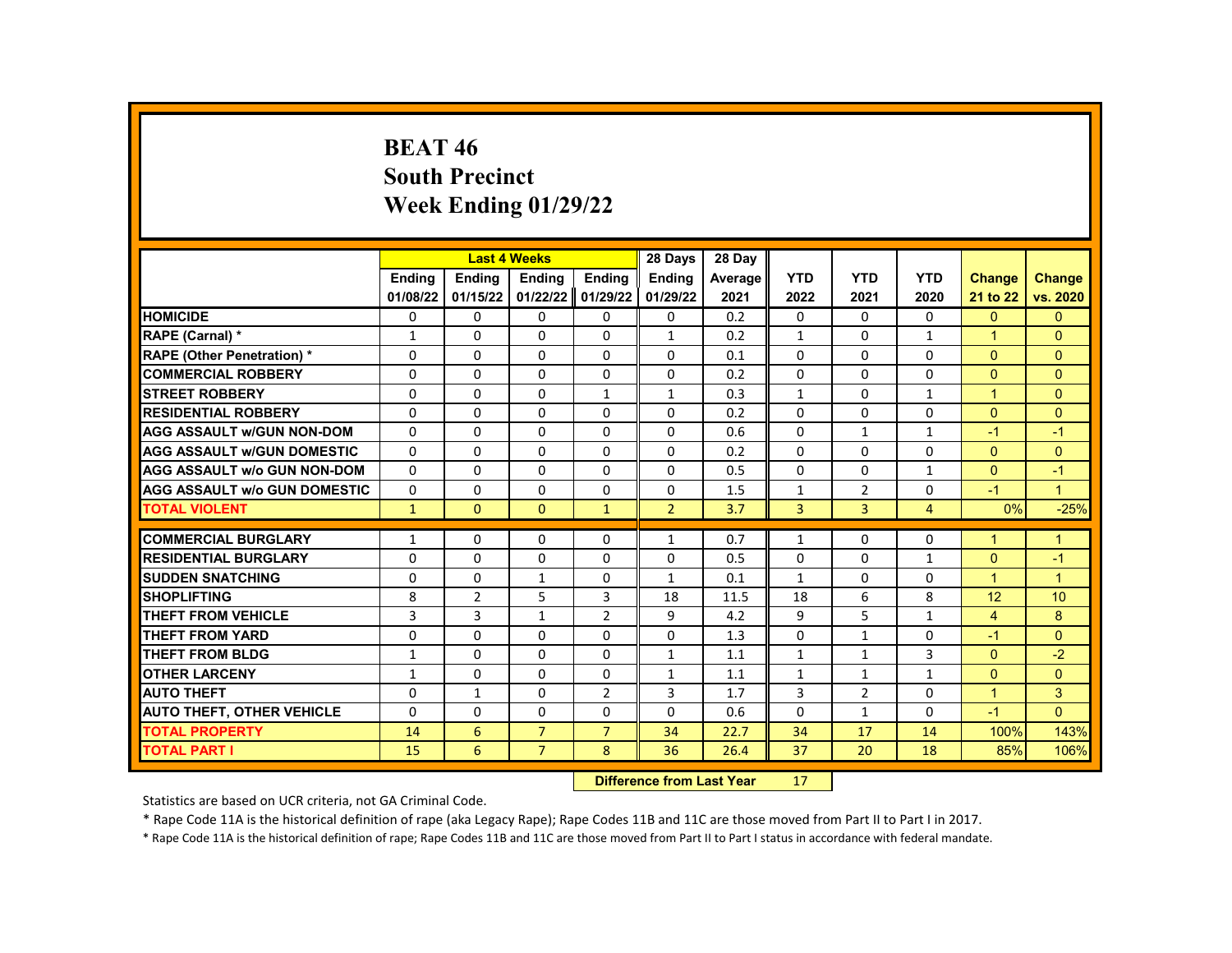# **BEAT 47 South Precinct Week Ending 01/29/22**

|                                     |                | <b>Last 4 Weeks</b> |               |               | 28 Days                | 28 Day  |                |                |              |                |                |
|-------------------------------------|----------------|---------------------|---------------|---------------|------------------------|---------|----------------|----------------|--------------|----------------|----------------|
|                                     | Ending         | <b>Ending</b>       | <b>Ending</b> | Ending        | <b>Ending</b>          | Average | <b>YTD</b>     | <b>YTD</b>     | <b>YTD</b>   | <b>Change</b>  | <b>Change</b>  |
|                                     | 01/08/22       | 01/15/22            | 01/22/22      | 01/29/22      | 01/29/22               | 2021    | 2022           | 2021           | 2020         | 21 to 22       | vs. 2020       |
| <b>HOMICIDE</b>                     | 0              | 0                   | 0             | 0             | 0                      | 0.0     | $\mathbf{0}$   | $\Omega$       | 0            | $\overline{0}$ | $\mathbf{0}$   |
| RAPE (Carnal) *                     | $\Omega$       | $\mathbf{1}$        | 0             | $\Omega$      | $\mathbf{1}$           | 0.0     | $\mathbf{1}$   | $\Omega$       | $\Omega$     | $\mathbf{1}$   | $\overline{1}$ |
| <b>RAPE (Other Penetration) *</b>   | $\Omega$       | $\Omega$            | $\Omega$      | $\Omega$      | $\Omega$               | 0.0     | $\Omega$       | $\Omega$       | $\Omega$     | $\Omega$       | $\Omega$       |
| <b>COMMERCIAL ROBBERY</b>           | 0              | 0                   | 0             | 0             | $\Omega$               | 0.0     | 0              | 0              | $\Omega$     | $\Omega$       | $\mathbf{0}$   |
| <b>STREET ROBBERY</b>               | $\Omega$       | $\Omega$            | $\Omega$      | $\Omega$      | $\Omega$               | 0.0     | $\Omega$       | $\Omega$       | $\Omega$     | $\Omega$       | $\Omega$       |
| <b>RESIDENTIAL ROBBERY</b>          | $\Omega$       | $\Omega$            | $\Omega$      | $\Omega$      | $\Omega$               | 0.0     | $\Omega$       | $\Omega$       | $\Omega$     | $\Omega$       | $\Omega$       |
| <b>AGG ASSAULT W/GUN NON-GUN</b>    | $\Omega$       | $\Omega$            | 0             | $\Omega$      | $\Omega$               | 0.0     | 0              | $\Omega$       | $\Omega$     | $\Omega$       | $\Omega$       |
| <b>AGG ASSAULT W/GUN DOMESTIC</b>   | $\Omega$       | 0                   | 0             | $\Omega$      | $\Omega$               | 0.2     | $\Omega$       | $\Omega$       | 0            | $\Omega$       | $\mathbf{0}$   |
| <b>AGG ASSAULT w/o GUN NON-DOM</b>  | $\mathbf{1}$   | $\Omega$            | $\Omega$      | $\Omega$      | $\mathbf{1}$           | 0.0     | $\mathbf{1}$   | $\Omega$       | $\Omega$     | $\overline{1}$ | $\mathbf{1}$   |
| <b>AGG ASSAULT W/o GUN DOMESTIC</b> | $\Omega$       | $\mathbf{1}$        | 0             | 0             | 1                      | 0.4     | $\mathbf{1}$   | 0              | $\Omega$     | $\overline{1}$ | $\overline{1}$ |
| <b>TOTAL VIOLENT</b>                | $\mathbf{1}$   | $\overline{2}$      | $\Omega$      | $\Omega$      | 3                      | 0.5     | 3              | $\Omega$       | $\Omega$     | #DIV/0!        | #DIV/0!        |
|                                     |                |                     |               |               |                        |         |                |                |              |                |                |
| <b>COMMERCIAL BURGLARY</b>          | 0              | 0                   | 0             | 0             | $\Omega$               | 0.0     | $\Omega$       | 0              | 0            | $\Omega$       | $\mathbf{0}$   |
| <b>RESIDENTIAL BURGLARY</b>         | 0              | $\Omega$            | $\mathbf{1}$  | $\Omega$      | $\mathbf{1}$           | 0.5     | $\mathbf{1}$   | $\overline{2}$ | $\mathbf{1}$ | $-1$           | $\mathbf{0}$   |
| <b>SUDDEN SNATCHING</b>             | $\Omega$       | $\Omega$            | $\Omega$      | $\Omega$      | $\Omega$               | 0.0     | $\Omega$       | $\Omega$       | $\Omega$     | $\Omega$       | $\Omega$       |
| <b>SHOPLIFTING</b>                  | 0              | 0                   | 0             | 0             | 0                      | 0.2     | $\mathbf{0}$   | 0              | 0            | $\mathbf{0}$   | $\Omega$       |
| <b>THEFT FROM VEHICLE</b>           | 0              | $\Omega$            | $\Omega$      | $\mathbf{1}$  | 1                      | 1.1     | $\mathbf{1}$   | $\Omega$       | $\Omega$     | $\mathbf{1}$   | $\mathbf{1}$   |
| <b>THEFT FROM YARD</b>              | $\mathbf{1}$   | $\Omega$            | $\Omega$      | $\Omega$      | $\mathbf{1}$           | 0.5     | $\mathbf{1}$   | $\Omega$       | $\mathbf{1}$ | $\overline{1}$ | $\Omega$       |
| <b>THEFT FROM BLDG</b>              | $\mathbf{1}$   | $\Omega$            | 0             | $\Omega$      | $\mathbf{1}$           | 0.6     | $\mathbf{1}$   | $\mathbf{1}$   | $\mathbf{1}$ | $\Omega$       | $\Omega$       |
| <b>OTHER LARCENY</b>                | $\Omega$       | $\Omega$            | $\Omega$      | $\Omega$      | $\Omega$               | 0.5     | $\Omega$       | $\Omega$       | $\Omega$     | $\Omega$       | $\Omega$       |
| <b>AUTO THEFT</b>                   | $\Omega$       | $\Omega$            | $\Omega$      | $\Omega$      | $\Omega$               | 0.3     | $\Omega$       | $\Omega$       | $\Omega$     | $\Omega$       | $\Omega$       |
| <b>AUTO THEFT, OTHER VEHICLE</b>    | 0              | 0                   | $\mathbf{0}$  | 0             | 0                      | 0.0     | 0              | 0              | 0            | $\Omega$       | $\Omega$       |
| <b>TOTAL PROPERTY</b>               | $\overline{2}$ | $\mathbf{0}$        | $\mathbf{1}$  | $\mathbf{1}$  | $\overline{4}$         | 3.8     | 4              | 3              | 3            | 33%            | 33%            |
| <b>TOTAL PART I</b>                 | 3              | $\overline{2}$      | $\mathbf{1}$  | $\mathbf{1}$  | $\overline{7}$         | 4.3     | $\overline{7}$ | 3              | 3            | 133%           | 133%           |
|                                     |                |                     |               | <b>POSSES</b> | a a dheann 1 anns Main |         | $\overline{a}$ |                |              |                |                |

**Difference from Last Year** 4

Statistics are based on UCR criteria, not GA Criminal Code.

\* Rape Code 11A is the historical definition of rape (aka Legacy Rape); Rape Codes 11B and 11C are those moved from Part II to Part I in 2017.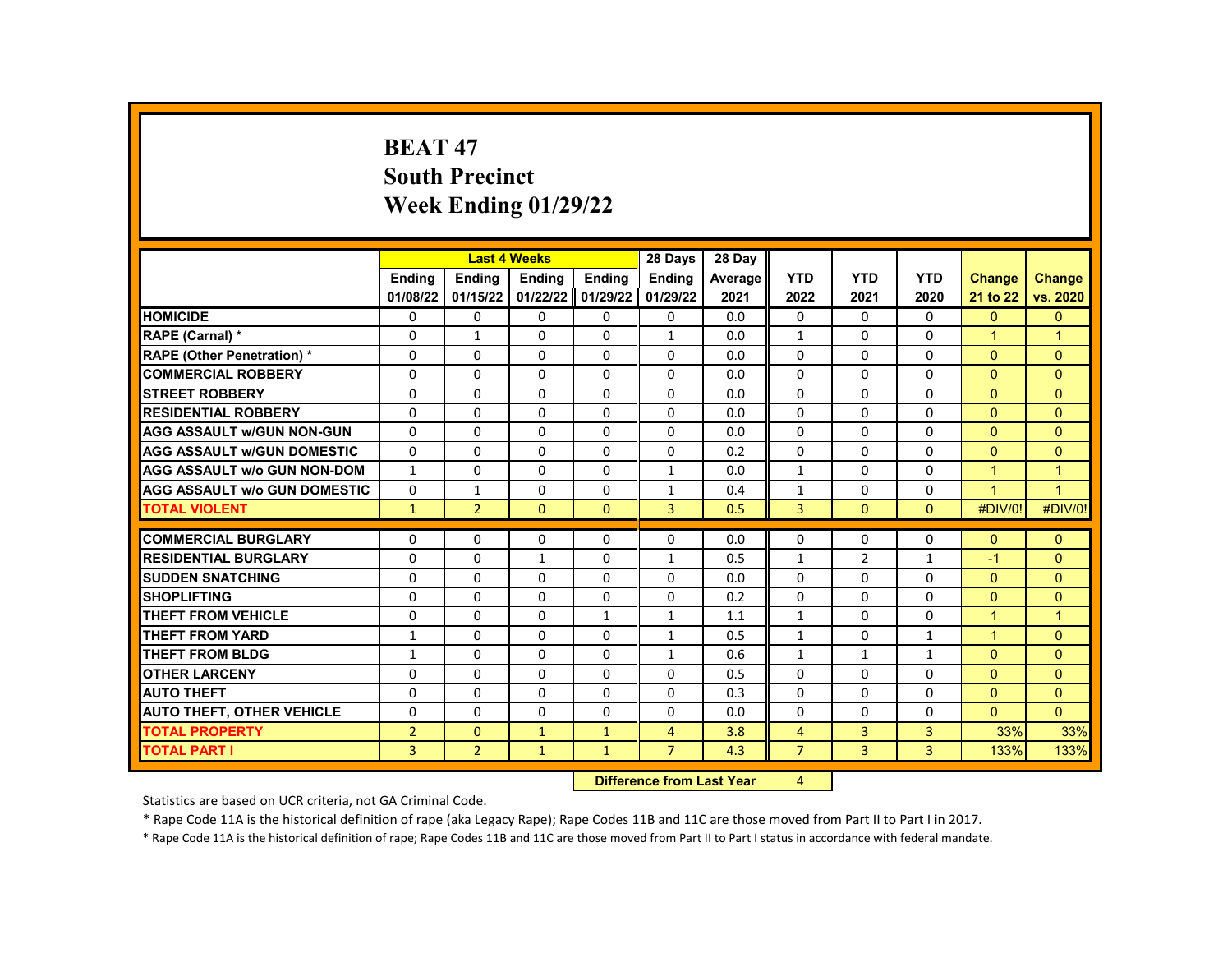#### **BEAT 51 East Precinct Week Ending 01/29/22**

|                                     |                | <b>Last 4 Weeks</b> |               |                | 28 Days        | 28 Day  |                |                |                |                |                      |
|-------------------------------------|----------------|---------------------|---------------|----------------|----------------|---------|----------------|----------------|----------------|----------------|----------------------|
|                                     | <b>Endina</b>  | <b>Endina</b>       | <b>Endina</b> | <b>Endina</b>  | <b>Endina</b>  | Average | <b>YTD</b>     | <b>YTD</b>     | <b>YTD</b>     | <b>Change</b>  | <b>Change</b>        |
|                                     | 01/08/22       | 01/15/22            | 01/22/22      | 01/29/22       | 01/29/22       | 2021    | 2022           | 2021           | 2020           | 21 to 22       | vs. 2020             |
| <b>HOMICIDE</b>                     | 0              | 0                   | 0             | 0              | 0              | 0.4     | 0              | 0              | 0              | $\mathbf{0}$   | $\mathbf{0}$         |
| RAPE (Carnal) *                     | $\Omega$       | $\Omega$            | $\Omega$      | $\Omega$       | 0              | 0.4     | $\Omega$       | $\Omega$       | $\Omega$       | $\Omega$       | $\Omega$             |
| <b>RAPE (Other Penetration) *</b>   | $\Omega$       | $\Omega$            | $\Omega$      | $\Omega$       | $\Omega$       | 0.2     | $\Omega$       | $\mathbf{1}$   | $\Omega$       | $-1$           | $\Omega$             |
| <b>COMMERCIAL ROBBERY</b>           | $\Omega$       | $\Omega$            | $\Omega$      | $\Omega$       | 0              | 0.1     | $\Omega$       | $\Omega$       | $\Omega$       | $\Omega$       | $\Omega$             |
| <b>STREET ROBBERY</b>               | 1              | $\Omega$            | $\Omega$      | $\Omega$       | 1              | 0.7     | $\mathbf{1}$   | 1              | $\Omega$       | $\Omega$       | $\blacktriangleleft$ |
| <b>RESIDENTIAL ROBBERY</b>          | $\Omega$       | $\Omega$            | $\mathbf{0}$  | $\Omega$       | 0              | 0.5     | $\Omega$       | $\overline{2}$ | $\Omega$       | $-2$           | $\Omega$             |
| <b>AGG ASSAULT w/GUN NON-DOM</b>    | $\Omega$       | $\mathbf{1}$        | $\Omega$      | $\mathbf{1}$   | $\overline{2}$ | 1.1     | $\overline{2}$ | $\mathbf{1}$   | $\overline{2}$ | $\mathbf{1}$   | $\Omega$             |
| <b>AGG ASSAULT w/GUN DOMESTIC</b>   | $\Omega$       | 0                   | 0             | 0              | 0              | 0.2     | 0              | 0              | 0              | $\Omega$       | $\Omega$             |
| <b>AGG ASSAULT w/o GUN NON-DOM</b>  | $\Omega$       | 0                   | $\Omega$      | 0              | $\Omega$       | 1.2     | $\Omega$       | 1              | $\mathbf{1}$   | $-1$           | $-1$                 |
| <b>AGG ASSAULT w/o GUN DOMESTIC</b> | $\Omega$       | 0                   | $\Omega$      | 1              | 1              | 0.8     | $\overline{2}$ | 0              | 1              | $\overline{2}$ | $\mathbf{1}$         |
| <b>TOTAL VIOLENT</b>                | $\mathbf{1}$   | $\mathbf{1}$        | $\mathbf 0$   | $\overline{2}$ | 4              | 5.5     | 5              | 6              | 4              | $-17%$         | 25%                  |
|                                     |                |                     |               |                |                |         |                |                |                |                |                      |
| <b>COMMERCIAL BURGLARY</b>          | 0              | 0                   | 0             | 0              | 0              | 0.2     | 0              | 0              | 2              | $\Omega$       | $-2$                 |
| <b>RESIDENTIAL BURGLARY</b>         | 0              | 1                   | 1             | 1              | 3              | 2.1     | 3              | 3              | 5              | $\Omega$       | $-2$                 |
| <b>SUDDEN SNATCHING</b>             | $\Omega$       | $\Omega$            | $\Omega$      | $\Omega$       | $\Omega$       | 0.1     | $\Omega$       | $\Omega$       | $\Omega$       | $\Omega$       | $\Omega$             |
| <b>SHOPLIFTING</b>                  | $\mathbf{1}$   | 0                   | $\Omega$      | 0              | $\mathbf{1}$   | 1.4     | $\overline{2}$ | $\overline{2}$ | 4              | $\Omega$       | $-2$                 |
| THEFT FROM VEHICLE                  | $\Omega$       | $\Omega$            | 3             | $\Omega$       | 3              | 3.8     | 3              | $\Omega$       | 6              | 3              | $-3$                 |
| <b>THEFT FROM YARD</b>              | $\Omega$       | $\Omega$            | $\mathbf{1}$  | $\mathbf{1}$   | $\overline{2}$ | 1.2     | $\overline{2}$ | $\Omega$       | 3              | $\overline{2}$ | $-1$                 |
| <b>THEFT FROM BLDG</b>              | $\Omega$       | $\Omega$            | $\Omega$      | $\Omega$       | $\Omega$       | 1.6     | $\Omega$       | $\Omega$       | 4              | $\Omega$       | $-4$                 |
| <b>OTHER LARCENY</b>                | $\Omega$       | $\mathbf{1}$        | $\Omega$      | $\mathbf{1}$   | $\overline{2}$ | 0.8     | $\overline{2}$ | $\mathbf{1}$   | $\overline{2}$ | $\overline{1}$ | $\Omega$             |
| <b>AUTO THEFT</b>                   | $\mathbf{1}$   | $\mathbf{1}$        | $\Omega$      | $\Omega$       | $\overline{2}$ | 1.5     | $\overline{2}$ | $\Omega$       | $\mathbf{1}$   | $\overline{2}$ | $\overline{1}$       |
| <b>AUTO THEFT, OTHER VEHICLE</b>    | $\Omega$       | $\Omega$            | $\Omega$      | $\Omega$       | 0              | 0.3     | $\Omega$       | 0              | $\Omega$       | $\Omega$       | $\Omega$             |
| <b>TOTAL PROPERTY</b>               | $\overline{2}$ | 3                   | 5             | 3              | 13             | 12.8    | 14             | 6              | 27             | 133%           | $-48%$               |
| <b>TOTAL PART I</b>                 | 3              | 4                   | 5             | 5              | 17             | 18.3    | 19             | 12             | 31             | 58%            | $-39%$               |
|                                     |                |                     |               | <b>Section</b> |                |         |                |                |                |                |                      |

**Difference from Last Year** 7

Statistics are based on UCR criteria, not GA Criminal Code.

\* Rape Code 11A is the historical definition of rape (aka Legacy Rape); Rape Codes 11B and 11C are those moved from Part II to Part I in 2017.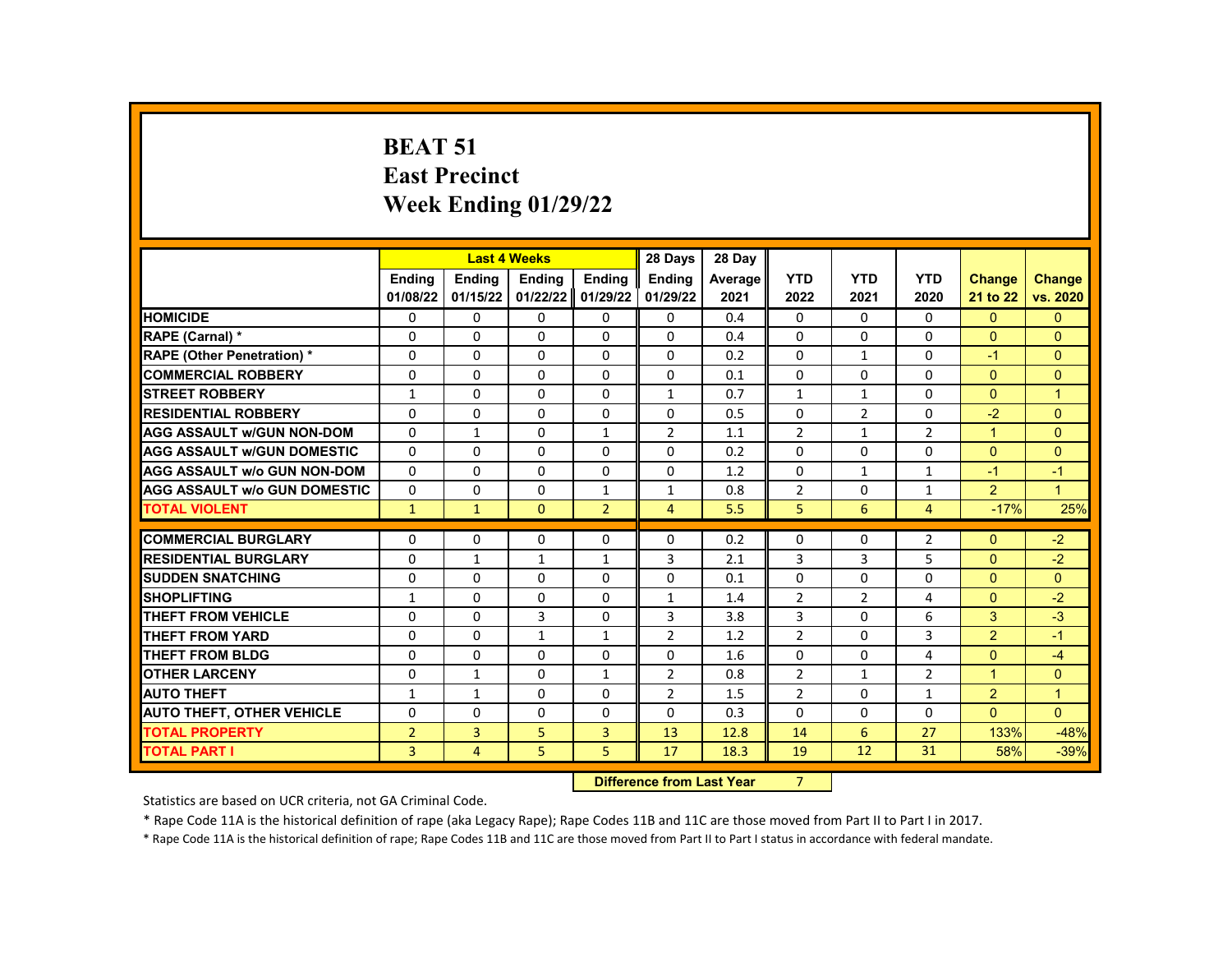# **BEAT 52 East Precinct Week Ending 01/29/22**

|                                     |                | <b>Last 4 Weeks</b> |                |                   | 28 Days                           | 28 Day  |                |                |                |                |                      |
|-------------------------------------|----------------|---------------------|----------------|-------------------|-----------------------------------|---------|----------------|----------------|----------------|----------------|----------------------|
|                                     | <b>Endina</b>  | <b>Ending</b>       | Ending         | Ending            | Ending                            | Average | <b>YTD</b>     | <b>YTD</b>     | <b>YTD</b>     | <b>Change</b>  | <b>Change</b>        |
|                                     | 01/08/22       | 01/15/22            |                | 01/22/22 01/29/22 | 01/29/22                          | 2021    | 2022           | 2021           | 2020           | 21 to 22       | vs. 2020             |
| <b>HOMICIDE</b>                     | 0              | 0                   | $\mathbf{1}$   | $\mathbf{0}$      | $\mathbf{1}$                      | 0.0     | $\mathbf{1}$   | $\Omega$       | 0              | $\mathbf{1}$   | 1                    |
| RAPE (Carnal) *                     | $\mathbf{1}$   | 0                   | 0              | 0                 | $\mathbf{1}$                      | 0.1     | $\mathbf{1}$   | $\Omega$       | $\Omega$       | $\mathbf{1}$   | $\blacktriangleleft$ |
| <b>RAPE (Other Penetration) *</b>   | 0              | $\Omega$            | $\Omega$       | $\Omega$          | $\Omega$                          | 0.1     | $\Omega$       | $\Omega$       | $\Omega$       | $\Omega$       | $\Omega$             |
| <b>COMMERCIAL ROBBERY</b>           | 0              | $\Omega$            | $\Omega$       | $\Omega$          | $\Omega$                          | 0.0     | $\Omega$       | $\Omega$       | $\Omega$       | $\Omega$       | $\Omega$             |
| <b>STREET ROBBERY</b>               | $\mathbf{1}$   | $\Omega$            | 0              | $\Omega$          | $\mathbf{1}$                      | 0.5     | $\mathbf{1}$   | $\Omega$       | $\Omega$       | $\overline{1}$ | $\overline{1}$       |
| <b>RESIDENTIAL ROBBERY</b>          | $\Omega$       | $\Omega$            | $\Omega$       | $\Omega$          | $\Omega$                          | 0.2     | $\Omega$       | $\Omega$       | $\Omega$       | $\Omega$       | $\Omega$             |
| <b>AGG ASSAULT w/GUN NON-DOM</b>    | $\mathbf{1}$   | 0                   | $\mathbf{1}$   | 1                 | 3                                 | 0.8     | 4              | $\overline{2}$ | 1              | $\overline{2}$ | 3                    |
| <b>AGG ASSAULT w/GUN DOMESTIC</b>   | $\Omega$       | $\Omega$            | 0              | 0                 | $\Omega$                          | 0.2     | $\Omega$       | $\Omega$       | $\Omega$       | $\Omega$       | $\Omega$             |
| <b>AGG ASSAULT w/o GUN NON-DOM</b>  | $\Omega$       | $\Omega$            | $\mathbf{1}$   | $\Omega$          | $\mathbf{1}$                      | 0.4     | $\mathbf{1}$   | $\Omega$       | $\mathbf{1}$   | $\mathbf{1}$   | $\Omega$             |
| <b>AGG ASSAULT w/o GUN DOMESTIC</b> | 0              | 0                   | 0              | $\mathbf{1}$      | $\mathbf{1}$                      | 0.9     | $\mathbf{1}$   | $\mathbf{1}$   | $\mathbf{1}$   | $\Omega$       | $\Omega$             |
| <b>TOTAL VIOLENT</b>                | $\overline{3}$ | $\Omega$            | $\overline{3}$ | $\overline{2}$    | 8                                 | 3.1     | 9              | $\overline{3}$ | $\overline{3}$ | 200%           | 200%                 |
|                                     |                |                     |                |                   |                                   |         |                |                |                |                |                      |
| <b>COMMERCIAL BURGLARY</b>          | 1              | 0                   | 0              | 0                 | $\mathbf{1}$                      | 0.1     | $\mathbf{1}$   | 0              | 0              | 1              | 1                    |
| <b>RESIDENTIAL BURGLARY</b>         | 0              | $\mathbf{1}$        | $\Omega$       | 0                 | $1\,$                             | 2.5     | $\mathbf{1}$   | $\overline{2}$ | 3              | $-1$           | $-2$                 |
| <b>SUDDEN SNATCHING</b>             | $\Omega$       | $\Omega$            | $\Omega$       | $\Omega$          | $\Omega$                          | 0.2     | $\Omega$       | $\Omega$       | $\Omega$       | $\Omega$       | $\Omega$             |
| <b>SHOPLIFTING</b>                  | 0              | $\Omega$            | 0              | $\Omega$          | $\Omega$                          | 0.5     | $\Omega$       | $\Omega$       | $\overline{2}$ | $\Omega$       | $-2$                 |
| <b>THEFT FROM VEHICLE</b>           | 0              | $\mathbf{1}$        | $\mathbf{1}$   | 0                 | $\overline{2}$                    | 2.8     | $\overline{2}$ | $\mathbf{1}$   | 5              | $\mathbf{1}$   | $-3$                 |
| <b>THEFT FROM YARD</b>              | $\Omega$       | $\Omega$            | $\Omega$       | $\Omega$          | $\Omega$                          | 1.6     | $\Omega$       | $\mathbf{1}$   | $\mathbf{1}$   | $-1$           | $-1$                 |
| <b>THEFT FROM BLDG</b>              | 0              | $\Omega$            | $\Omega$       | $\Omega$          | $\Omega$                          | 1.2     | $\Omega$       | 3              | 3              | $-3$           | $-3$                 |
| <b>OTHER LARCENY</b>                | $\Omega$       | $\Omega$            | $\Omega$       | 3                 | 3                                 | 1.6     | 3              | $\mathbf{1}$   | $\mathbf{1}$   | $\overline{2}$ | $\overline{2}$       |
| <b>AUTO THEFT</b>                   | $\Omega$       | 0                   | $\Omega$       | 0                 | $\Omega$                          | 1.0     | $\Omega$       | $\Omega$       | $\Omega$       | $\Omega$       | $\Omega$             |
| <b>AUTO THEFT, OTHER VEHICLE</b>    | 0              | 0                   | 0              | 0                 | 0                                 | 0.2     | $\mathbf{0}$   | 0              | $\Omega$       | $\Omega$       | $\Omega$             |
| <b>TOTAL PROPERTY</b>               | $\mathbf{1}$   | $\overline{2}$      | $\mathbf{1}$   | 3                 | $\overline{7}$                    | 11.6    | $\overline{7}$ | 8              | 15             | $-13%$         | $-53%$               |
| <b>TOTAL PART I</b>                 | 4              | $\overline{2}$      | 4              | 5                 | 15                                | 14.7    | 16             | 11             | 18             | 45%            | $-11%$               |
|                                     |                |                     |                |                   | <b>Difference from Look Vance</b> |         | <b>COL</b>     |                |                |                |                      |

**Difference from Last Year** 5

Statistics are based on UCR criteria, not GA Criminal Code.

\* Rape Code 11A is the historical definition of rape (aka Legacy Rape); Rape Codes 11B and 11C are those moved from Part II to Part I in 2017.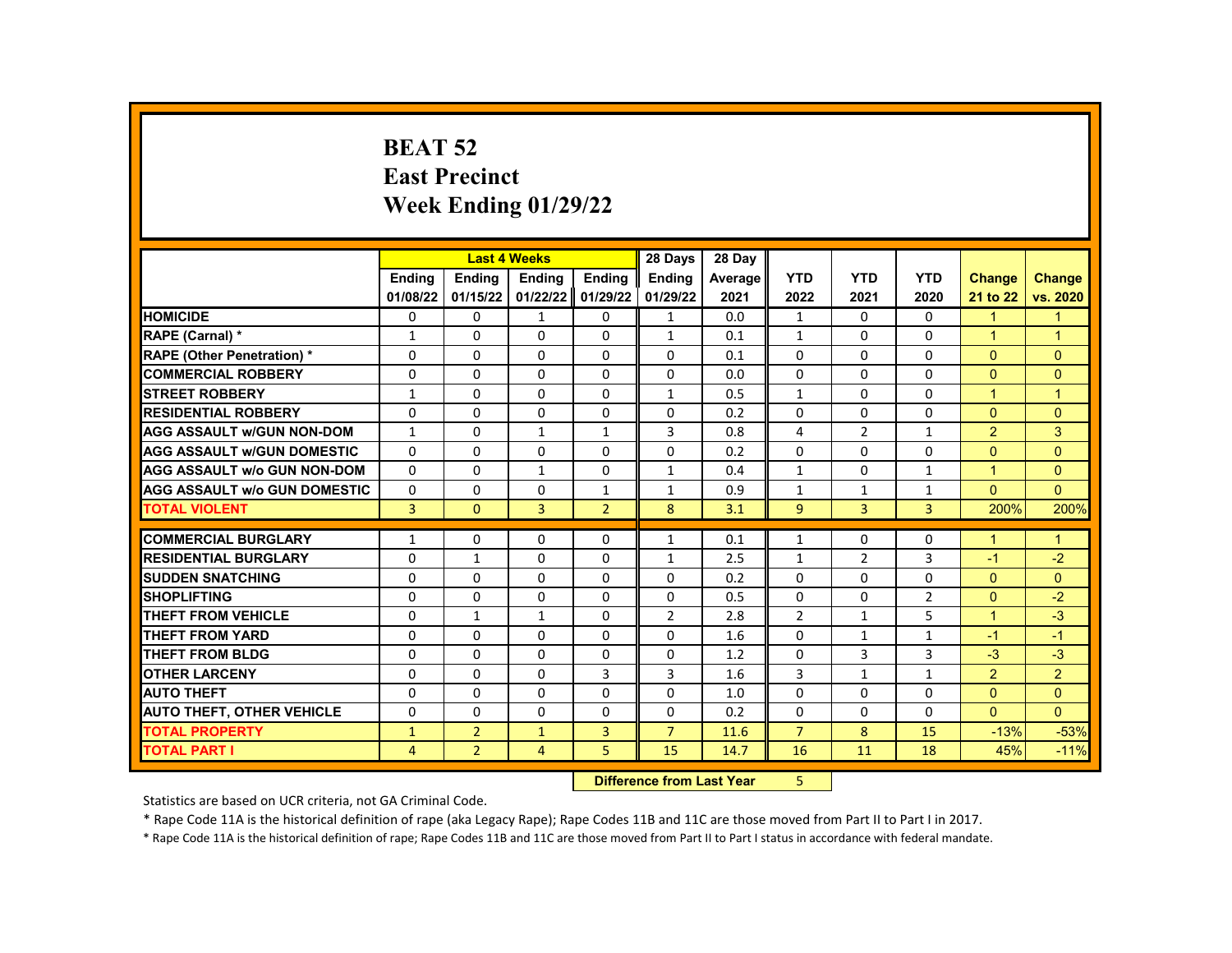# **BEAT 53 East Precinct Week Ending 01/29/22**

|                                     |                | <b>Last 4 Weeks</b> |                |                | 28 Days        | 28 Day  |                |                |                |                |                |
|-------------------------------------|----------------|---------------------|----------------|----------------|----------------|---------|----------------|----------------|----------------|----------------|----------------|
|                                     | <b>Endina</b>  | <b>Endina</b>       | <b>Endina</b>  | <b>Endina</b>  | <b>Endina</b>  | Average | <b>YTD</b>     | <b>YTD</b>     | <b>YTD</b>     | <b>Change</b>  | <b>Change</b>  |
|                                     | 01/08/22       | 01/15/22            | 01/22/22       | 01/29/22       | 01/29/22       | 2021    | 2022           | 2021           | 2020           | 21 to 22       | vs. 2020       |
| <b>HOMICIDE</b>                     | $\Omega$       | 0                   | $\Omega$       | $\Omega$       | 0              | 0.2     | 0              | $\mathbf{1}$   | $\Omega$       | $-1$           | $\Omega$       |
| RAPE (Carnal) *                     | $\Omega$       | 0                   | $\Omega$       | $\Omega$       | $\Omega$       | 0.2     | $\Omega$       | $\Omega$       | $\Omega$       | $\Omega$       | $\Omega$       |
| <b>RAPE (Other Penetration) *</b>   | 0              | 0                   | $\Omega$       | $\Omega$       | $\Omega$       | 0.0     | $\Omega$       | $\Omega$       | $\Omega$       | $\Omega$       | $\overline{0}$ |
| <b>COMMERCIAL ROBBERY</b>           | $\Omega$       | 0                   | $\Omega$       | $\Omega$       | $\Omega$       | 0.0     | $\Omega$       | $\Omega$       | $\Omega$       | $\Omega$       | $\Omega$       |
| <b>STREET ROBBERY</b>               | $\Omega$       | $\Omega$            | $\Omega$       | $\Omega$       | $\Omega$       | 0.4     | $\Omega$       | $\Omega$       | $\mathbf{1}$   | $\Omega$       | $-1$           |
| <b>RESIDENTIAL ROBBERY</b>          | $\Omega$       | 0                   | $\Omega$       | $\mathbf{0}$   | $\Omega$       | 0.0     | $\Omega$       | $\Omega$       | $\Omega$       | $\Omega$       | $\Omega$       |
| <b>AGG ASSAULT w/GUN NON-DOM</b>    | $\mathbf{1}$   | 0                   | $\Omega$       | $\mathbf{0}$   | $\mathbf{1}$   | 1.0     | $\mathbf{1}$   | $\mathbf{1}$   | $\overline{2}$ | $\Omega$       | $-1$           |
| <b>AGG ASSAULT W/GUN DOMESTIC</b>   | $\Omega$       | 0                   | $\Omega$       | $\Omega$       | $\Omega$       | 0.2     | $\Omega$       | $\mathbf{1}$   | $\mathbf{1}$   | $-1$           | $-1$           |
| <b>AGG ASSAULT w/o GUN NON-DOM</b>  | $\Omega$       | $\Omega$            | $\Omega$       | $\Omega$       | $\Omega$       | 0.7     | $\Omega$       | $\mathbf{1}$   | $\overline{2}$ | $-1$           | $-2$           |
| <b>AGG ASSAULT W/o GUN DOMESTIC</b> | $\mathbf{1}$   | 0                   | 0              | $\mathbf{0}$   | $\mathbf{1}$   | 1.4     | $\mathbf{1}$   | $\overline{2}$ | $\mathbf{1}$   | $-1$           | $\Omega$       |
| <b>TOTAL VIOLENT</b>                | $\overline{2}$ | $\mathbf{0}$        | $\Omega$       | $\Omega$       | $\overline{2}$ | 4.0     | $\overline{2}$ | 6              | $\overline{7}$ | $-67%$         | $-71%$         |
|                                     |                |                     |                |                |                |         |                |                |                |                |                |
| <b>COMMERCIAL BURGLARY</b>          | 0              | 0                   | $\Omega$       | $\Omega$       | 0              | 0.1     | $\Omega$       | 0              | $\Omega$       | $\Omega$       | $\Omega$       |
| <b>RESIDENTIAL BURGLARY</b>         | $\Omega$       | $\overline{2}$      | $\mathbf{1}$   | 1              | 4              | 2.9     | 4              | $\Omega$       | 3              | $\overline{4}$ | $\mathbf{1}$   |
| <b>SUDDEN SNATCHING</b>             | $\Omega$       | $\Omega$            | $\Omega$       | $\Omega$       | $\Omega$       | 0.0     | $\Omega$       | $\Omega$       | $\Omega$       | $\Omega$       | $\Omega$       |
| <b>SHOPLIFTING</b>                  | 0              | $\Omega$            | $\Omega$       | $\mathbf{0}$   | 0              | 0.2     | $\Omega$       | $\Omega$       | $\Omega$       | $\Omega$       | $\Omega$       |
| <b>THEFT FROM VEHICLE</b>           | $\Omega$       | $\Omega$            | $\mathbf{1}$   | $\mathbf{1}$   | $\overline{2}$ | 3.8     | $\overline{2}$ | $\overline{2}$ | 3              | $\Omega$       | $-1$           |
| <b>THEFT FROM YARD</b>              | 0              | 0                   | $\mathbf{1}$   | $\Omega$       | $\mathbf{1}$   | 1.0     | $\mathbf{1}$   | $\mathbf{1}$   | $\overline{2}$ | $\Omega$       | $-1$           |
| <b>THEFT FROM BLDG</b>              | $\overline{2}$ | $\mathbf{1}$        | 0              | $\mathbf{0}$   | 3              | 1.6     | 4              | $\mathbf{1}$   | $\Omega$       | 3              | $\overline{4}$ |
| <b>OTHER LARCENY</b>                | $\mathbf{1}$   | 0                   | $\Omega$       | $\Omega$       | 1              | 0.2     | $\mathbf{1}$   | $\Omega$       | $\mathbf{1}$   | $\mathbf{1}$   | $\Omega$       |
| <b>AUTO THEFT</b>                   | $\overline{2}$ | $\Omega$            | $\overline{2}$ | $\mathbf{1}$   | 5              | 1.5     | 5              | 3              | $\mathbf{1}$   | 2              | $\overline{4}$ |
| <b>AUTO THEFT, OTHER VEHICLE</b>    | $\Omega$       | 0                   | $\Omega$       | $\Omega$       | $\Omega$       | 0.6     | $\Omega$       | $\mathbf{1}$   | $\Omega$       | $-1$           | $\Omega$       |
| <b>TOTAL PROPERTY</b>               | 5              | 3                   | 5              | 3              | 16             | 11.9    | 17             | 8              | 10             | 113%           | 70%            |
| <b>TOTAL PART I</b>                 | $\overline{7}$ | $\overline{3}$      | 5              | $\overline{3}$ | 18             | 15.9    | 19             | 14             | 17             | 36%            | 12%            |
|                                     |                |                     |                |                |                |         | $\mathbf{r}$   |                |                |                |                |

**Difference from Last Year** 5

Statistics are based on UCR criteria, not GA Criminal Code.

\* Rape Code 11A is the historical definition of rape (aka Legacy Rape); Rape Codes 11B and 11C are those moved from Part II to Part I in 2017.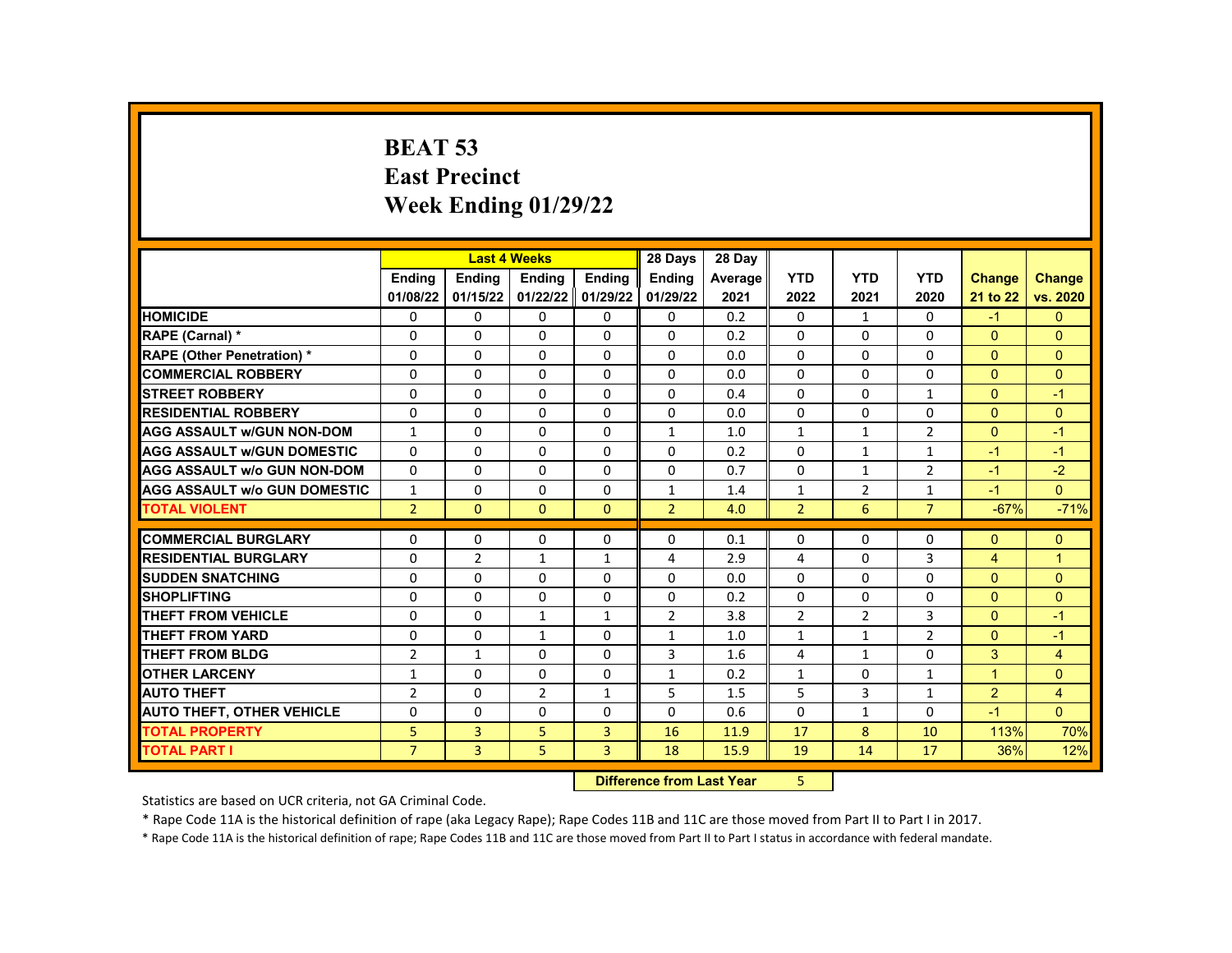# **BEAT 54 East Precinct Week Ending 01/29/22**

|                                     |                | <b>Last 4 Weeks</b> |                |                   | 28 Days                   | 28 Day  |                |                |                |               |                |
|-------------------------------------|----------------|---------------------|----------------|-------------------|---------------------------|---------|----------------|----------------|----------------|---------------|----------------|
|                                     | Ending         | <b>Ending</b>       | Ending         | Ending            | <b>Ending</b>             | Average | <b>YTD</b>     | <b>YTD</b>     | <b>YTD</b>     | <b>Change</b> | <b>Change</b>  |
|                                     | 01/08/22       | 01/15/22            |                | 01/22/22 01/29/22 | 01/29/22                  | 2021    | 2022           | 2021           | 2020           | 21 to 22      | vs. 2020       |
| <b>HOMICIDE</b>                     | 0              | 0                   | 0              | $\Omega$          | $\mathbf{0}$              | 0.0     | $\mathbf{0}$   | $\Omega$       | 0              | $\mathbf{0}$  | $\mathbf{0}$   |
| RAPE (Carnal) *                     | 0              | $\Omega$            | 0              | 0                 | $\Omega$                  | 0.2     | $\Omega$       | $\mathbf{1}$   | $\Omega$       | $-1$          | $\Omega$       |
| <b>RAPE (Other Penetration) *</b>   | $\Omega$       | $\Omega$            | $\Omega$       | $\Omega$          | $\Omega$                  | 0.0     | $\Omega$       | $\mathbf{0}$   | $\Omega$       | $\mathbf{0}$  | $\Omega$       |
| <b>COMMERCIAL ROBBERY</b>           | 0              | 0                   | $\overline{2}$ | 0                 | $\overline{2}$            | 0.3     | $\overline{2}$ | $\mathbf{0}$   | 3              | 2             | $-1$           |
| <b>STREET ROBBERY</b>               | 0              | $\Omega$            | 0              | $\Omega$          | $\Omega$                  | 0.5     | $\Omega$       | $\Omega$       | $\Omega$       | $\Omega$      | $\Omega$       |
| <b>RESIDENTIAL ROBBERY</b>          | $\Omega$       | $\Omega$            | $\Omega$       | $\Omega$          | $\Omega$                  | 0.2     | $\Omega$       | $\Omega$       | $\Omega$       | $\Omega$      | $\Omega$       |
| <b>AGG ASSAULT w/GUN NON-DOM</b>    | $\Omega$       | $\Omega$            | 0              | $\Omega$          | $\Omega$                  | 1.1     | $\mathbf{1}$   | $\mathbf{1}$   | $\Omega$       | $\Omega$      | $\mathbf{1}$   |
| <b>AGG ASSAULT w/GUN DOMESTIC</b>   | 0              | 0                   | 0              | 0                 | 0                         | 0.0     | 0              | $\Omega$       | 0              | $\Omega$      | $\Omega$       |
| <b>AGG ASSAULT w/o GUN NON-DOM</b>  | $\Omega$       | $\Omega$            | $\Omega$       | $\Omega$          | $\Omega$                  | 0.5     | $\Omega$       | $\mathbf{0}$   | $\Omega$       | $\Omega$      | $\Omega$       |
| <b>AGG ASSAULT w/o GUN DOMESTIC</b> | $\Omega$       | 0                   | 0              | 0                 | $\Omega$                  | 1.1     | 0              | 0              | $\Omega$       | $\Omega$      | $\Omega$       |
| <b>TOTAL VIOLENT</b>                | $\Omega$       | $\mathbf{0}$        | $\overline{2}$ | $\Omega$          | $\overline{2}$            | 3.8     | 3              | $\overline{2}$ | $\overline{3}$ | 50%           | 0%             |
|                                     |                |                     |                |                   |                           |         |                |                |                |               |                |
| <b>COMMERCIAL BURGLARY</b>          | 0              | 0                   | $\mathbf{1}$   | 0                 | 1                         | 0.2     | $\mathbf{1}$   | 0              | 0              | 1             | 1              |
| <b>RESIDENTIAL BURGLARY</b>         | $\mathbf{1}$   | $\mathbf{1}$        | $\mathbf{1}$   | $\Omega$          | 3                         | 1.3     | 3              | $\Omega$       | $\mathbf{1}$   | 3             | $\overline{2}$ |
| <b>SUDDEN SNATCHING</b>             | 0              | $\Omega$            | 0              | 0                 | $\Omega$                  | 0.3     | $\mathbf 0$    | $\Omega$       | $\Omega$       | $\Omega$      | $\Omega$       |
| <b>SHOPLIFTING</b>                  | 0              | $\Omega$            | $\overline{2}$ | $\overline{2}$    | 4                         | 4.2     | 4              | 3              | 4              | 1             | $\Omega$       |
| <b>THEFT FROM VEHICLE</b>           | 0              | $\mathbf{1}$        | $\mathbf{1}$   | 3                 | 5                         | 2.2     | 5              | $\Omega$       | $\overline{2}$ | 5             | 3              |
| <b>THEFT FROM YARD</b>              | $\Omega$       | $\Omega$            | $\Omega$       | $\Omega$          | $\Omega$                  | 1.8     | $\Omega$       | $\overline{2}$ | $\mathbf{1}$   | $-2$          | $-1$           |
| <b>THEFT FROM BLDG</b>              | 0              | $\mathbf{1}$        | $\Omega$       | $\mathbf{1}$      | $\overline{2}$            | 1.4     | $\overline{2}$ | $\mathbf{1}$   | 4              | 1             | $-2$           |
| <b>OTHER LARCENY</b>                | $\mathbf{1}$   | $\Omega$            | $\Omega$       | $\Omega$          | $\mathbf{1}$              | 1.0     | $\mathbf{1}$   | $\overline{2}$ | $\Omega$       | $-1$          | $\mathbf{1}$   |
| <b>AUTO THEFT</b>                   | 0              | $\Omega$            | 0              | $\Omega$          | $\Omega$                  | 1.7     | $\Omega$       | $\overline{2}$ | $\mathbf{1}$   | $-2$          | $-1$           |
| <b>AUTO THEFT, OTHER VEHICLE</b>    | 0              | 1                   | $\Omega$       | 0                 | $\mathbf{1}$              | 0.8     | $\mathbf{1}$   | 0              | $\mathbf{1}$   | $\mathbf{1}$  | $\Omega$       |
| <b>TOTAL PROPERTY</b>               | $\overline{2}$ | 4                   | 5              | 6                 | 17                        | 14.9    | 17             | 10             | 14             | 70%           | 21%            |
| <b>TOTAL PART I</b>                 | $\overline{2}$ | $\overline{4}$      | $\overline{7}$ | 6                 | 19                        | 18.7    | 20             | 12             | 17             | 67%           | 18%            |
|                                     |                |                     |                | <b>INSECUL</b>    | a a dheanna 1 anns a Mara |         | $\sim$         |                |                |               |                |

**Difference from Last Year** 8

Statistics are based on UCR criteria, not GA Criminal Code.

\* Rape Code 11A is the historical definition of rape (aka Legacy Rape); Rape Codes 11B and 11C are those moved from Part II to Part I in 2017.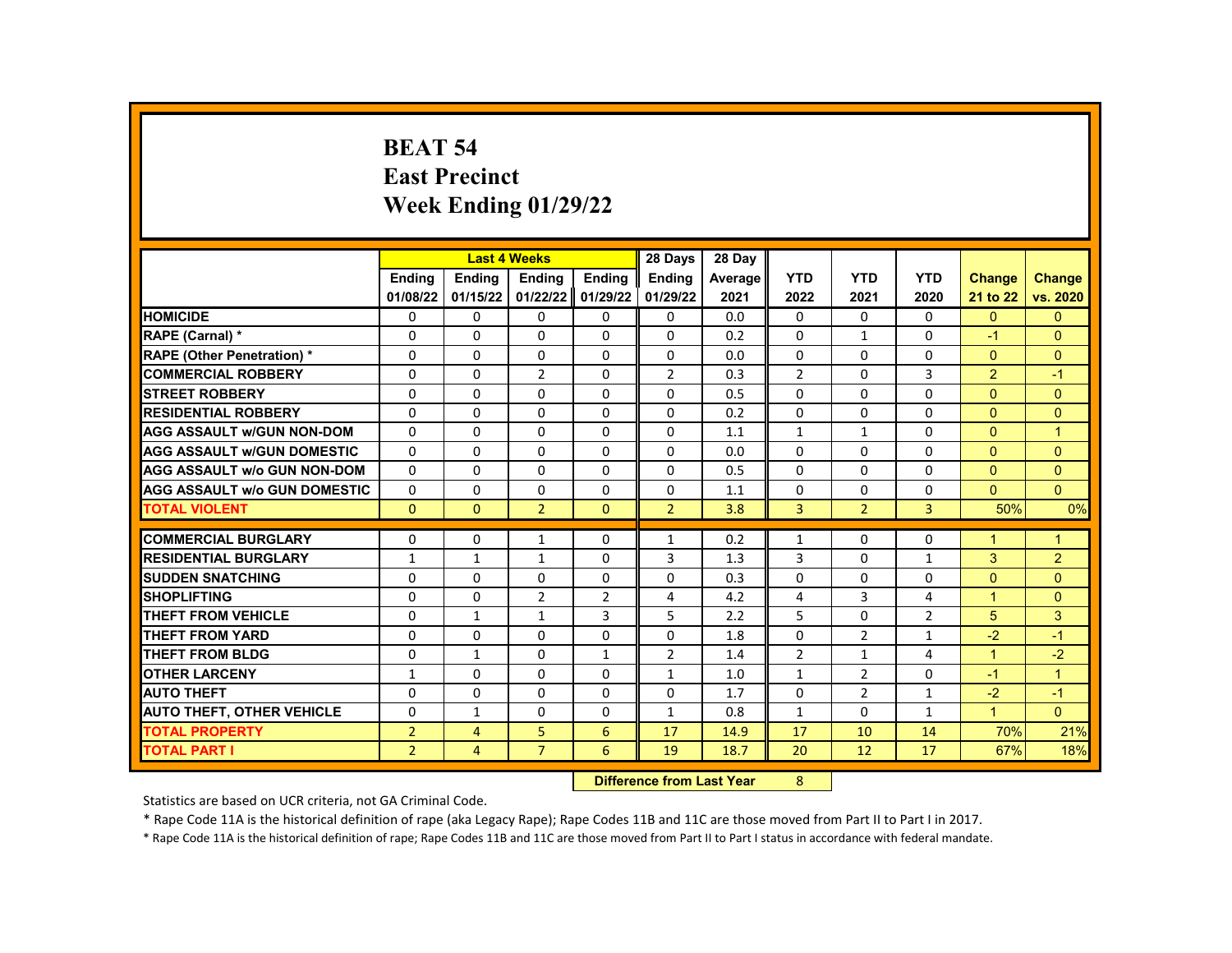# **BEAT 55 East Precinct Week Ending 01/29/22**

|                                     |                 | <b>Last 4 Weeks</b>                                                                                                                                                                                                            |                |                | 28 Days        | 28 Day  |                |                |                |                      |                      |
|-------------------------------------|-----------------|--------------------------------------------------------------------------------------------------------------------------------------------------------------------------------------------------------------------------------|----------------|----------------|----------------|---------|----------------|----------------|----------------|----------------------|----------------------|
|                                     | <b>Endina</b>   | <b>Endina</b>                                                                                                                                                                                                                  | <b>Endina</b>  | <b>Endina</b>  | <b>Ending</b>  | Average | <b>YTD</b>     | <b>YTD</b>     | <b>YTD</b>     | <b>Change</b>        | <b>Change</b>        |
|                                     | 01/08/22        | 01/15/22                                                                                                                                                                                                                       | 01/22/22       | 01/29/22       | 01/29/22       | 2021    | 2022           | 2021           | 2020           | 21 to 22             | vs. 2020             |
| <b>HOMICIDE</b>                     | 0               | $\Omega$                                                                                                                                                                                                                       | $\Omega$       | $\Omega$       | $\Omega$       | 0.1     | $\Omega$       | $\Omega$       | $\Omega$       | $\Omega$             | $\mathbf{0}$         |
| RAPE (Carnal) *                     | 0               | $\Omega$                                                                                                                                                                                                                       | $\Omega$       | $\Omega$       | $\Omega$       | 0.0     | $\Omega$       | $\Omega$       | $\Omega$       | $\Omega$             | $\Omega$             |
| <b>RAPE (Other Penetration) *</b>   | 0               | $\Omega$                                                                                                                                                                                                                       | $\Omega$       | 0              | $\Omega$       | 0.0     | $\Omega$       | $\Omega$       | $\Omega$       | $\Omega$             | $\mathbf{0}$         |
| <b>COMMERCIAL ROBBERY</b>           | 0               | 0                                                                                                                                                                                                                              | $\mathbf{1}$   | 0              | $\mathbf{1}$   | 0.3     | $\mathbf{1}$   | $\Omega$       | $\Omega$       | $\mathbf{1}$         | $\blacktriangleleft$ |
| <b>STREET ROBBERY</b>               | 0               | 0                                                                                                                                                                                                                              | $\Omega$       | $\Omega$       | 0              | 0.0     | 0              | $\Omega$       | $\mathbf{1}$   | $\Omega$             | $-1$                 |
| <b>RESIDENTIAL ROBBERY</b>          | 0               | $\Omega$                                                                                                                                                                                                                       | $\Omega$       | $\Omega$       | $\Omega$       | 0.2     | $\Omega$       | $\Omega$       | $\Omega$       | $\Omega$             | $\Omega$             |
| <b>AGG ASSAULT w/GUN NON- DOM</b>   | 0               | $\mathbf{1}$                                                                                                                                                                                                                   | $\Omega$       | 0              | $\mathbf{1}$   | 0.4     | $\overline{2}$ | $\mathbf{1}$   | $\Omega$       | $\blacktriangleleft$ | 2                    |
| <b>AGG ASSAULT W/GUN DOMESTIC</b>   | 0               | $\Omega$                                                                                                                                                                                                                       | $\Omega$       | $\Omega$       | $\Omega$       | 0.0     | $\Omega$       | $\Omega$       | $\Omega$       | $\Omega$             | $\mathbf{0}$         |
| <b>AGG ASSAULT W/o GUN NON-DOM</b>  | 0               | $\Omega$                                                                                                                                                                                                                       | $\Omega$       | 0              | $\Omega$       | 0.3     | $\Omega$       | $\Omega$       | $\Omega$       | $\Omega$             | $\mathbf{0}$         |
| <b>AGG ASSAULT W/o GUN DOMESTIC</b> | 0               | $\Omega$                                                                                                                                                                                                                       | $\mathbf{1}$   | 0              | $\mathbf{1}$   | 0.5     | $\mathbf{1}$   | $\Omega$       | $\Omega$       | $\mathbf{1}$         | $\blacktriangleleft$ |
| <b>TOTAL VIOLENT</b>                | $\Omega$        | $\mathbf{1}$                                                                                                                                                                                                                   | $\overline{2}$ | $\mathbf{0}$   | $\overline{3}$ | 1.8     | $\overline{4}$ | $\mathbf{1}$   | $\mathbf{1}$   | 300%                 | 300%                 |
|                                     |                 |                                                                                                                                                                                                                                |                |                |                |         |                |                |                |                      |                      |
| <b>COMMERCIAL BURGLARY</b>          | 0               | 0                                                                                                                                                                                                                              | 0              | 0              | 0              | 0.5     | 0              | $\Omega$       | 1              | $\mathbf{0}$         | $-1$                 |
| <b>RESIDENTIAL BURGLARY</b>         | 0               | $\Omega$                                                                                                                                                                                                                       | $\mathbf{1}$   | 0              | 1              | 1.2     | 1              | $\overline{2}$ | 1              | $-1$                 | $\Omega$             |
| <b>SUDDEN SNATCHING</b>             | $\Omega$        | $\Omega$                                                                                                                                                                                                                       | $\Omega$       | $\Omega$       | $\Omega$       | 0.1     | $\Omega$       | $\Omega$       | $\Omega$       | $\Omega$             | $\Omega$             |
| <b>SHOPLIFTING</b>                  | $\overline{2}$  | 6                                                                                                                                                                                                                              | 3              | 4              | 15             | 18.3    | 15             | 5              | 21             | 10 <sup>10</sup>     | $-6$                 |
| <b>THEFT FROM VEHICLE</b>           | 0               | $\Omega$                                                                                                                                                                                                                       | $\mathbf{1}$   | $\Omega$       | $\mathbf{1}$   | 5.1     | 1              | $\overline{2}$ | 3              | $-1$                 | $-2$                 |
| <b>THEFT FROM YARD</b>              | $\mathbf{1}$    | $\Omega$                                                                                                                                                                                                                       | $\mathbf{1}$   | $\Omega$       | $\overline{2}$ | 1.2     | $\overline{2}$ | $\mathbf{1}$   | $\overline{2}$ | $\blacktriangleleft$ | $\mathbf{0}$         |
| <b>THEFT FROM BLDG</b>              | 0               | $\mathbf{1}$                                                                                                                                                                                                                   | $\mathbf{1}$   | 0              | $\overline{2}$ | 0.7     | $\overline{2}$ | $\mathbf{1}$   | $\overline{2}$ | $\blacktriangleleft$ | $\overline{0}$       |
| <b>OTHER LARCENY</b>                | 0               | $\Omega$                                                                                                                                                                                                                       | $\Omega$       | $\Omega$       | $\Omega$       | 0.5     | $\Omega$       | $\Omega$       | 1              | $\Omega$             | $-1$                 |
| <b>AUTO THEFT</b>                   | $\Omega$        | $\mathbf{1}$                                                                                                                                                                                                                   | $\Omega$       | $\Omega$       | $\mathbf{1}$   | 1.4     | $\mathbf{1}$   | $\mathbf{1}$   | $\mathbf{1}$   | $\Omega$             | $\Omega$             |
| <b>AUTO THEFT, OTHER VEHICLE</b>    | 0               | $\Omega$                                                                                                                                                                                                                       | $\mathbf{1}$   | $\mathbf{1}$   | $\overline{2}$ | 0.8     | $\overline{2}$ | $\mathbf{1}$   | $\overline{2}$ | $\overline{1}$       | $\mathbf{0}$         |
| <b>TOTAL PROPERTY</b>               | 3               | 8                                                                                                                                                                                                                              | 8              | 5              | 24             | 29.7    | 24             | 13             | 34             | 85%                  | $-29%$               |
| <b>TOTAL PART I</b>                 | $\overline{3}$  | 9                                                                                                                                                                                                                              | 10             | 5              | 27             | 31.5    | 28             | 14             | 35             | 100%                 | $-20%$               |
|                                     | <b>CALLED A</b> | and the company of the second states of the second states of the second states of the second states of the second states of the second states of the second states of the second states of the second states of the second sta |                | $\overline{a}$ |                |         |                |                |                |                      |                      |

**Difference from Last Year** 14

Statistics are based on UCR criteria, not GA Criminal Code.

\* Rape Code 11A is the historical definition of rape (aka Legacy Rape); Rape Codes 11B and 11C are those moved from Part II to Part I in 2017.